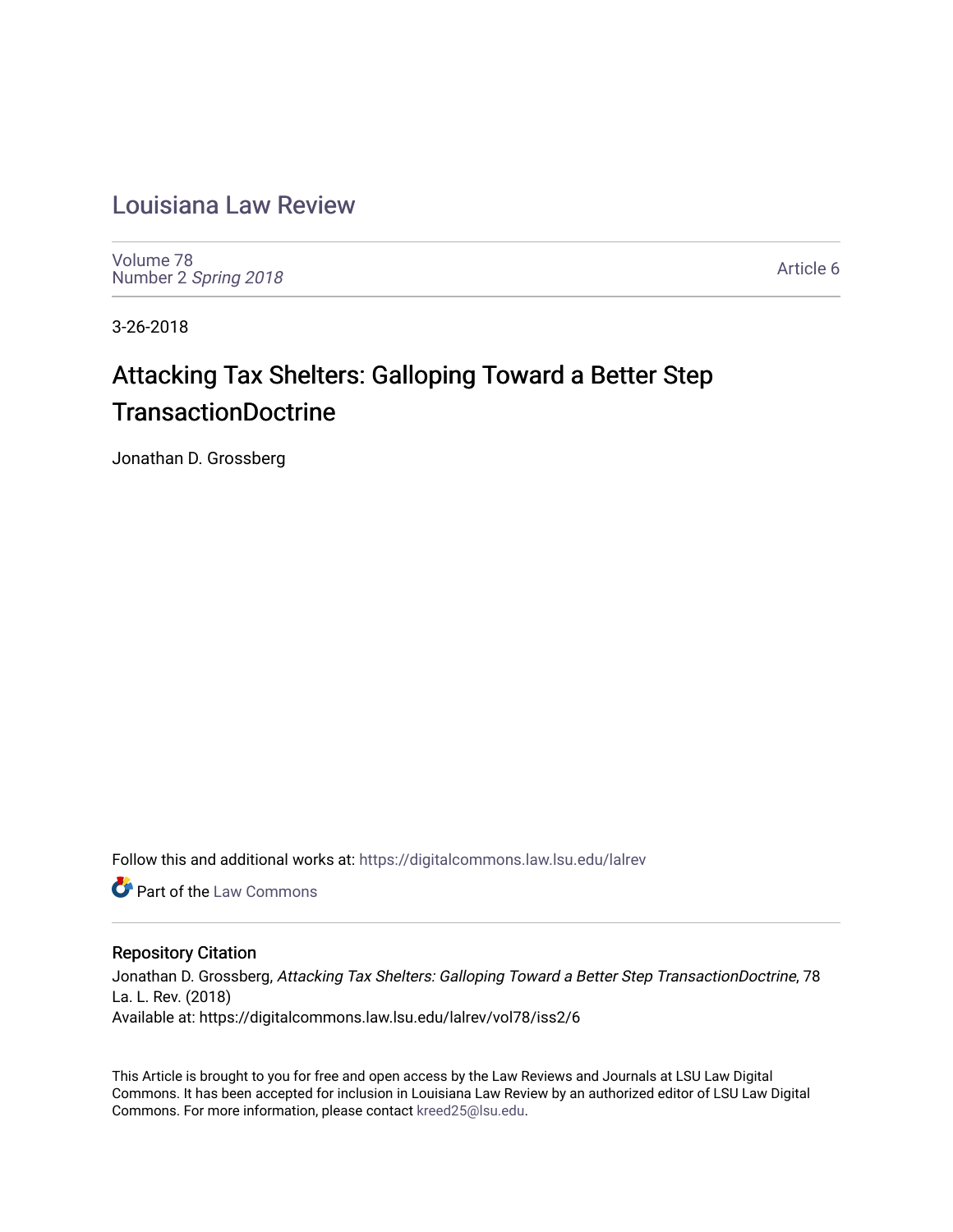# **Attacking Tax Shelters: Galloping Toward a Better Step Transaction Doctrine**

## *Jonathan D. Grossberg*\*

 $\overline{a}$ 

Since the beginning of the Internal Revenue Code, taxpayers have sought to lower their tax bills through creative tax planning. The step transaction doctrine is one of several tools used by the Internal Revenue Service and courts to challenge tax shelters and tax evasion. The step transaction doctrine provides that the courts may combine two or more allegedly separate steps in a multi-step transaction into a single step to better reflect the economic reality of the taxpayer's actions. Derived from Supreme Court decisions in the 1930s, the doctrine deserves renewed scrutiny today because serious conceptual issues exist regarding the three current tests that courts use to determine when to combine various steps in a tax-motivated multiple-step transaction. This Article addresses two perennial themes in tax law: the role of judicial doctrines in a statutory system and the difficulty of taxing related-party transactions. This Article argues that courts should reformulate the binding commitment, interdependence, and end result tests as two objective tests: an objective test based on the law of offer and acceptance for arms-length transactions and an economic reality test for transactions between related parties. These new tests provide conceptual clarity and promote predictability while protecting the public treasury. The new tests borrow underlying concepts from contract and commercial law. The new tests demonstrate the fruitful possibilities of borrowing across areas of law. They also demonstrate that tax law shares similar concerns

Copyright 2017, by JONATHAN D. GROSSBERG.

<sup>\*</sup> Practitioner-in-Residence, Janet R. Spragens Federal Tax Clinic, American University, Washington College of Law. LL.M. (Taxation), New York University School of Law; J.D., Cornell Law School; B.A., Cornell University. I am grateful for helpful comments and suggestions from Daniel Shaviro, Robert Green, Robert Hillman, David Shipley, Patricia Lee, Nancy Abramowitz, Benjamin Leff, Kenneth Anderson, Heather Hughes, Susan Carle, David Shechtman, Kathleen Gordon, Diane Weinroth, David Grossberg, Robyn Grossberg, Nina Goldman Grossberg, and two anonymous readers, and from the participants in the American University, Washington College of Law Business Faculty Workshop, the Mid-Atlantic Clinical Writers' Workshop, and the Sharing Scholarship Building Teachers Conference at Albany Law School. I am also thankful for Margaret Hobbs' excellent research assistance, Kevin Gustafson's editorial assistance, and additional research assistance from Sonja Balic and Matthew Abbott. I am also grateful to the staff of the Pence Law Library at American University Washington College of Law, especially Khelani Clay, for finding sources and providing other research and reference assistance.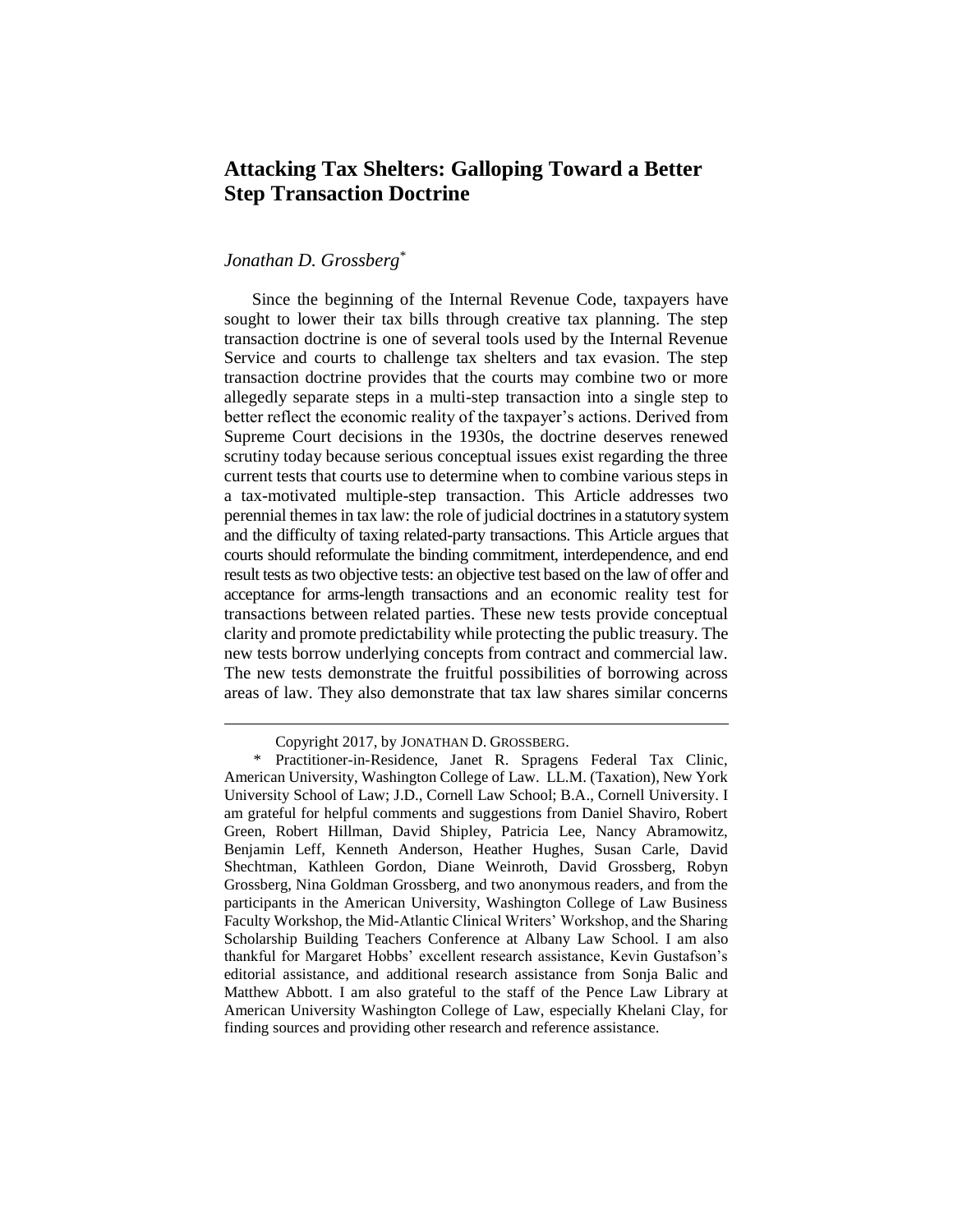#### 370 *LOUISIANA LAW REVIEW* [Vol. 78

with other areas of law—a proposition that is sometimes doubted. This Article further contends that the step transaction doctrine, as reformulated, should be available for assertion by taxpayers in transactions between unrelated parties. Acknowledging the availability of the test for assertion by taxpayers will have the salutary effect of aligning the letter of the doctrine with its application.

#### TABLE OF CONTENTS

| I.   |                                                            |  |
|------|------------------------------------------------------------|--|
|      |                                                            |  |
|      |                                                            |  |
|      | 1.                                                         |  |
|      | 2.                                                         |  |
|      | $3_{-}$                                                    |  |
|      | 4.                                                         |  |
|      | 5.                                                         |  |
|      | C. Critical Responses to the Step Transaction Doctrine 397 |  |
|      | $1_{\cdot}$                                                |  |
|      | Criticism of the Existence of Specific Tests  401<br>2.    |  |
|      | Critics Favoring an Entirely New Test 404<br>3.            |  |
|      |                                                            |  |
|      |                                                            |  |
| П.   | A New Vision of the Step Transaction Doctrine 409          |  |
|      |                                                            |  |
|      | B.                                                         |  |
|      | C.                                                         |  |
|      |                                                            |  |
|      |                                                            |  |
|      |                                                            |  |
| III. | Broader Themes and Open Questions: Borrowing Across        |  |
|      | Areas of Law and Aligning Theory with Practice 433         |  |
|      |                                                            |  |
|      |                                                            |  |
|      |                                                            |  |

#### **INTRODUCTION**

The Internal Revenue Code ("IRC" or "Code") and the Treasury Regulations ("Regulations") consume volumes and volumes of provisions. These provisions are worded carefully and often reflect competing policies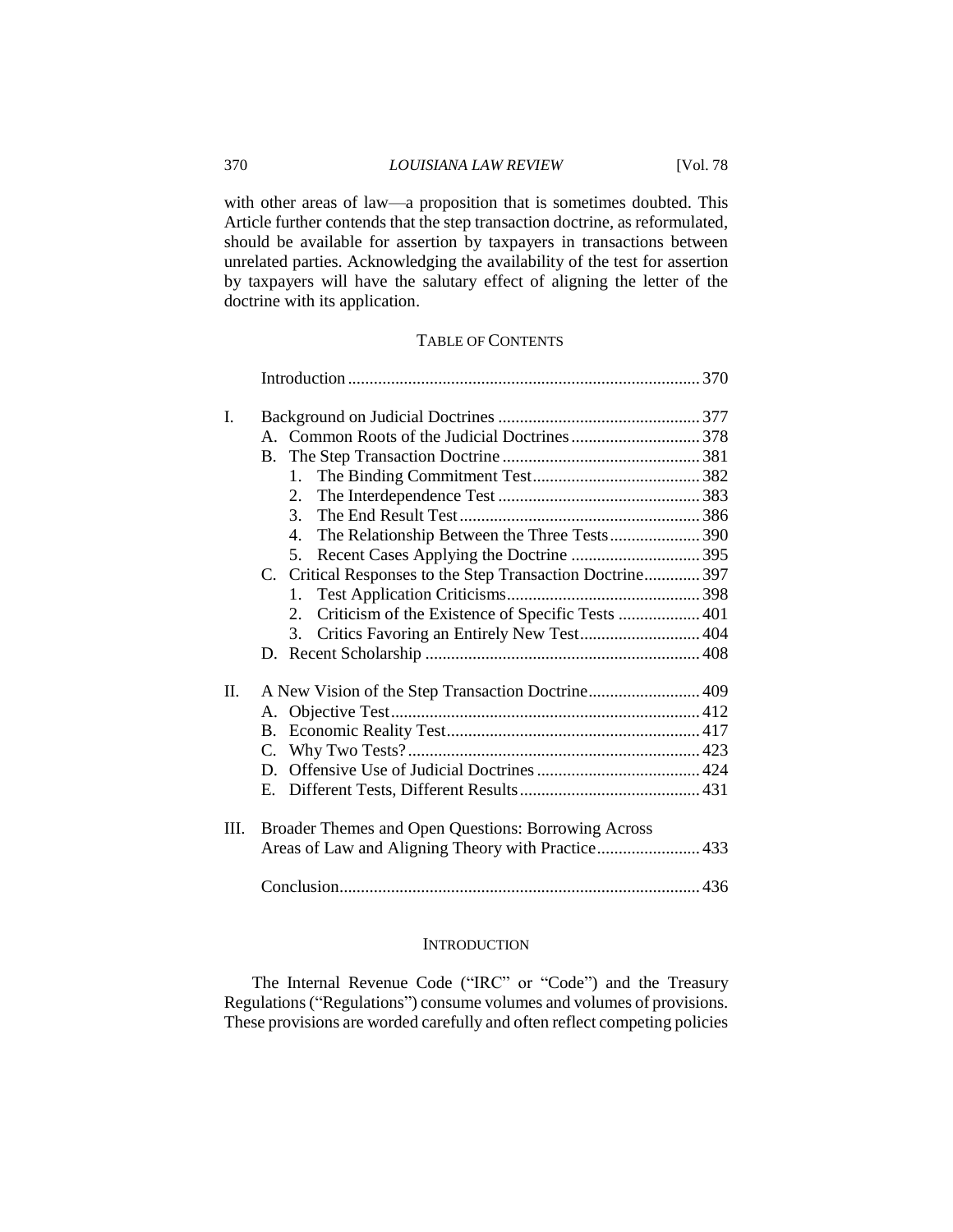beyond raising revenue, such as favoring or disfavoring certain taxpayer behavior and advancing social policies. Since the beginning of the Code, taxpayers have sought to lower their tax bills through creative tax planning. This behavior often has been met with judicial approval.<sup>1</sup> Congress, by enacting the anti-abuse provisions of the Code, and the Internal Revenue Service ("IRS"), by promulgating anti-abuse regulations, have sought to combat this behavior.<sup>2</sup>

This Article addresses two of the perennial themes of tax law: the role of judicial doctrines in a statutory system and the difficulty of taxing transactions between related parties. These concerns link this Article to broader themes in the law.

Tax law is governed primarily by code and regulation, as are intellectual property law, immigration law, criminal law, and many other areas of law. In each of these primarily statutory systems of law, when the courts perceive a gap or deficiency in the statutory system, they augment the system with judge-made common law.<sup>3</sup>

2. In one recent case, the court noted that

much of the caselaw using the economic substance, sham transaction, and other judicial doctrines in interpreting and applying tax statutes, represents an effort to reconcile two competing policy goals. On one hand, having clear, concrete rules embodied in a written Code and regulations that exclusively define a taxpayer's obligations (1) facilitates smooth operation of our voluntary compliance system, (2) helps to render that system transparent and administrable, and (3) furthers the free market economy by permitting taxpayers to know in advance the tax consequences of their transactions. On the other side of the scales, the Code's and the regulations' fiendish complexity necessarily creates space for attempts to achieve tax results that Congress and the Treasury plainly never contemplated, while nevertheless complying strictly with the letter of the rules, at the expense of the fisc (and other taxpayers).

CNT Inv'rs, L.L.C. v. Comm'r, 144 T.C. 161, 198 (2015).

3. *See generally* Brett Fischman & Dan Moylan, *The Evolving Common*  Law Doctrine of Copyright Misuse: A Unified Theory and its Application to *Software*, 15 BERK. TECH. L.J. 865 (2000) (discussing the emerging common law doctrine of misuse in copyright law as a judicial attempt to prevent statutory protection from being abused as an anticompetitive tactic); Alan Scott Rau, *Intellectual Property*, 16 TEX. TECH L. REV. 355 (1985) (discussing how and to what extent the Fifth Circuit incorporated the common law doctrine of functionality into its reading of the Lanham Act in *Sicilia Di R. Biebow & Co. v. Cox*, 732 F.2d 417 (5th Cir. 1984)); Kiran H. Griffith, Comment, *Fugitives in Immigration: A Call for Legislative Guidelines on Disentitlement*, 36 SEATTLE U. L. REV. 209 (2012) (discussing the use of the common law doctrine of fugitive disentitlement in immigration law); John M. Mulcahey, Recent Decision, *Res* 

<sup>1.</sup> *See infra* notes 35–39 and accompanying text.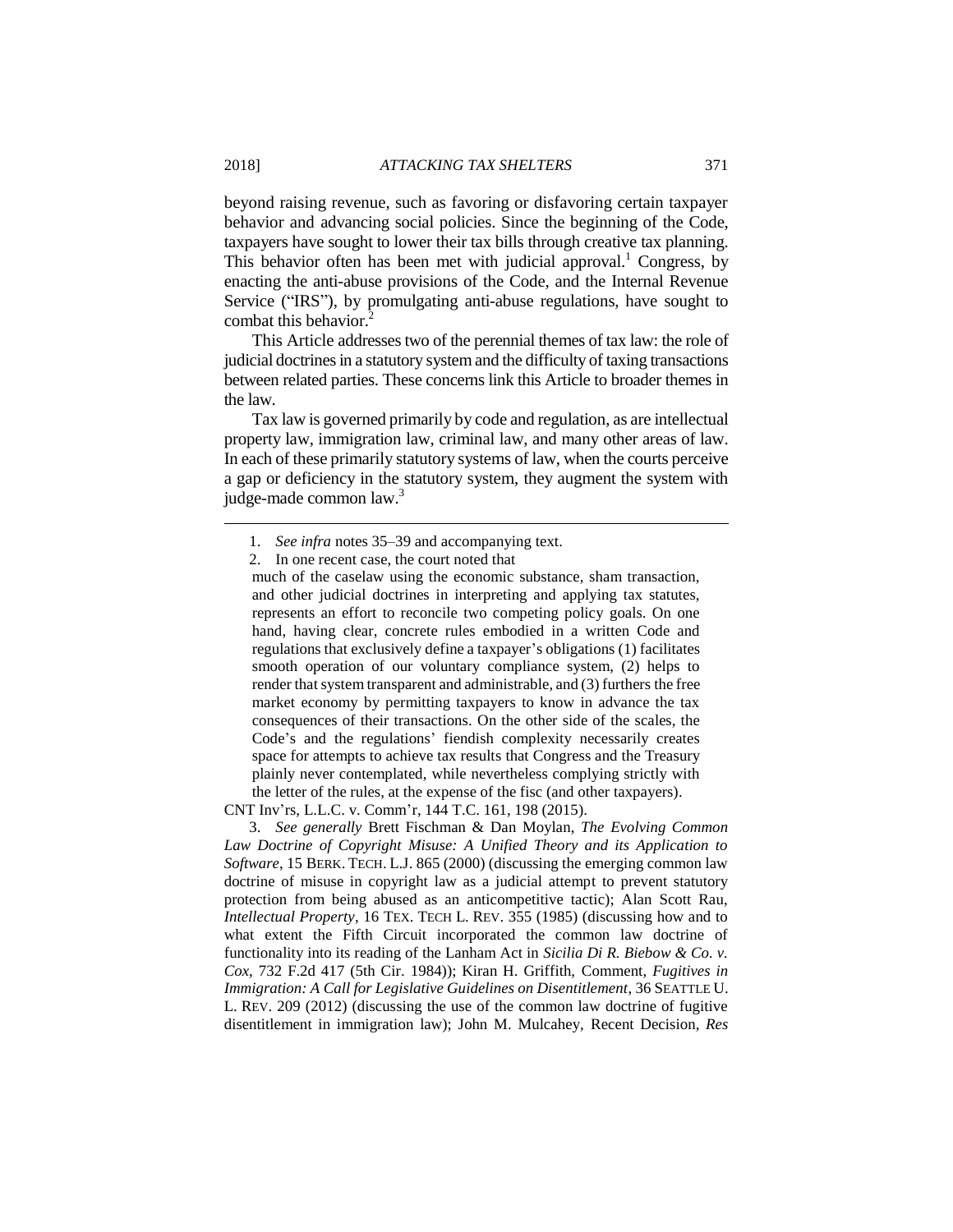In tax law, courts have created doctrines to prevent perceived taxpayer abuse. In certain circumstances, some of these doctrines have been available to taxpayers to characterize their own transactions in a more taxfavorable manner.<sup>4</sup> These doctrines include substance over form, economic substance, business purpose, sham transaction, and step transaction.<sup>5</sup>

The courts and Congress have struggled with related-party transactions<sup>6</sup> since the earliest days of the Internal Revenue Code. The assignment of income doctrine, as embodied in the classic case of *Lucas v. Earl*, <sup>7</sup> was an early effort to address this issue. Specific Code sections, such as §§ 267 and 1239, also address the issues caused by related-party transactions. The Treasury often issues regulations specifically addressing the special difficulties of taxing related-party transactions in a variety of contexts.<sup>8</sup> Among these various efforts, the judicial doctrines mentioned above substance over form, economic substance, business purpose, sham transaction, and step transaction—all of which have their genesis in *Gregory v. Helvering*, 9 have played a prominent role in regulating transactions between related parties.

Although scholars recently have paid significant attention to the economic substance doctrine, owing in part to its codification, substantially less scholarly attention has been paid in recent years to the step transaction doctrine.<sup>10</sup> This Article contends that the step transaction doctrine is undertheorized given its long history and continuing importance in tax jurisprudence. In recent years, courts have applied the step transaction doctrine in varied cases, such as those regarding distressed asset or debt

5. For a discussion of these doctrines, see 1 BORIS I. BITTKER & LAWRENCE LOKKEN, FEDERAL TAXATION OF INCOME, ESTATES AND GIFTS 14.3 (3d ed. 2000).

6. See discussion *infra* Part I.B.3. on transactions between related parties and the example of such a transaction in *True v. United States*, 190 F.3d 1165 (1999).

7. Lucas v. Earl, 281 U.S. 111 (1930).

- 8. *See, e.g.*, Treas. Reg. § 1.385-1 (as amended 2017).
- 9. Gregory v. Helvering, 293 U.S. 465 (1935).

10. For articles discussing the codification of the economic substance doctrine, see generally Karen C. Burke, *Reframing Economic Substance*, 31 VA. TAX REV. 271 (2011); Leigh Osofsky, *The Case Against Strategic Tax Law Uncertainty*, 64 TAX L. REV. 489 (2011); Bret Wells, *Economic Substance Doctrine: How Codification Changes Decided Cases*, 10 FLA. TAX REV. 411 (2010).

*Judicata – Criminal Law – Double Jeopardy – DUI*, 31 DUQ. L. REV. 625 (1993) (discussing the use of the common law doctrine of *res judicata* in the criminal law, especially as by the Pennsylvania Supreme Court).

<sup>4.</sup> This Article refers to a taxpayer's use of these doctrines to recast the form of its own transactions to achieve more favorable tax consequences as an "offensive" use of such doctrines.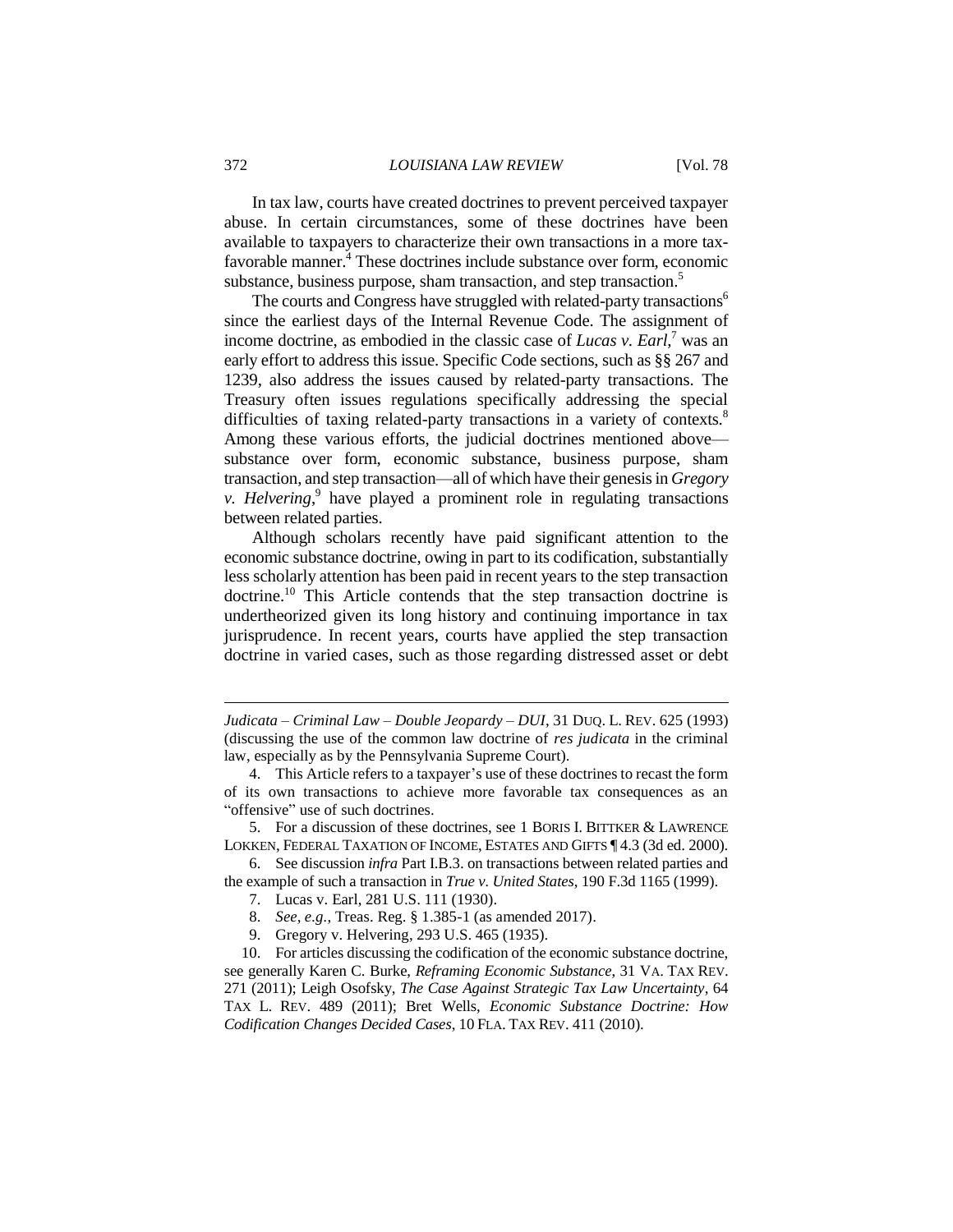shelters,<sup>11</sup> the 501(c)(3) exemption and charitable contributions,<sup>12</sup> gift taxes,<sup>13</sup> and the first time home buyer credit under IRC  $\frac{8}{9}$  36.<sup>14</sup> As one commentator, discussing the important and complex area of corporate reorganizations, put it 50 years ago, "it is difficult to exaggerate the importance of the step-transaction doctrine."<sup>15</sup>

The step transaction doctrine and economic substance doctrine have similar goals, but even after codification of the economic substance doctrine, the step transaction doctrine has a role to play.<sup>16</sup> At times, courts implicitly have used the step transaction doctrine to aggregate multiple steps or to disaggregate a single transaction into a series of steps and then evaluate the resulting steps under the economic substance doctrine.<sup>17</sup> In this way, courts and the IRS may apply the step transaction doctrine to determine the contours of the "transaction" before considering whether that transaction has economic substance.<sup>18</sup> Furthermore, the codification of the economic substance doctrine did not alter the doctrine itself—it merely set the common law doctrine of 2010 in stone. <sup>19</sup> Congress codified the

15. John T. Sapienza, *Tax Considerations in Corporate Reorganizations and Mergers*, 60 NW. U. L. REV. 765, 783 (1966). In illustrating the step transaction doctrine's "long and distinguished history," one commentator notes that it "has become a central feature in income tax adjudication. Its use is particularly pronounced in the corporate income tax area of the law. Courts skillfully apply this doctrine to see the forest rather than taxpayers' deliberately planted trees that would otherwise camouflage their carefully laid tax avoidance schemes." Jay A. Soled, *Use of Judicial Doctrines in Resolving Transfer Tax Controversies*, 42 B.C. L. REV. 587, 597–98 (2001); *see also* Yoram Keinan, *Rethinking the Role of the Judicial Step Transaction Principle and a Proposal for Codification*, 22 AKRON TAX J. 45, 45–49 (1994) (describing the important role the step transaction doctrine and other judicial doctrines have played in challenging corporate tax avoidance schemes).

16. Philip J. Levine & Britt M. Haxton, *"The End Result Test" Revisited, Part 1*, TAX NOTES 1259, 1260–61 (2015).

17. *See* Thomas C. Vanik, Jr., *Torpedoing a Transaction: Economic Substance Versus Other Tax Doctrines and the Application of the Strict Liability Penalty*, 64 CLEV. ST. L. REV. 109, 128 (2015).

18. *Id.*

19. *See generally* Martin J. McMahon, Jr., *Living With the Codified Economic Substance Doctrine*, TAX NOTES (Aug. 17, 2010), https://www.taxnotes.com/taxnotes-today/accounting-periods-and-methods/living-codified-economic-substancedoctrine/2010/08/17/wbd1 [https://perma.cc/7F96-LAXB]; Mark E. Berg, *Tax* 

<sup>11.</sup> *See generally* CNT Inv'rs, L.L.C. v. Comm'r, 144 T.C. 161 (2015); Superior Trading, L.L.C. v. Comm'r, 137 T.C. 70 (2011).

<sup>12.</sup> *See generally* Gunkle v. Comm'r, 753 F.3d 502 (5th Cir. 2014).

<sup>13.</sup> *See generally* Linton v. United States, 630 F.3d 1211 (9th Cir. 2011).

<sup>14.</sup> *See generally* Rodriguez v. Comm'r, 101 T.C.M. (CCH) 1599 (2011).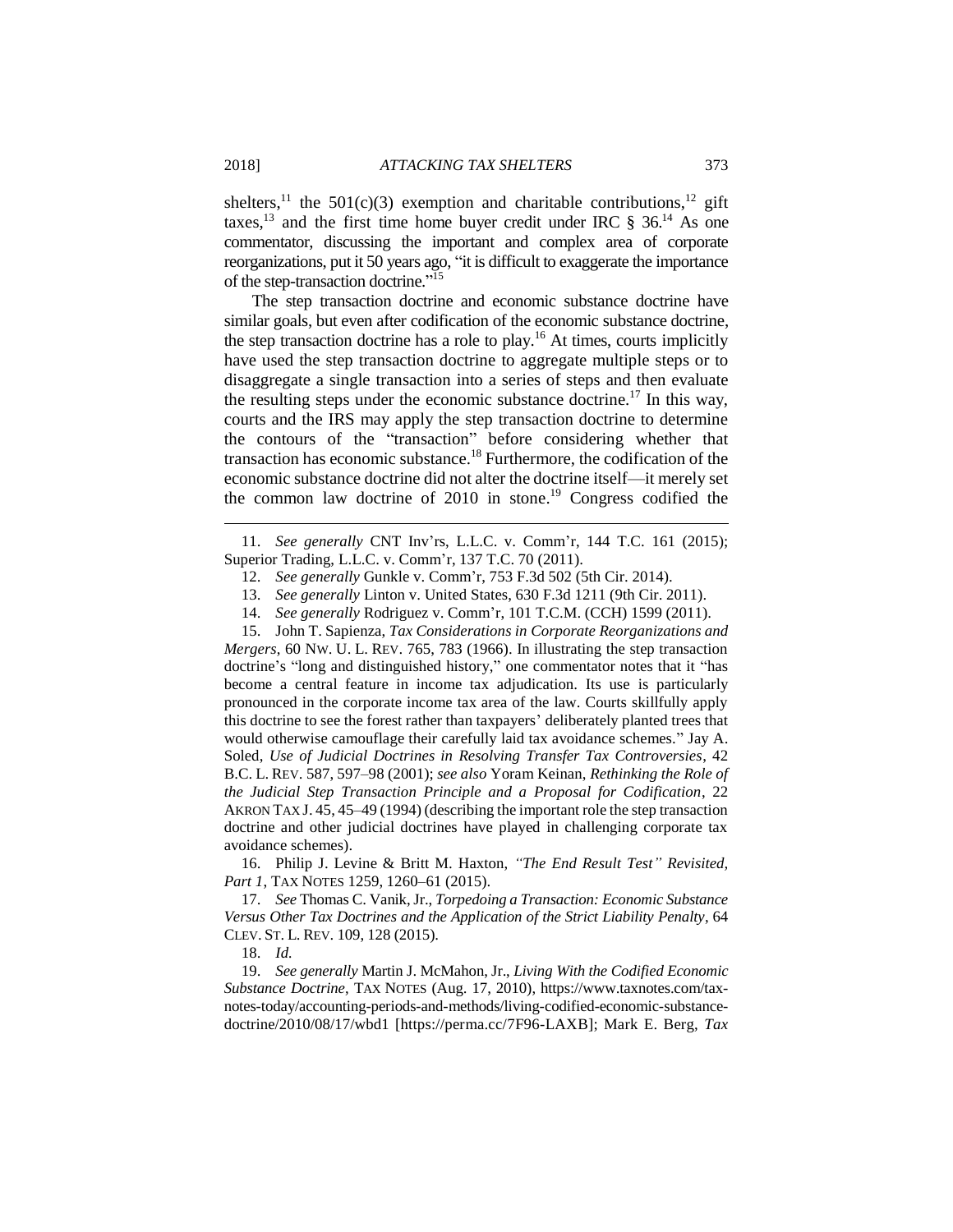economic substance doctrine at IRC § 7701(o) in the Health Care and Education Reconciliation Act of 2010.<sup>20</sup> That Act's legislative history stated that IRC § 7701(o) "does not change present law standards in determining when to utilize an economic substance analysis."<sup>21</sup> The statute is to be applied "in the same manner as if  $[\S 7701(0)]$  had never been enacted."<sup>22</sup>

The step transaction doctrine provides that the courts may combine two or more allegedly separate steps in a multi-step transaction into a single step to better reflect the economic reality of the taxpayer's actions.<sup>23</sup> The doctrine often is applied to protect the underlying purpose of statutory provisions.<sup>24</sup> It usually, but not always,<sup>25</sup> is asserted by the IRS to attack allegedly artificial divisions of transactions by taxpayers trying to characterize recognition events—that is, events that result in a taxable sale or exchange—as nonrecognition events or, more rarely, taxpayers trying to protect nonrecognition events from characterization as recognition events. The step transaction doctrine, like the use of a system of annual accounting, is partly a doctrine to address the often amorphous nature of business affairs. Transactions do not always have a clear beginning or ending. Often, businesses have longstanding relationships with other businesses, and it is hard to determine when one transaction ends and another begins. Yet such divisions are necessary to a realization-based system of taxation, such as the American system.<sup>26</sup>

24. *Id.*

 $\overline{a}$ 

26. *See* BITTKER & LOKKEN, *supra* note 5, ¶ 4.3.5, at 4-48 ("Because business transactions often have no sharp beginning or clearly defined end and because income must be computed annually, it is often necessary to divide a transaction

*Planning in the 'Economic Substance' Era*, TAX NOTES (Oct. 6, 2015), https://www .taxnotes.com/tax-notes-today/tax-avoidance-and-evasion/tax-planning-economicsubstance-era/2015/10/06/fyvg [https://perma.cc/S9BN-QMJN].

<sup>20.</sup> McMahon, Jr., *supra* note 19; *see also* I.R.C. § 7701(o) (2012).

<sup>21.</sup> McMahon, Jr., *supra* note 19 (citing STAFF OF THE JOINT COMMITTEE ON TAXATION, 152 (JCX-18-10), TECHNICAL EXPLANATION OF THE REVENUE PROVISIONS OF THE RECONCILIATION ACT OF 2010, AS AMENDED, IN COMBINATION WITH THE PATIENT PROTECTION AND AFFORDABLE CARE ACT (J. Comm. Print 2010)).

<sup>22.</sup> § 7701(o)(5)(C).

<sup>23.</sup> *See* BITTKER & LOKKEN, *supra* note 5, ¶ 4.3.5.

<sup>25.</sup> See King Enters., Inc. v. United States, 418 F.2d 511 (Ct. Cl. 1969), for an example of a taxpayer assertion of the doctrine. *See also* BITTKER & LOKKEN, *supra* note 5, ¶ 4.3.5 at 4-51("Although step transaction cases often are concerned with whether the tax consequences of a particular step with significant legal or business consequences should be determined by treating it as part of a larger single transaction, there are also many cases where particular steps in an integrated transaction are disregarded as transitory events or empty formalities.").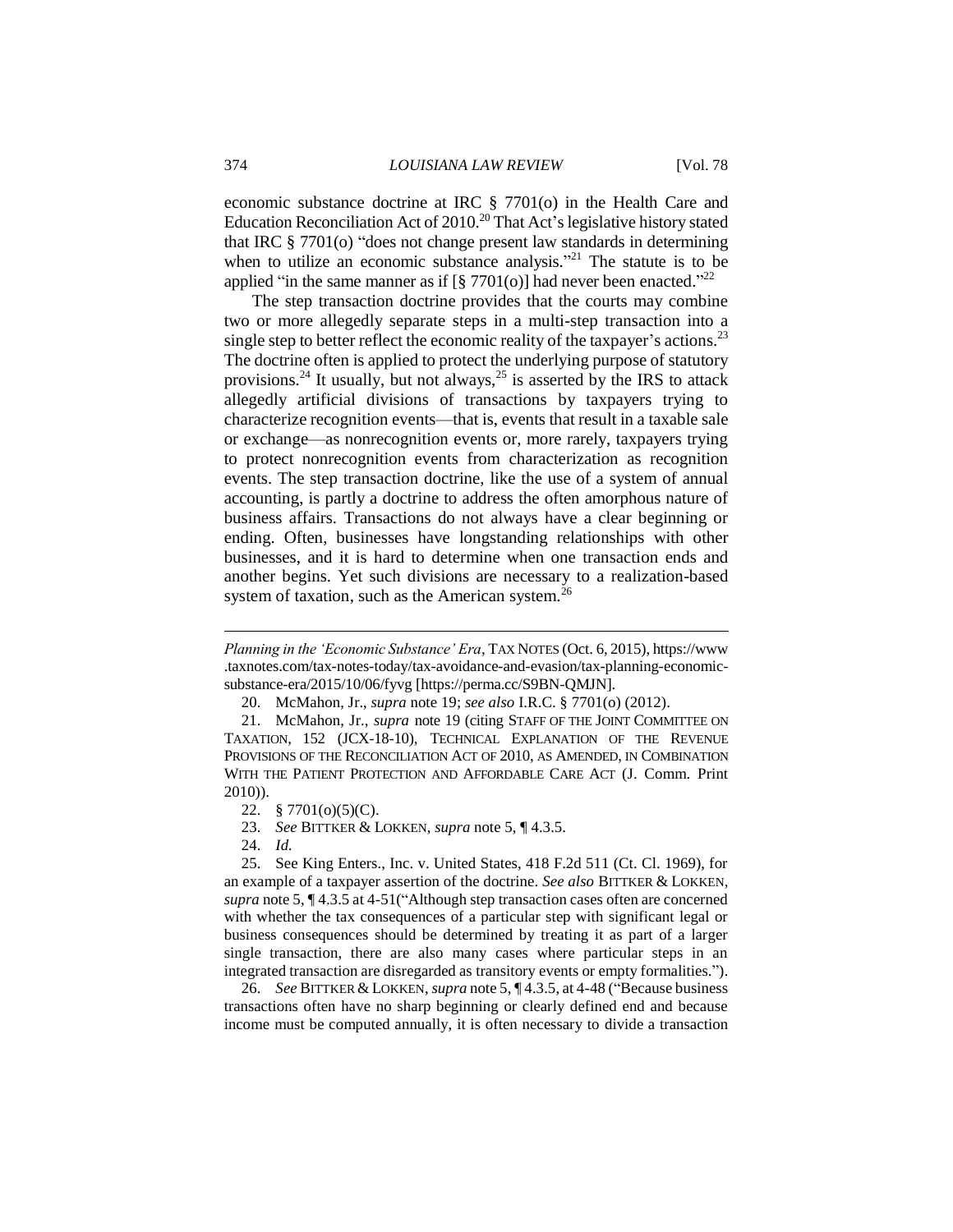The three tests regularly used by courts in applying the step transaction doctrine are the binding commitment test, the interdependence test, and the end result test. The binding commitment test requires that for the multiple steps to be integrated "there must be a binding commitment to take the later steps."<sup>27</sup> The interdependence test "requires an inquiry as to 'whether on a reasonable interpretation of objective facts the steps were so interdependent that the legal relations created by one transaction would have been fruitless without a completion of the series."<sup>28</sup> The end result test provides that "purportedly separate transactions will be amalgamated into a single transaction when it appears that they were really component parts of a single transaction intended from the outset to be taken for the purpose of reaching the ultimate result."<sup>29</sup>

One example of the function of the step transaction doctrine is in the context of Code § 351, which provides for tax-free treatment for transferors to a corporation who emerge with control of the corporation.<sup>30</sup> Code  $\S 351$ is meant to prevent businesses from being taxed upon incorporation.<sup>31</sup>

into its constituent elements for tax purposes."); *see also* Joshua D. Rosenberg, *Tax Avoidance and Income Measurement*, 87 MICH. L. REV. 365, 448–49 (1988) ("A determination of what transaction has occurred ought to rest only on the legal relationships among the parties. A significant reason for basing taxation on transactions rather than on economic income is that economic relationships are simply too difficult to measure; on the other hand, legal relationships are generally clear-cut and readily determinable.") (citations omitted).

27. This "binding commitment" is usually a contractual obligation. *See* Comm'r v. Gordon, 391 U.S. 83, 96 (1968); *see also* McDonald's Rests. v. Comm'r, 688 F.2d 520, 525 (7th Cir. 1982) (citations omitted).

28. *King Enters.*, 418 F.2d at 516 (quoting RANDOLPH E. PAUL & PHILIP ZIMET, STEP TRANSACTIONS, SELECTED STUDIES IN FEDERAL TAXATION 200, 254 (2d Series 1938)); *see, e.g.*, Am. Bantam Car Co. v. Comm'r, 11 T.C. 397 (1948), *aff'd per curiam*, 177 F.2d 513 (3d Cir. 1949); Manhattan Bldg. Co. v. Comm'r, 27 T.C. 1032, 1042 (1957) (*acq.*).

29. *King Enters.*, 418 F.2d at 516 (quoting DAVID R. HERWITZ, BUSINESS PLANNING 804 (1966)). Several cases cite *King Enterprises* on this point. *See* Sec. Indus. Ins. Co. v. United States, 702 F.2d 1234 (5th Cir. 1983); Penrod v. Comm'r, 88 T.C. 1415 (1987); *see also* Crenshaw v. Comm'r, 450 F.2d 472, 475 (5th Cir. 1971) ("[T]he tax consequences of an interrelated series of transactions are not to be determined by viewing each of them in isolation but by considering them together as component parts of an overall plan.").

30. *See* I.R.C. § 351(a) (2012) ("Control" is defined as "at least 80 percent of the total combined voting power of all classes of stock entitled to vote and at least 80 percent of the total number of shares of all other classes of stock of the corporation."); *see also id.* § 368(c).

31. *See* Ronald H. Jensen, *Of Form and Substance: Tax-Free Incorporations and Other Transactions under Section 351*, 11 VA. TAX REV. 349, 384–86 (1991).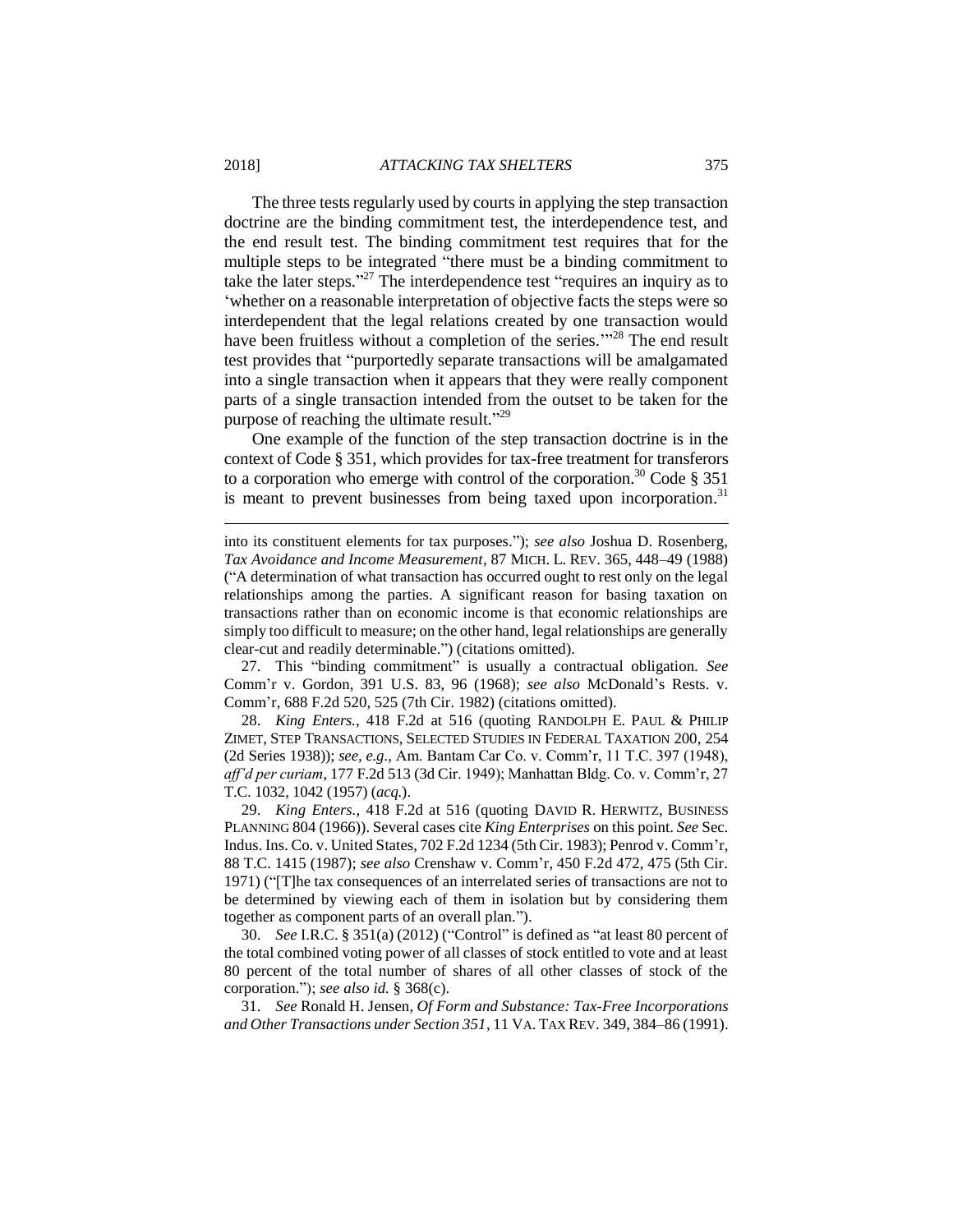Consider the consequences if George transfers property with a basis of ten dollars and a fair market value of \$100 in exchange for 100 shares of Newco, Inc ("Newco") and ten days later he sells 40 shares to Isabella for \$40. If the two transactions are considered separately, George will be deemed first to have made a tax-free contribution to the corporation followed by a sale of 40 shares to Isabella. He will be taxed on the gain of \$36 arising from the second transaction. If, however, the two transactions are considered part of a plan, George's initial contribution will be fully taxable, and George will have a gain of \$90 because, at the end of the two steps, George, the only transferor, will own less than 80% of the shares of Newco.

This Article argues that courts should reformulate the binding commitment, interdependence, and end result tests as two objective tests: (1) an objective test for arms-length transactions based on the law of offer and acceptance (hereinafter, "objective test"); and (2) an economic reality test for transactions between related parties. For arms-length transactions, the objective test asks whether the parties' actions, as demonstrated by documentary evidence or other admissible evidence regarding contractual obligations, manifest a mutual intention that a series of transactions should be combined into a single transaction. As with the objective test from contract law, when applying this proposed objective test, the trier of fact looks to the ordinary meaning of terms in documents and the understanding of actions that a reasonable person in the position of the other party would have.<sup>32</sup> For related-party transactions, the economic reality test draws upon the articulation of the interdependence test in *True v. United States* and asks whether each step has a "'reasoned economic justification standing alone."<sup>33</sup> As with the economic reality test in differentiating a true lease from a financing arrangement, the trier of fact focuses not on the intent of the parties—with the related parties' intent being too easily disguised—but on whether hypothetically unrelated parties facing similar economic and business constraints would construct the transaction with a similar series of steps.

These new tests provide conceptual clarity and promote predictability while simultaneously protecting the public treasury. The new tests borrow concepts from contract and commercial law and demonstrate that tax law shares similar concerns with other areas of law, a proposition that sometimes is doubted. $34$  This Article contends that the step transaction

<sup>32.</sup> *See infra* notes 367–368 and accompanying text.

<sup>33.</sup> True v. United States, 190 F.3d 1165, 1178 (1999) (quoting Sec. Indus. Ins. Co. v. United States, 702 F.2d 1234, 1247 (5th Cir. 1983)).

<sup>34.</sup> *See infra* notes 496–498 and accompanying text.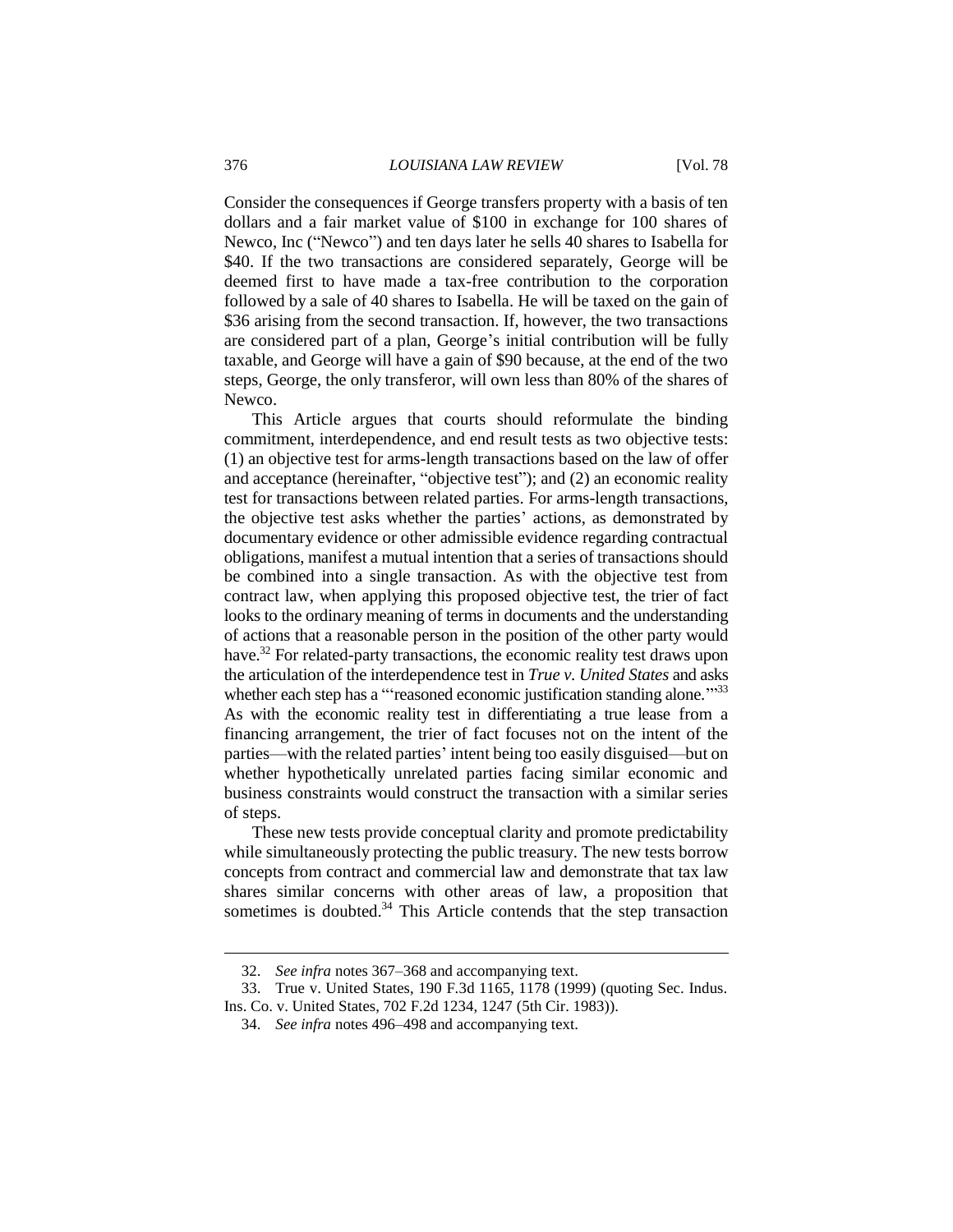doctrine, as reformulated, should be available for assertion by taxpayers in transactions between unrelated parties. Acknowledging the availability of the test for assertion by taxpayers will have the salutary effect of aligning the description of doctrine with its application.

Part I provides background regarding the judicial development of the step transaction doctrine and scholarly efforts to provide a conceptual framework. Part II elaborates on the proposed new tests and the offensive use of the step transaction doctrine as well as the implications of adopting the new tests. Part III points to fruitful avenues for future exploration, connecting some of the specific issues discussed in this Article to broader themes in legal theory.

#### I. BACKGROUND ON JUDICIAL DOCTRINES

Initially, courts did not welcome the government's attempts to recharacterize a transaction, as evidenced by Judge Learned Hand's oftcited statement that "there is nothing sinister in so arranging one's affairs as to keep taxes as low as possible." <sup>35</sup> Around the same time that Judge Hand made this famous statement, another doctrine arose that similarly aimed at limiting the scope of tax law: the doctrine of construing the tax code strictly against the government in the way that a contract is construed against the drafter.<sup>36</sup> One of the earliest cases to apply that doctrine was *Old Colony Railroad Co. v. Commissioner*, <sup>37</sup> a fundamental case in defining the scope of the income tax and one that is excerpted in basic federal income tax casebooks. Specifically, in *Old Colony Railroad Co.*, the United States Supreme Court stated, "[When there is] doubt as to [the] connotation of [a] term, and another meaning might be adopted, the fact of its use in a tax

<sup>35.</sup> Comm'r v. Newman, 159 F.2d 848, 850–51 (2d Cir. 1947) (L. Hand, J., dissenting). Judge Hand's quote continues to be cited by courts today, including the Supreme Court. *See, e.g.*, United States v. Thompson/Ctr. Arms Co., 504 U.S. 505, 511 n.4 (1992) (Souter, J.) ("In our system, avoidance of a tax by remaining outside the ambit of the law that imposes it is every person's right. 'Over and over again courts have said that there is nothing sinister in so arranging one's affairs as to keep taxes as low as possible. Everybody does so, rich or poor; and all do right, for nobody owes any public duty to pay more than the law demands: taxes are enforced exactions, not voluntary contributions. To demand more in the name of morals is mere cant.'"); s*ee also* Edward A. Morse, *Reflections on the Rule of Law and Clear Reflection of Income: What Constrains Discretion*, 8 CORNELL J. L. & PUB. POL'Y 445, 465 (1999).

<sup>36.</sup> *See* William S. Blatt, *Lost on a One-Way Street: The Taxpayer's Ability to Disavow Form*, 70 OR. L. REV. 381, 387–88 (noting that a majority of courts favored strict construction in the early Twentieth century).

<sup>37.</sup> Old Colony R.R. Co. v. Comm'r, 284 U.S. 552 (1932).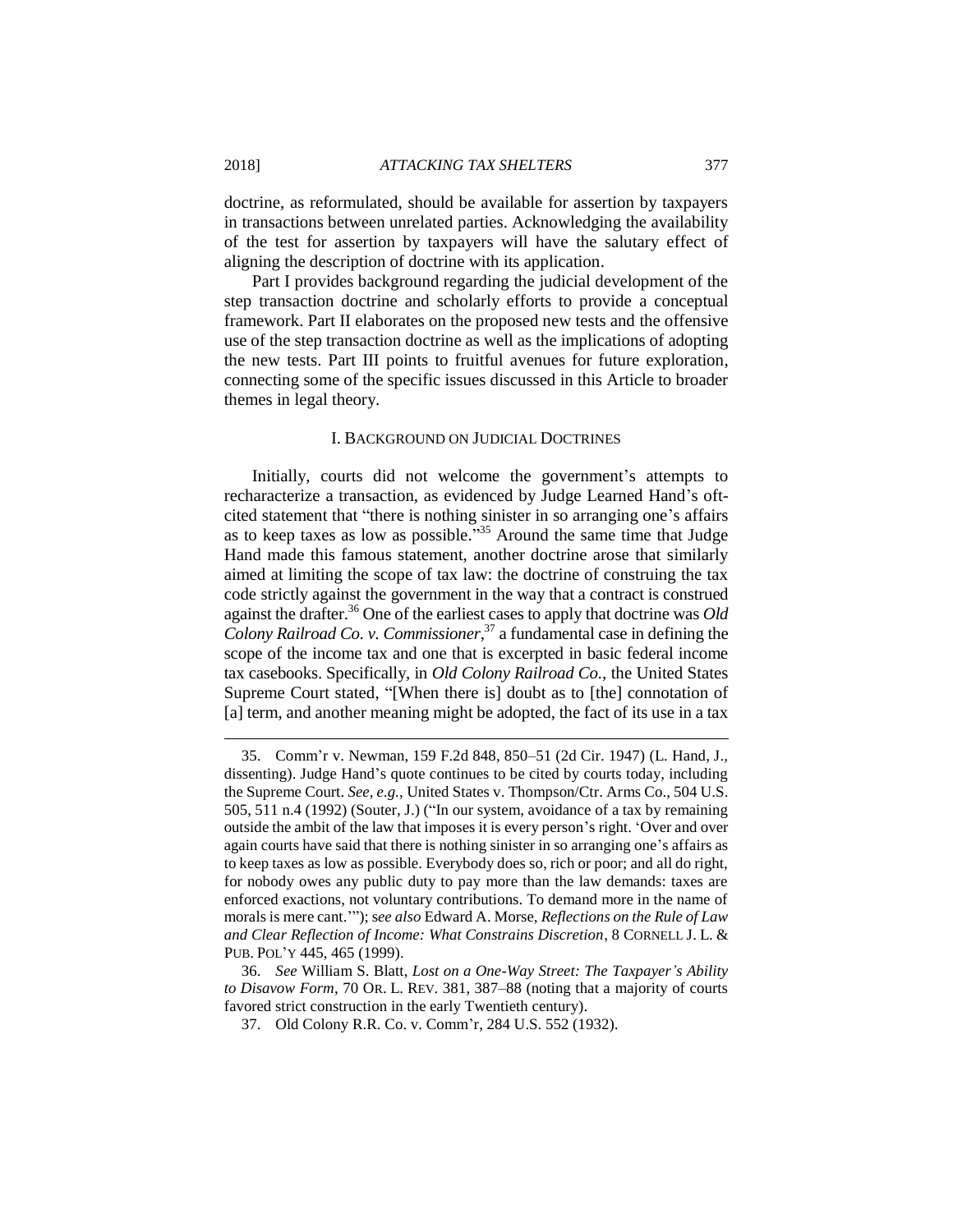statute would incline the scale to the construction most favorable to the taxpayer."<sup>38</sup> In other cases, the Supreme Court upheld the principle that "[i]f the words [of a statute] are doubtful, the doubt must be resolved against the [g]overnment and in favor of the taxpayer."<sup>39</sup>

Not long after these cases, the Supreme Court abandoned a strict interpretation of tax statutes and shifted to an attitude of construing tax laws liberally so as to prevent a taxpayer from avoiding tax through her chosen method of stock disposition. $40$  All of the major modern judicial doctrines are rooted in a series of early Supreme Court decisions. In those early cases, the Supreme Court did not delineate clearly between the different doctrines and used doctrine-specific language interchangeably.

#### *A. Common Roots of the Judicial Doctrines*

In *Gregory v. Helvering*, often classified as one of the earliest Supreme Court cases defining judicial doctrines, the Court decided that the transaction at issue was entered into without a business purpose and thus was not a reorganization as the term was used in the statute.<sup>41</sup> The Court's language in *Gregory* demonstrates both how the Court understood the transaction and how the Court was unwilling to rely on a literal reading of the statutory language. First, the Court found that the transaction was

[s]imply an operation having no business or corporate purpose a mere device which put on the form of a corporate reorganization as a disguise for concealing its real character, and the sole object and accomplishment of which was the consummation of a preconceived plan not to reorganize a business or any part of a business, but to transfer a parcel of corporate shares  $\dots$ .

 $\overline{a}$ 

41. *See Gregory*, 293 U.S. at 469. *See generally* Yoram Keinan, *The Economic Substance Doctrine*, 47 TAX MGMT. MEMORANDUM 259 (June 26, 2006); BITTKER AND LOKKEN, *supra* note 5, ¶ 4.3 (Pervasive Judicial Doctrines).

<sup>38.</sup> *Id.* at 561 (citations omitted).

<sup>39.</sup> United States v. Merriam, 263 U.S. 179, 188 (1923) (income tax); *see also* Miller v. Standard Nut Margarine Co., 284 U.S. 498, 508 (1932) (excise tax).

<sup>40.</sup> *See* Gregory v. Helvering, 293 U.S. 465 (1935) (Helvering was the Commissioner of Internal Revenue. At that time, the last name of the Commissioner was used in case names. More recent cases use the title "Commissioner."); *see also*  John F. Cloverdale, *Text As Limit: A Plea for a Decent Respect for the Tax Code*, 71 TUL. L. REV. 1501, 1522 (1997) (quoting Crooks v. Harrelson, 282 U.S. 55, 61 (1930) to show the Court's former practice of strict construction—a trend replaced by liberal construction in the government's favor).

<sup>42.</sup> *Gregory*, 293 U.S at 469.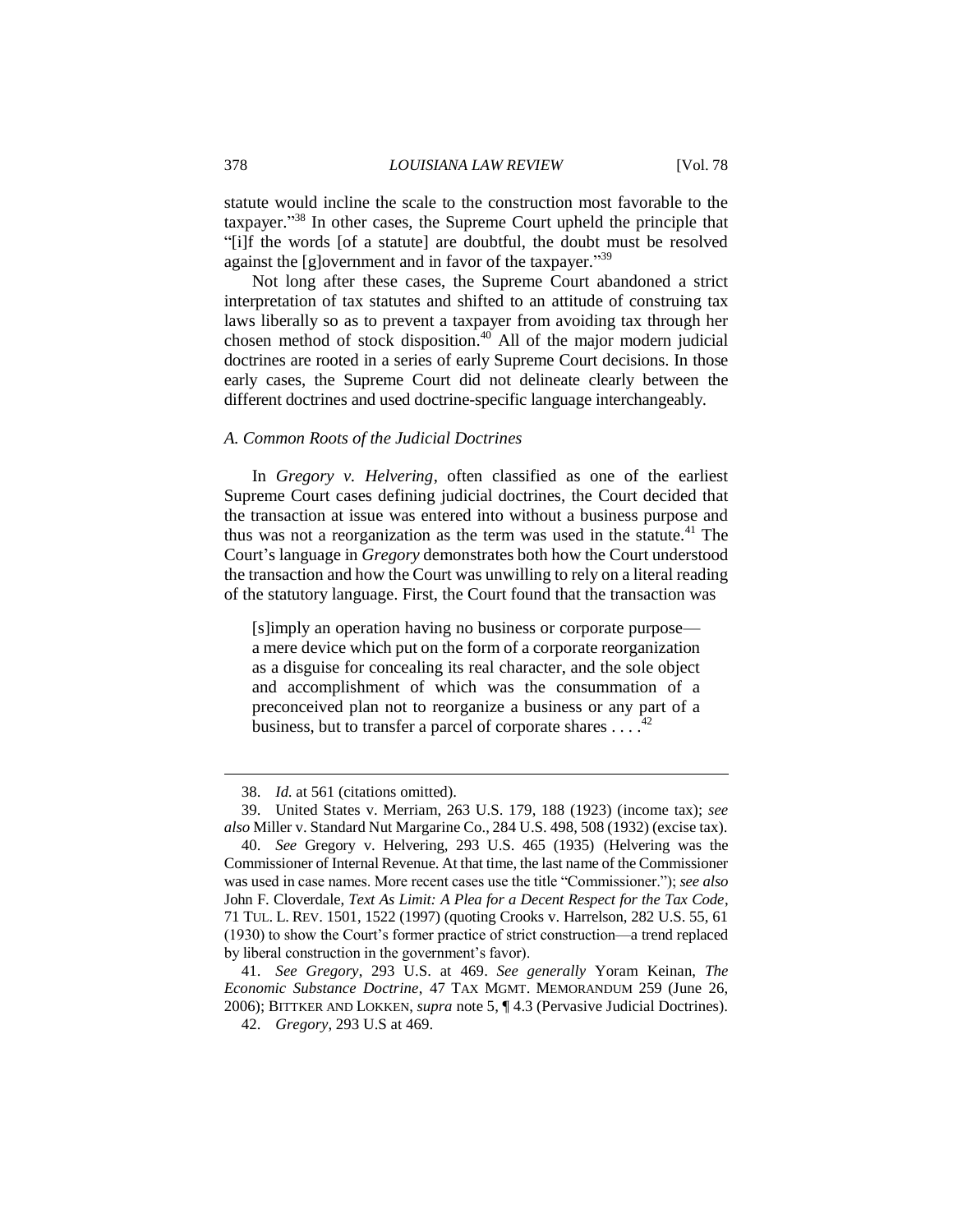The Court then held that although the taxpayer's motivation to avoid taxation "will not alter the result or make unlawful what the statute allows," the transaction was not a "reorganization" within the meaning of the statute because

[t]he whole undertaking, though conducted according to the terms of [the applicable statute], was in fact an elaborate and devious form of conveyance masquerading as a corporate reorganization, and nothing else. The rule which excludes from consideration the motive of tax avoidance is not pertinent to the situation, because the transaction upon its face lies outside the plain intent of the statute. To hold otherwise would be to exalt artifice above reality and to deprive the statutory provision in question of all serious purpose.<sup>43</sup>

The Court held in favor of the Commissioner and, in the process, denominated the substance over form doctrine by describing the Commissioner's position in the following manner: "the reorganization attempted was without substance and must be disregarded."<sup>44</sup>

Interestingly, Judge Hand authored the Second Circuit opinion in *Helvering v. Gregory*. He began by noting, in language that he would revisit in future opinions, that "[a]ny one may so arrange his affairs that his taxes shall be as low as possible." $45$  As he continued, however, he eviscerated any notion of strictly construing a tax statute against the government. After accepting the principle that there was "not even a patriotic duty to increase one's taxes," Judge Hand made an about-face and stated,

Nevertheless, it does not follow that Congress meant to cover such a transaction, not even though the facts answer the dictionary definitions of each term used in the statutory definition . . . the meaning of a sentence may be more than that of the separate words . . . and no degree of particularity can ever obviate recourse to the setting in which all appear, and which all collectively create.<sup>46</sup>

Judge Hand concluded by highlighting the purpose of the statute:

The purpose of the section is plain enough; men engaged in enterprises . . . might wish to consolidate . . . their holdings . . . .

<sup>43.</sup> *Id.* at 470.

<sup>44.</sup> *Id.* at 467.

<sup>45.</sup> Helvering v. Gregory, 69 F.2d 809, 810 (2d Cir. 1934), *aff'd sub nom.* Gregory v. Helvering, 293 U.S. 465 (1935).

<sup>46.</sup> *Id.* at 810–11.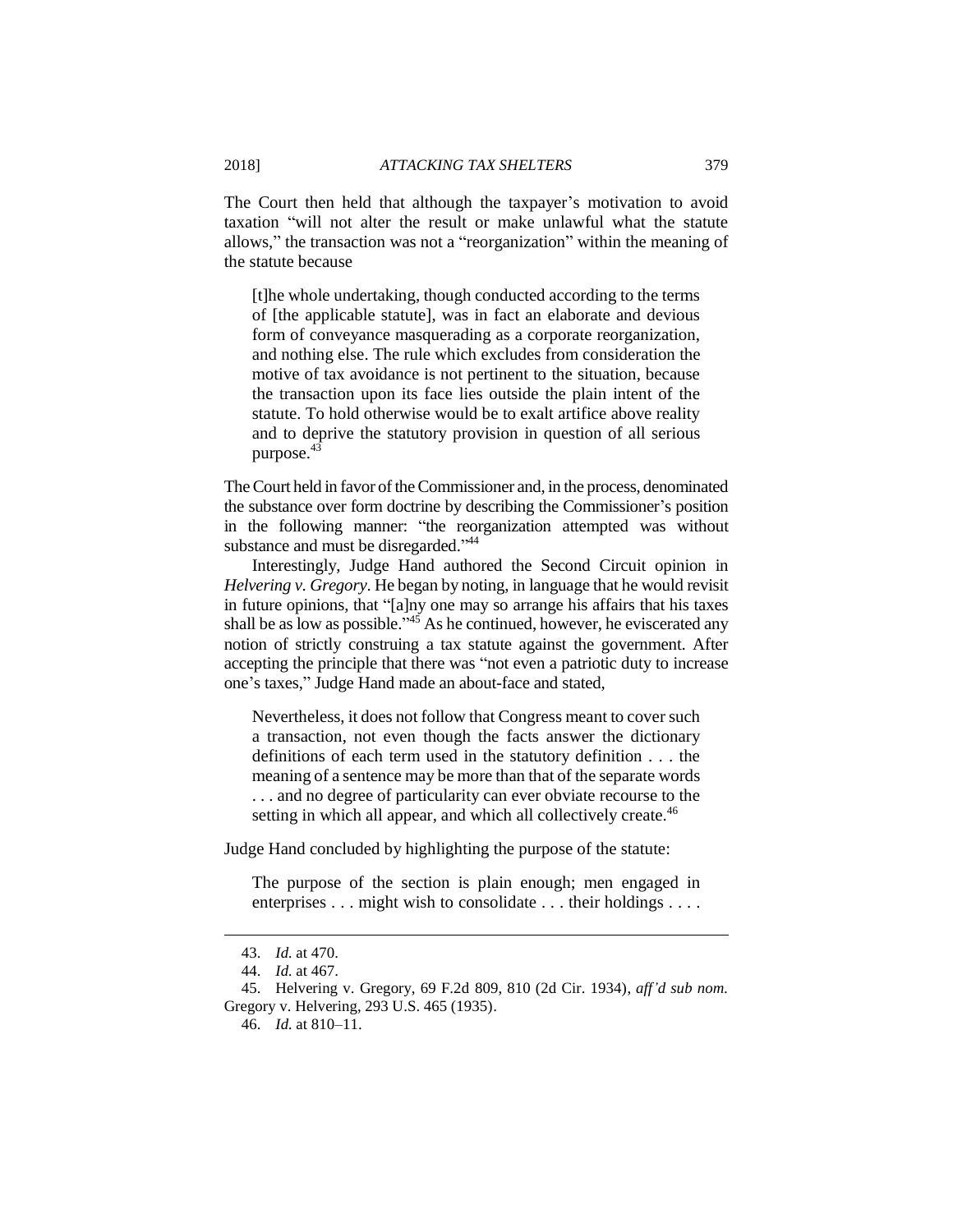But the underlying presupposition is plain that the readjustment shall be undertaken for reasons germane to the conduct of the venture in hand . . . . To dodge the shareholders' taxes is not one of the transactions contemplated as corporate reorganizations.<sup>47</sup>

Thus, Judge Hand held that a transaction might satisfy a plain reading of each word of the statute and still be invalid because the transaction evades the purpose of the statute.

A few years later, in *Commissioner v. Court Holding Co.*, <sup>48</sup> the Supreme Court denominated both the substance over form and the step transaction doctrines. In *Court Holding Co.*, the taxpayer-corporation was wholly owned by a husband and wife.<sup> $49$ </sup> The husband and wife negotiated on behalf of the taxpayer-corporation for the sale of taxpayer-corporation's only asset, an apartment building, to the lessees of the building.<sup>50</sup> After the sale negotiations were complete and an oral agreement was reached, the corporation's attorney realized that a sale by the corporation would result in a large tax on the corporation.<sup>51</sup> Therefore, the parties decided to liquidate the corporation, distribute its assets, and the husband and wife would surrender its stock.<sup>52</sup> The parties took these steps, and the corporation deeded the property to the husband and wife.<sup>53</sup> They then sold the apartment building in their marital capacity to the lessees, applying a payment of \$1,000 from the lessees to the corporation to discount the purchase price.<sup>54</sup> The Court held that the corporation had, in fact, sold the property.<sup>55</sup>

The Court, again, used broad language to describe the determination of the tax consequences of transactions. The Court began by noting that "[t]he incidence of taxation depends upon the substance of a transaction." <sup>56</sup> The Court continued:

The tax consequences which arise from gains from a sale of property are not finally to be determined solely by the means employed to transfer legal title. Rather, the transaction must be

 $\overline{a}$ 

56. *Id.* at 334.

<sup>47.</sup> *Id.* at 811.

<sup>48.</sup> Comm'r v. Court Holding Co., 324 U.S. 331 (1945).

<sup>49.</sup> *Id.* at 332.

<sup>50.</sup> *Id.* at 333.

<sup>51.</sup> *Id.*

<sup>52.</sup> *Id.*

<sup>53.</sup> *Id.*

<sup>54.</sup> *Id.*

<sup>55.</sup> *Id.* at 333–34.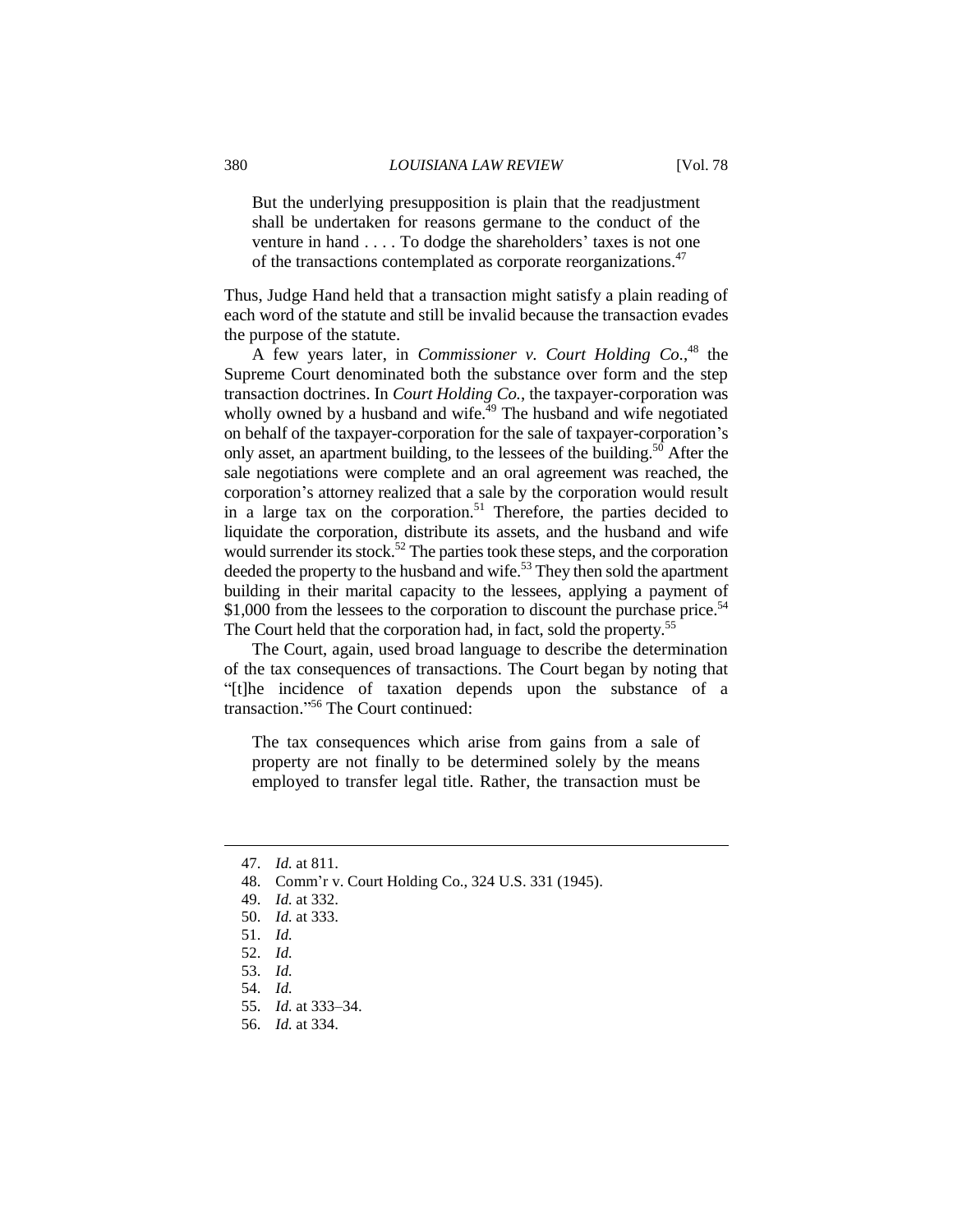viewed as a whole, and each step, from the commencement of negotiations to the consummation of the sale, is relevant.<sup>57</sup>

The Court then stated,

A sale by one person cannot be transformed for tax purposes into a sale by another by using the latter as a conduit through which to pass title. To permit the true nature of a transaction to be disguised by mere formalisms, which exist solely to alter tax liabilities, would seriously impair the effective administration of the tax policies of Congress.<sup>58</sup>

In these few sentences, the Court not only created—and conflated—the substance over form and step transaction doctrines, but it also raised the important questions asked when determining whether either of these doctrines applies in a given case and when determining the contour of the doctrines themselves.

Finally, the Court insisted on the primacy of "substance" over "mere formalisms." <sup>59</sup> The Court disregarded the account of the transaction provided by a legal document—the title to the property—because tax consequences did not necessarily follow the non-tax legal structure, especially when one party acted as a conduit for another party.<sup>60</sup> The Court insisted that a transaction should be viewed holistically, although each step is relevant.<sup>61</sup>

#### *B. The Step Transaction Doctrine*

Although the step transaction doctrine originated in the same jurisprudence as the other judicial doctrines, the step transaction doctrine has its own specific heritage and requirements. In one of the earliest cases, the Board of Tax Appeal, the forerunner of the Tax Court, framed the doctrine as an interpretive device for giving effect to the words of the statute.<sup>62</sup> The Board stated that "the phrase 'in connection with a reorganization' permits, if it does not require, an examination of the several steps taken which culminated in the taxpayer's acquisition of the . . . assets."<sup>63</sup> The Board proceeded to describe the plan for the acquisition of

- 62. Warner Co. v. Comm'r, 26 B.T.A. 1225 (1932).
- 63. *Id.* at 1228.

<sup>57.</sup> *Id.*

<sup>58.</sup> *Id.* (footnote omitted).

<sup>59.</sup> *Id.*

<sup>60.</sup> *See id.*

<sup>61.</sup> *See id.*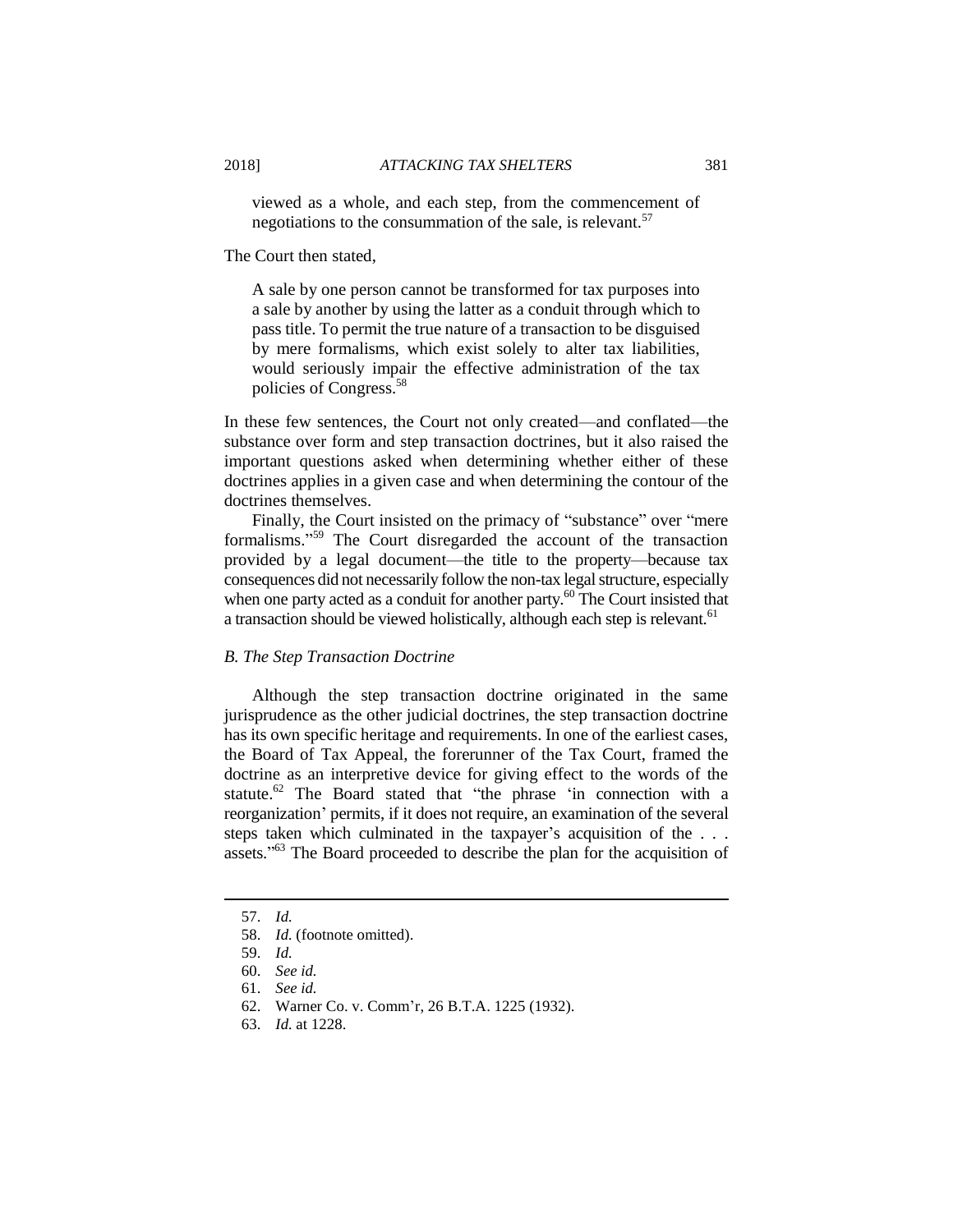the assets and examine its "substance and effect."<sup>64</sup> The Board ultimately concluded that the steps of the petitioner's plan were separate and rejected the Commissioner's assertion that the steps were all part of a single plan of reorganization.<sup>65</sup>

An early Supreme Court case articulated the purpose of the step transaction doctrine: "A given result at the end of a straight path is not made a different result because reached by following a devious path."<sup>66</sup> The step transaction doctrine requires that a "transaction must be viewed as a whole" when a series of steps is used to "consummat[e] a sale" or otherwise complete a business transaction.<sup>67</sup> The step transaction doctrine is necessary because the point at which one business transaction begins and another ends never is clearly defined.<sup>68</sup> Time, however, is not the only factor; the doctrine has been applied to events that are as far apart in time as five years, and courts have declined to apply the doctrine to events spanning only 30 minutes apart.<sup>69</sup>

The courts apply three primary tests when determining whether to apply the step transaction doctrine: (1) the binding commitment test; (2) the interdependence test; and  $(3)$  the end result test.<sup>70</sup>

#### *1. The Binding Commitment Test*

The classic fact pattern for the binding commitment test is the twostep merger described in Revenue Ruling 2001-46.<sup>71</sup> In that ruling, two fact patterns existed with the same two steps: the merger of a subsidiary of the acquirer into the target corporation followed by the merger of the surviving target corporation into the acquiring corporation.<sup>72</sup> These steps comprised an "integrated plan."<sup>73</sup> The parties agreed in advance that both steps would take place and that the second step would immediately follow

<sup>64.</sup> *See id.*

<sup>65.</sup> *Id.*

<sup>66.</sup> Minn. Tea Co. v. Helvering, 302 U.S. 609, 613 (1938).

<sup>67.</sup> Comm'r v. Court Holding Co., 324 U.S. 331, 334 (1945); *see also* Gregory v. Helvering, 293 U.S. 465, 469–70 (1935).

<sup>68.</sup> BITTKER & LOKKEN, *supra* note 5, ¶ 4.3.5, at 4-48.

<sup>69.</sup> *Id.* ¶ 4.3.5., at 4-50 n.93 (citing Douglas v. Comm'r, 37 B.T.A. 1122 (1938); Henricksen v. Braicks, 137 F.2d 632 (9th Cir. 1943)).

<sup>70.</sup> *See* Associated Wholesale Grocers, Inc. v. United States, 927 F.2d 1517, 1521–23 (10th Cir. 1991); Sec. Indus. Ins. Co. v. United States, 702 F.2d 1234, 1244–45 (5th Cir. 1983); *see also* BITTKER & LOKKEN, *supra* note 5, ¶ 4.3.5, at 4-50 & n.91 (discussing the interdependence test).

<sup>71.</sup> Rev. Rul. 2001-46, 2001-2 C.B. 231.

<sup>72.</sup> *See id.*

<sup>73.</sup> *See id.*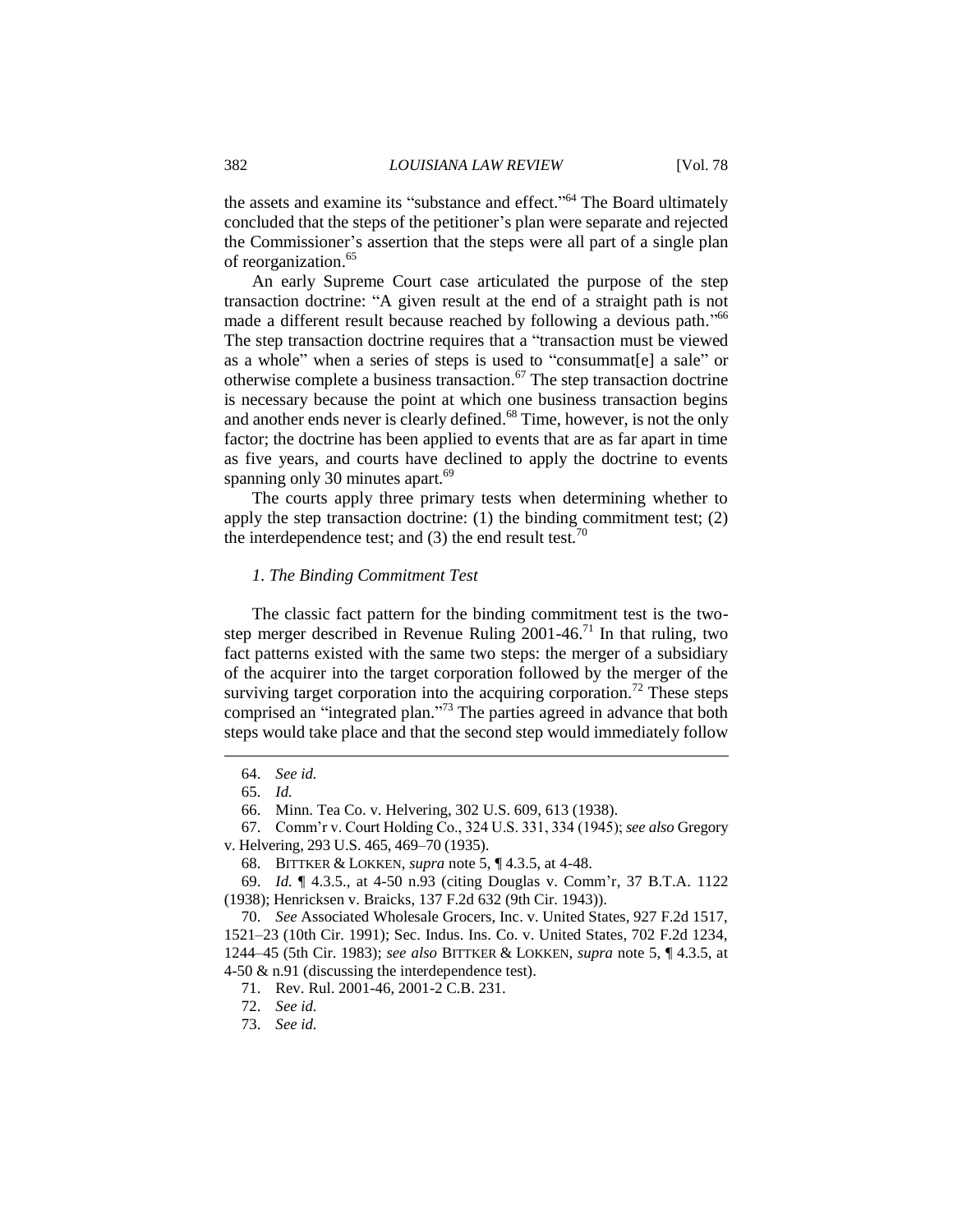the first.<sup>74</sup> The first step would not have occurred without the second step.<sup>75</sup> A second fact pattern that implicates the binding commitment test is when the board of directors passes a resolution to accomplish in two steps something that could be accomplished just as easily in a single step.<sup>76</sup>

#### *2. The Interdependence Test*

Courts apply the interdependence test to combine separate steps that are "so interdependent that the legal relations created by one transaction would have been fruitless without a completion of the series" and in which "it is unlikely that any one step would have been undertaken except in contemplation of the other integrating acts." <sup>77</sup> In *Security Industrial Insurance Co. v. United States*, the court of appeals applied the interdependence test in a situation in which an insurance company acquired two target corporations for cash through a series of steps—very similar in each transaction—that the acquiring insurance company claimed qualified first as a purchase of shares and second as a reorganization under § 368(a)(1)(F).<sup>78</sup> E.J. Ourso was the controlling shareholder and chief executive officer of taxpayer Security Industrial Insurance Co. ("Security").<sup>79</sup> Security's primary growth strategy was acquisition of rivals.<sup>80</sup> The taxpayer decided to target Southern Life Insurance Co. ("Southern") for acquisition.<sup>81</sup> Lenders would not finance the acquisition, however, because of a deficit in Security's insurance accounting.<sup>82</sup> Ultimately, a lender was found, but the lender required that Ourso form a holding company, Ourso Investment Co. ("OIC"), and demanded as collateral for the loan the stock of OIC and Security as well as a personal guarantee from Ourso. $83$  In addition to owning shares of the taxpayer, OIC owned funeral homes and real estate.<sup>84</sup> On December 9, 1970, the majority shareholders of Southern and OIC executed a purchase agreement for the Southern shares.<sup>85</sup> During their

<sup>74.</sup> *Id.*

<sup>75.</sup> *Id.*

<sup>76.</sup> *See, e.g.*, Minn. Tea Co. v. Helvering, 302 U.S. 609, 611–13 (1938).

<sup>77.</sup> Sec. Indus. Ins. Co. v. United States, 702 F.2d 1234, 1244–45 (5th Cir. 1983) (quoting PAUL & ZIMET, *supra* note 28, at 254).

<sup>78.</sup> *Id.* at 1236–38.

<sup>79.</sup> *Id.* at 1236–37.

<sup>80.</sup> *See id.* at 1246.

<sup>81.</sup> *Id.* at 1237.

<sup>82.</sup> *Id.*

<sup>83.</sup> *Id.*

<sup>84.</sup> *Id.*

<sup>85.</sup> *Id.*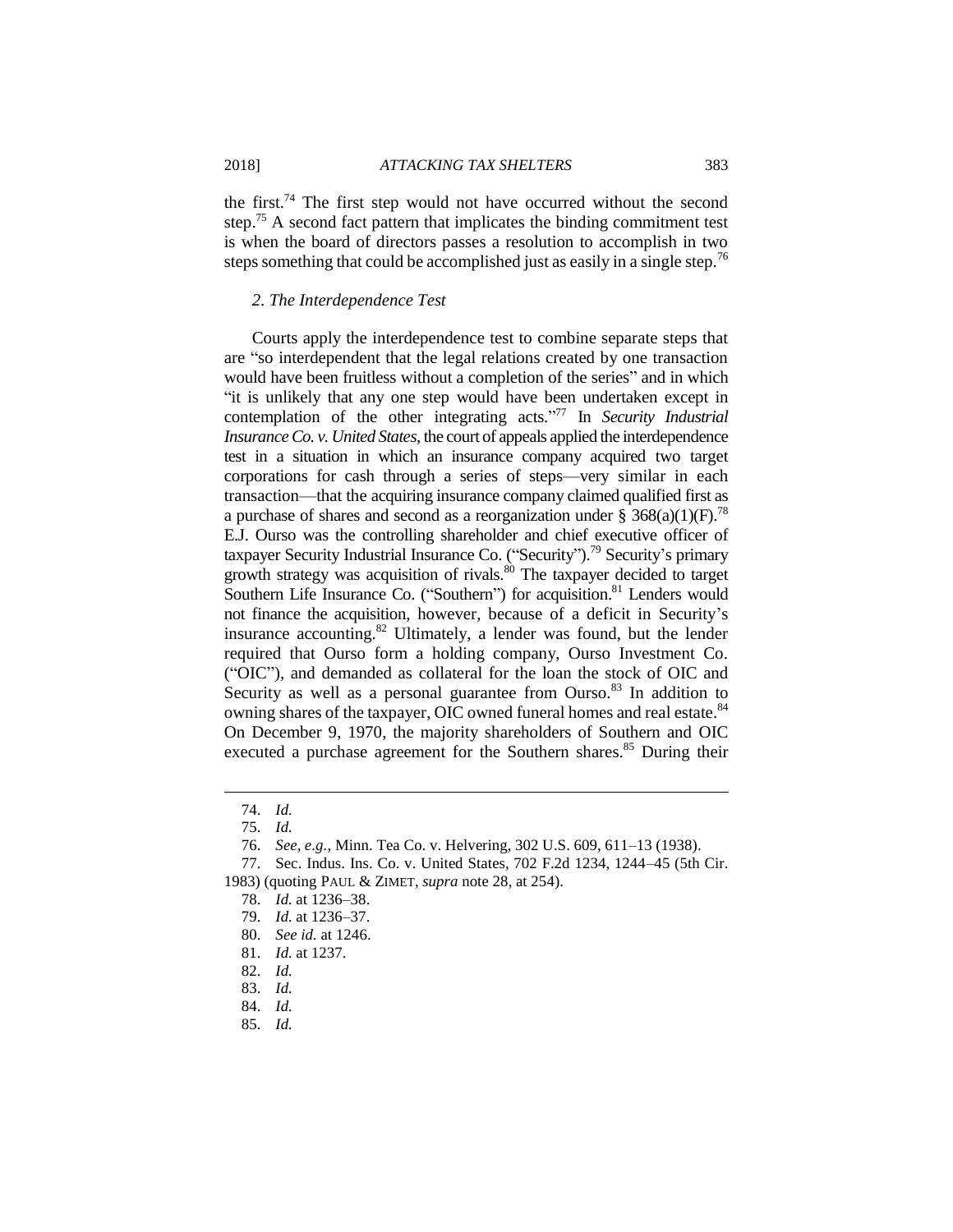meeting on January 2, 1971, OIC's directors "resolved to acquire the Southern shares, to borrow the necessary funds from Security and the Bank, and to liquidate Southern and reinsure its outstanding policies following the acquisition."<sup>86</sup> Within the next few days, OIC purchased all of Southern's stock, and Ourso was appointed as liquidator of Southern.<sup>87</sup> Ourso, as liquidator, entered into a reinsurance agreement with Security, and Security assumed all of Southern's outstanding policies and received from Southern sufficient assets to reserve against the assumed risks.<sup>88</sup> Security also agreed to pay OIC in consideration for OIC's consent to Security's reinsurance agreement with Southern.<sup>89</sup> In January 1971, Southern's assets and liabilities were transferred from its books onto OIC's books.<sup>90</sup> OIC then converted Southern's surplus and net worth into cash, used the proceeds to pay off a portion of OIC's loan, and transferred Southern's assets to Security.<sup>91</sup> In June 1971, Southern filed its final federal tax return, and Southern was dissolved under state law in December 1971.<sup>92</sup>

During the summer and fall of 1971, Security used similar methods to acquire Standard Life Insurance Co. ("Standard").<sup>93</sup> On October 19, 1971, OIC's directors "resolved to acquire the Standard shares, to borrow the funds necessary to finance the purchase, and to liquidate Standard and reinsure its outstanding policies following the acquisition."<sup>94</sup> OIC became Standard's sole shareholder within a week and resolved to liquidate Standard, appoint Ourso as liquidator, and reinsure Standard's policies with Security.<sup>95</sup> Security and OIC entered into an agreement, which provided for payments from Security to OIC as consideration for consent to a reinsurance agreement between Security and Standard.<sup>96</sup> At the end of 1971, "Standard's assets and liabilities were transferred onto OIC's books." <sup>97</sup> In April 1972, Standard filed its final federal tax return, and in May 1972, Standard was dissolved under state law.<sup>98</sup>

86. *Id.*

- 87. *Id.*
- 88. *Id.*
- 89. *Id.*
- 90. *Id.*
- 91. *Id.*
- 92. *Id.*
- 93. *Id.* at 1238.
- 94. *Id.*
- 95. *Id.*
- 96. *Id.*
- 97. *Id.*
- 98. *Id.*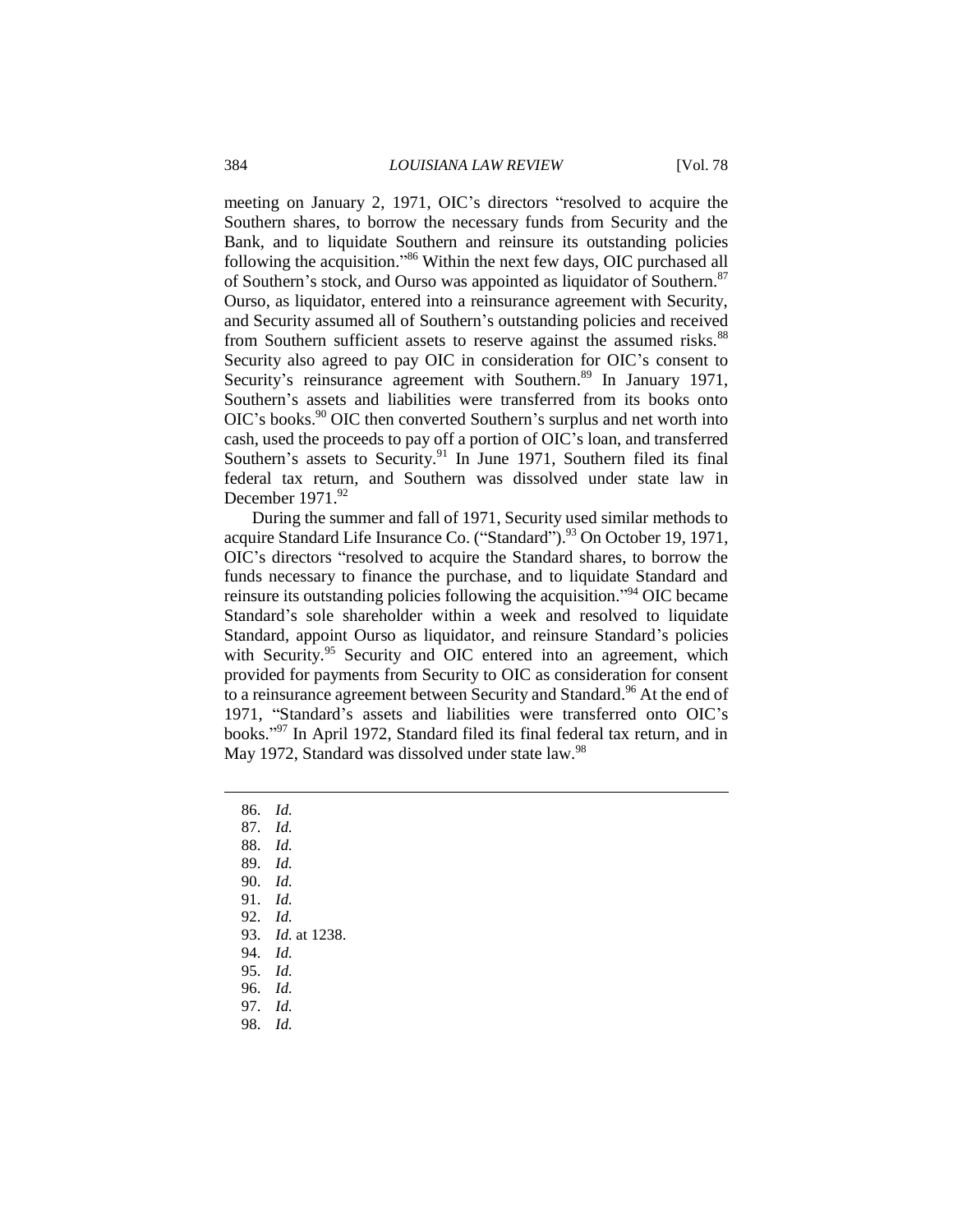The issue in the case was whether the purported tax-free corporate reorganizations satisfied the continuity of interest requirement, which provides that the owners of the acquired corporation must retain equity interests in the surviving corporation after a reorganization.<sup>99</sup> The requirement is intended to prevent taxpayers from receiving tax-free treatment for the sale of a corporation for cash.<sup>100</sup> The taxpayer argued—and the district court agreed—that continuity of interest should be tested at the time of the merger of Southern and Standard into Security.<sup>101</sup> At that point, OIC owned 100% of all of the corporations involved.<sup>102</sup> The government argued that the stock purchases and reinsurance agreements entered into by OIC were all intermediate steps that were part of the same plan to purchase Southern and Standard for cash and not to effectuate reorganizations.<sup>103</sup> The government pointed out that at the end of all of the transactions, all of the former shareholders of Southern and Standard received only cash and did not have equity interests in OIC or Security.<sup>104</sup>

The court of appeals provided a clear articulation of the business and economic underpinnings of the interdependence test. The court noted that the purpose of the test was to determine "whether the individual steps in a series had independent significance or whether they had meaning only as part of the larger transaction."<sup>105</sup> The court then stated that it would "examine this tandem of transactional totalities to determine whether each step had a reasoned economic justification standing alone."<sup>106</sup> The court commented that the transactions in this case were "dependent for [their] success" upon each other and were "meaningless" in isolation.<sup>107</sup> The court of appeals found that the holding company was a mere shell.<sup>108</sup> The court further found that the purchases of the two targets would have been impossible without liquidating them because the bank financing agreements were dependent on the reinsurance agreements and contingent payment agreements.<sup>109</sup> Without the reinsurance agreements and contingent payment agreements, the holding company would not have

- 108. *Id.*
- 109. *Id.*

<sup>99.</sup> *Id.* at 1243 (citing Treas. Reg. § 1.368–2(a) (2015)).

<sup>100.</sup> *Id.*

<sup>101.</sup> *Id.*

<sup>102.</sup> *Id.*

<sup>103.</sup> *Id.*

<sup>104.</sup> *Id.*

<sup>105.</sup> *Id.* at 1246.

<sup>106.</sup> *Id.* at 1247.

<sup>107.</sup> *Id.*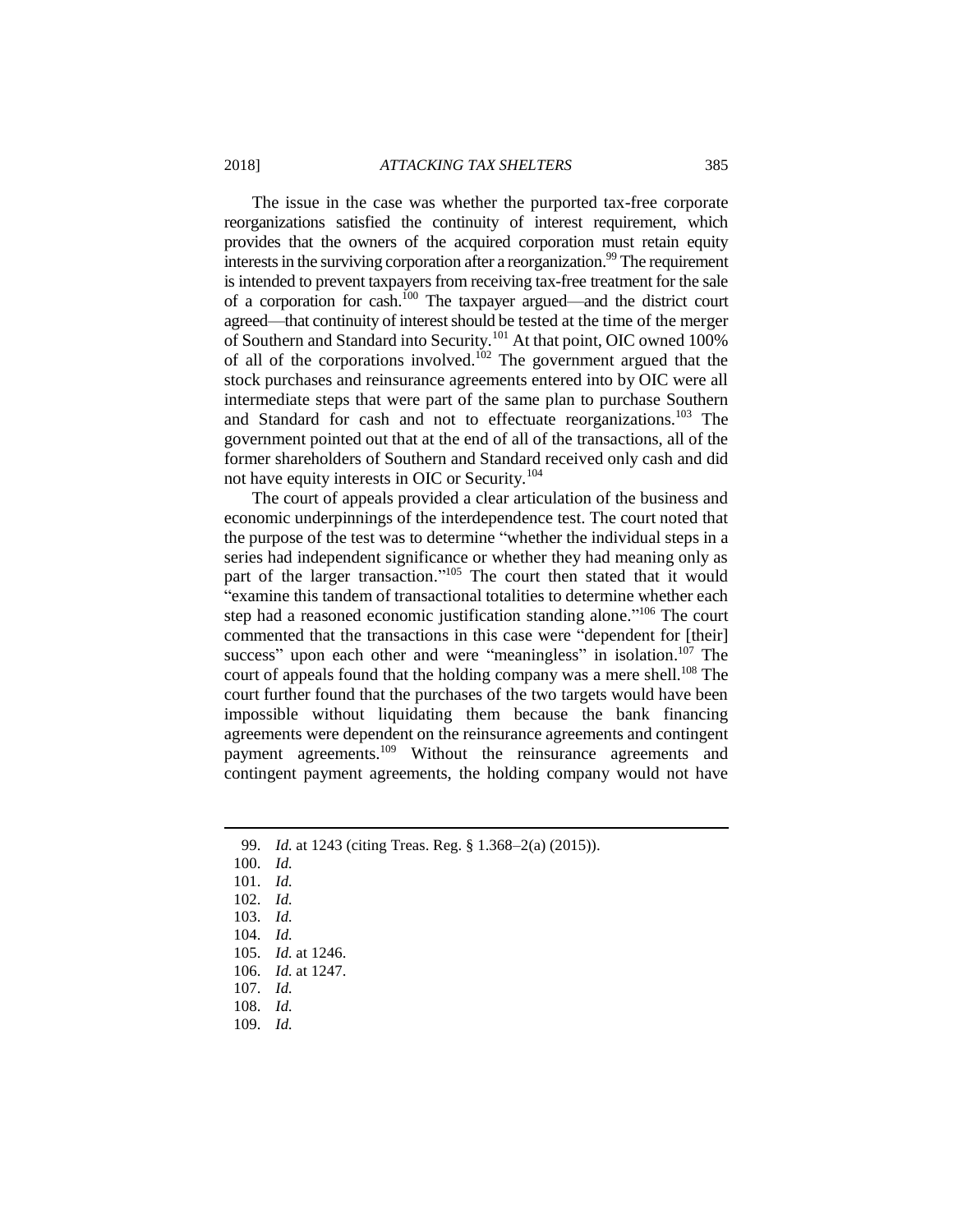been able to satisfy its debt to the bank.<sup>110</sup> Therefore, the court held that the transactions could not be separated into a stock purchase and an F Reorganization.<sup>111</sup> Rather, they were properly treated holistically as an asset sale.<sup>112</sup> Thus, what actually occurred was an asset sale, triggering certain insurance taxes based upon inclusion of income from policyholders' surplus accounts.<sup>113</sup>

#### *3. The End Result Test*

The end result test examines the intent of the parties, and "purportedly separate transactions are to be amalgamated when the successive steps were designed and executed as part of a plan to achieve an intended result."<sup>114</sup> In *Security Industrial Insurance*  $Co$ ,  $^{115}$  the court applied both the end result test and the interdependence test.<sup>116</sup> In applying the end result test to the facts of the case, the court noted that there were a large number of intermediate steps before the final corporate structure was achieved but that "all these machinations cannot disguise the fact that the intended result of each series of transactions was the acquisition of [the target insurance companies'] assets by [the acquiring insurance company]." <sup>117</sup> The court further stated that the acquiring insurance company and its parent holding company "left a clear and well-documented paper trail to this effect" and that the acquiring insurance company had pursued a strategy of acquiring rivals for cash in an "identical" fashion for over 20 years through the same method of "liquidate the rival company and gobble up the assets."<sup>118</sup>

In one of the most frequently cited and debated cases involving the application of the end result test,<sup>119</sup> *King Enterprises, Inc. v. United States,* 

 $\overline{a}$ 

118. *Id.*

<sup>110.</sup> *Id.*

<sup>111.</sup> *Id.* An F Reorganization is "a mere change in identity, form, or place of organization of one corporation  $\dots$ ." I.R.C. § 368(a)(1)(F) (2012).

<sup>112.</sup> *Sec. Indus. Ins. Co.*, 702 F.2d at 1247–48.

<sup>113.</sup> *Id.* at 1250.

<sup>114.</sup> *Id.* at 1246 (quoting King Enters., Inc. v. Comm'r, 418 F.2d 511, 516 (Ct. Cl. 1969)).

<sup>115.</sup> *See supra* notes 77–113 and accompanying text.

<sup>116.</sup> *Sec. Indus. Ins. Co.*, 702 F.2d at 1245–48.

<sup>117.</sup> *Id.* at 1246.

<sup>119.</sup> *See* Rev. Rul. 2001-26, 2001-1 C.B. 1297; Rev. Rul. 2001-46, 2001-2 C.B. 321; Jeffrey L. Kwall & Kristina Maynard, *Dethroning* King Enterprises, 58 TAX LAW. 1 (2004) [hereinafter Kwall & Maynard, *Dethroning*]; Jasper L. Cummings, Jr., *Something Old, Something New, and Something Fairly New*, 106 TAX NOTES 1093 (2005); Jeffrey L. Kwall & Kristina Maynard, *We Still Don't*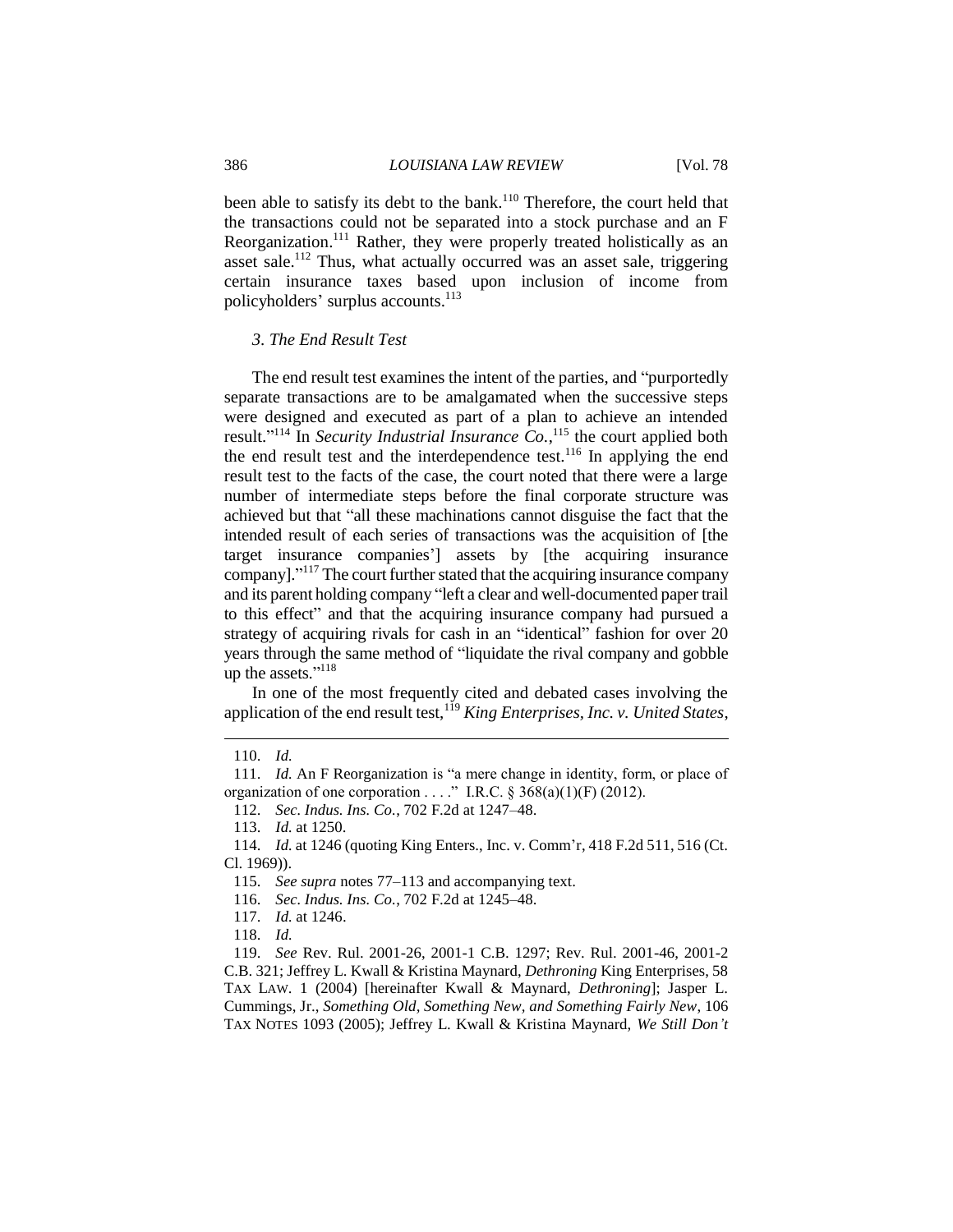the taxpayer was a corporation that, at the time of trial, held and managed various investments but previously had been a seller of roasted coffee.<sup>120</sup> It also previously was one of 11 shareholders of Tenco, Inc. ("Tenco"), a producer of soluble coffee.<sup>121</sup> At that time, Minute Maid Corporation ("MM"), a producer of frozen concentrated citrus juices, was looking to acquire corporations in other industries to stabilize its income.<sup>122</sup>

Between January and July 1959, MM made three separate proposals to the directors of Tenco to acquire Tenco's stock.<sup>123</sup> Tenco's directors rejected all three proposals.<sup>124</sup> On August 25, 1959, the two boards approved a fourth proposal.<sup>125</sup> On September 3, 1959, MM and the Tenco board and shareholders signed a purchase and sale agreement.<sup>126</sup> At closing, the Tenco shareholders received "\$3,000,000 in cash, \$2,550,000 in promissory notes, and 311,996 shares of [MM] stock valued at \$5,771,926."<sup>127</sup> The taxpayer's "share of the total consideration consisted of \$281,564.25 in cash, \$239,329.40 in promissory notes, and 29,282 shares of Minute Maid stock valued at  $$541,717."$ <sup>128</sup> In total, the Tenco shareholders received MM stock representing more than 50% of the value of the aggregate consideration received in the acquisition, which represented approximately 15% of the outstanding MM stock.<sup>129</sup>

On December 10, 1959, the MM directors approved a November 24 recommendation of MM's general counsel to merge MM's four subsidiaries, including Tenco, into  $MM<sup>130</sup>$  The merger was to be submitted to MM stockholders for approval at a meeting scheduled for February 1960.<sup>131</sup> MM announced the merger in its annual report to stockholders in December 1959.<sup>132</sup> On February 25, 1960, the Commissioner ruled favorably<sup>133</sup> that the liquidation of Tenco would qualify as a subsidiary

 $\overline{a}$ 

- 123. *Id.*
- 124. *Id.*
- 125. *Id.*
- 126. *Id.*
- 127. *Id.*
- 128. *Id.* at 513–14.
- 129. *Id.* at 514.
- 130. *Id.*
- 131. *Id.*
- 132. *Id.*

133. The IRS has a procedure called a private letter ruling. *See* Rev. Proc. 2017-1, 2017-1 I.R.B. 1. A taxpayer may ask the IRS to provide guidance

*Like* King Enterprises, 106 TAX NOTES 1329 (2005) [hereinafter Kwall & Maynard, *We Still Don't Like*].

<sup>120.</sup> King Enters., Inc. v. Comm'r, 418 F.2d 511, 513 (Ct. Cl. 1969).

<sup>121.</sup> *Id.*

<sup>122.</sup> *Id.*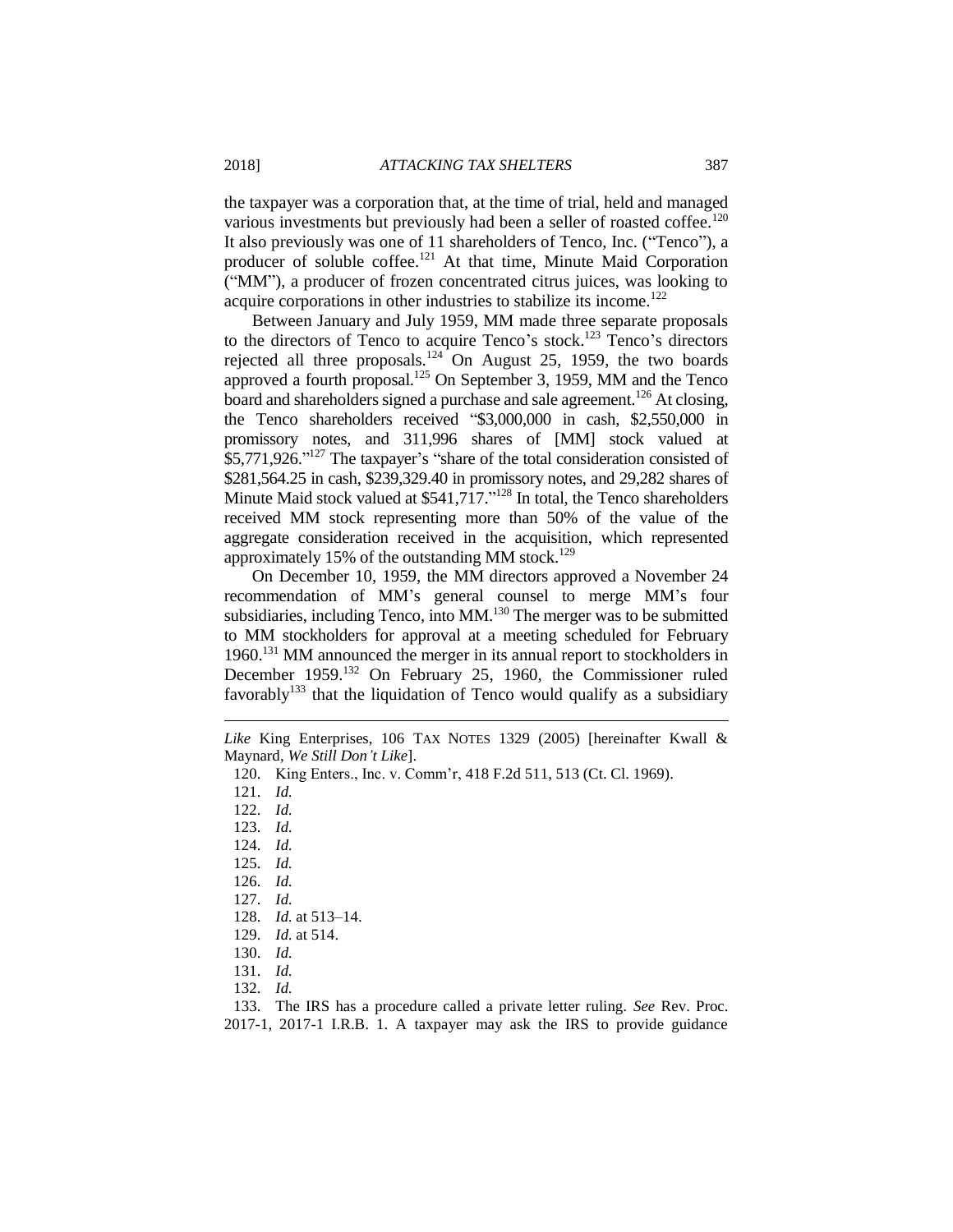liquidation under then-existing § 332, and, therefore, the basis of the property received by MM would be determined based on MM's basis in its Tenco stock pursuant to then-existing  $\S$  334.<sup>134</sup> On April 30, 1960 and May 2, 1960, Tenco and other subsidiaries were merged into MM.<sup>135</sup> For the fiscal year ending on June 30, 1960, the taxpayer reported the cash and notes received as dividend income subject to the intercorporate dividends received deduction.<sup>136</sup>

Taxpayer King Enterprises, Inc. took the position that the MM stock was received in connection with a nontaxable corporate reorganization.<sup>137</sup> The IRS contended that the stock was received in exchange for a sale of a capital asset.<sup>138</sup> The court found for the taxpayer and held that the ultimate merger of Tenco into MM was "the intended result of the transaction in question from the outset" and "the initial exchange of stock constituted] a mere transitory step."<sup>139</sup> The court provided the classic articulation of the end result test: "purportedly separate transactions will be amalgamated into a single transaction when it appears that they were really component parts of a single transaction intended from the outset to be taken for the purpose of reaching the ultimate result."<sup>140</sup> The court inferred the result in this case even though it admitted that no explicit testimony existed in the record that showed that, at the time of the initial purchase, the Tenco shareholders knew that MM intended to consummate an upstream merger after the purchase.<sup>141</sup> The court noted that the merger took place too close to the acquisition to believe that the parties did not intend the merger and acquisition to be part of the same plan. $142$  The court also implicitly rejected the notion that taxpayers may apply only the "binding commitment test"

 $\overline{a}$ 

- 140. *Id.* at 516 (citation omitted).
- 141*. Id.* at 519.

142. *See id.* The court did not conclude that some sort of detailed plan existed; the court concluded only that "[i]t strains credulity, however, to believe other than that the plan to merge was something more than inchoate, if something less than announced, at the time of such exchange." *Id.*

regarding the tax consequences of a transaction in advance of the transaction. *See id.* The taxpayer must provide a full disclosure of all relevant facts and provide a description of the relevant law and legal reasoning supporting the requested tax treatment. *See id.*

<sup>134.</sup> *King Enters.*, 418 F.2d at 514.

<sup>135.</sup> *Id.*

<sup>136.</sup> *Id.*

<sup>137.</sup> *Id.*

<sup>138.</sup> *Id.*

<sup>139.</sup> *Id.* at 519.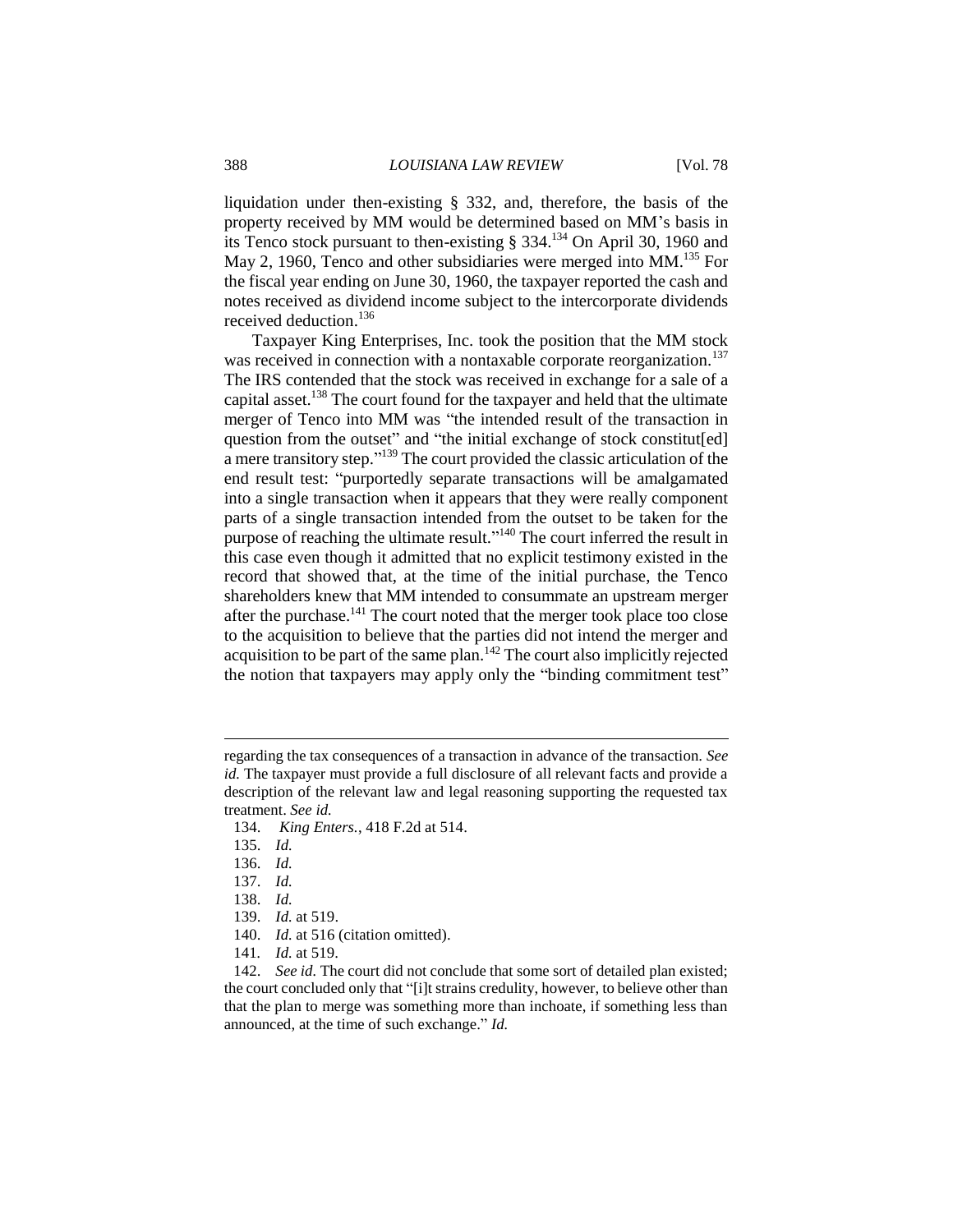when asserting the step transaction doctrine "offensively," but the IRS may apply any of the tests.<sup>143</sup>

The end result test also is applied in, and well-suited for, cases involving related entities, especially those under common control with one, or very few, owners. Without need for interrelated documentation, the owners of such entities can separate transactions into multiple taxadvantaged steps while still achieving the same economic outcome. *True v. United States*<sup>144</sup> is a good example of related party dealings.

In *True v. United States*, taxpayers—all members of the same family—controlled several entities, including True Ranches, Smokey Oil Co., and True Oil Co.<sup>145</sup> True Ranches was a partnership engaged in ranching and other activities.<sup>146</sup> Smokey Oil Co. was a corporation engaged in oil and gas production and exploration.<sup>147</sup> True Oil Co. was a partnership engaged in oil and gas production and exploration.<sup>148</sup> In several similar transactions, the entities controlled by the Trues acquired certain ranch properties.<sup>149</sup> First, Smokey Oil Co. would purchase the parcels.<sup>150</sup> Then, True Ranches would acquire the operating assets of the ranch that sat on each parcel.<sup>151</sup> Subsequently, Smokey Oil Co. would transfer the parcels to True Oil Co. in exchange for existing oil and gas leases.<sup>152</sup> True Oil Co. then distributed the parcels to the family members as tenants in common.<sup>153</sup> As the final step in the transactions, the family members contributed their undivided interest in the parcels to True Ranches.<sup>154</sup>

The taxpayers claimed that the transactions should be characterized as an acquisition of the parcels, followed by a tax-free like-kind exchange pursuant to Code § 1031, followed by a tax-free contribution to a

<sup>143.</sup> *See id.* at 517 ("[T]he Government correctly points out that there was no binding commitment for the merger of Tenco to follow the acquisition of its stock. Defendant [the United States] erroneously concludes, however, that the absence of such a [binding] commitment here renders the step transaction doctrine inapplicable.").

<sup>144.</sup> True v. United States, 190 F.3d 1165 (10th Cir. 1999).

<sup>145.</sup> *Id.* at 1168.

<sup>146.</sup> *Id.*

<sup>147.</sup> *Id.*

<sup>148.</sup> *Id.*

<sup>149.</sup> *Id.*

<sup>150.</sup> *Id.*

<sup>151.</sup> *Id.*

<sup>152.</sup> *Id.*

<sup>153.</sup> *Id.* at 1168–69.

<sup>154.</sup> *Id.* at 1169.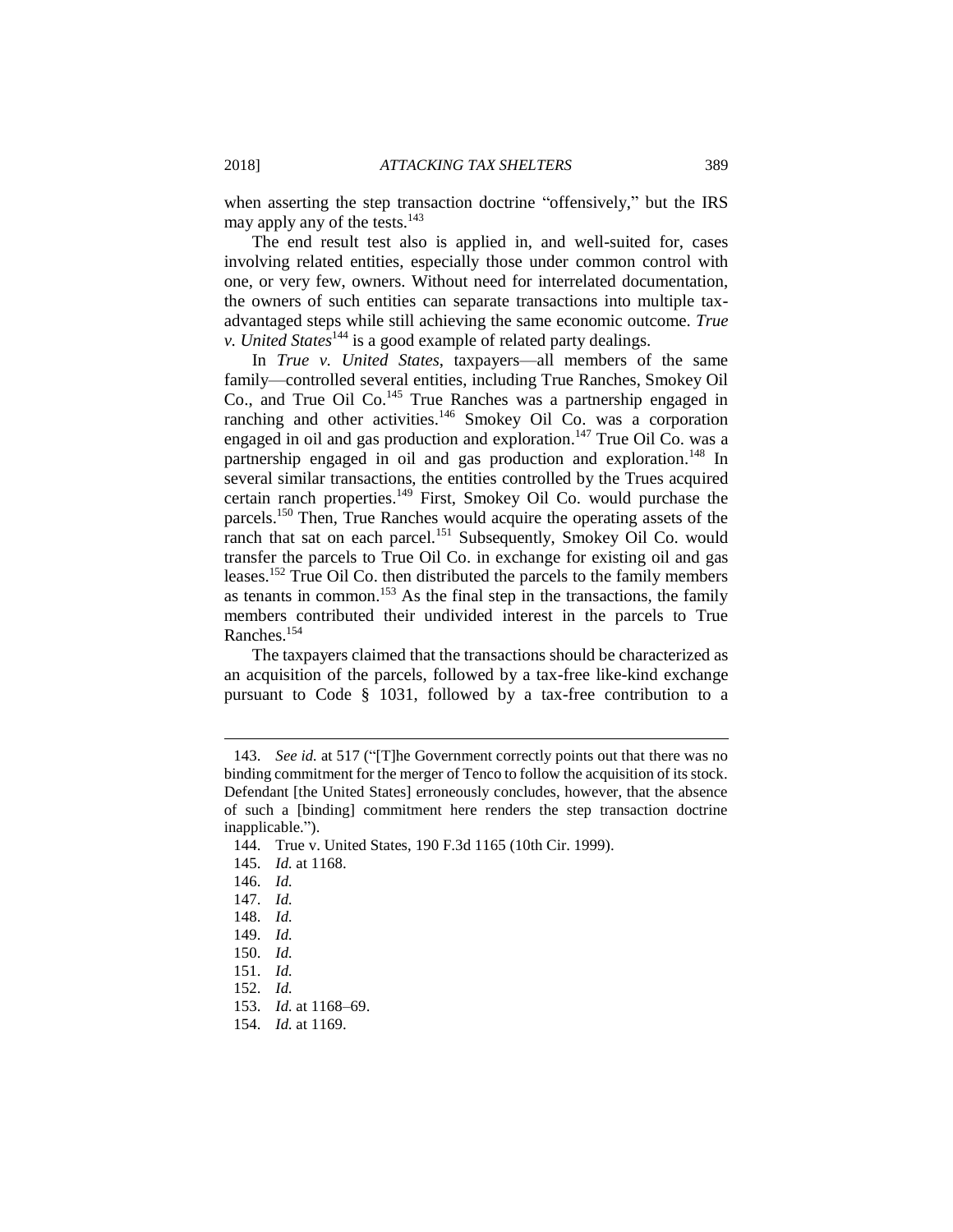partnership pursuant to Code §§ 721 and 731.<sup>155</sup> A taxpayer's basis in assets received in a like-kind exchange equals the basis of the asset that taxpayer exchanged.<sup>156</sup> Therefore, under the taxpayers' theory, the result of this series of transactions was that Smokey Oil Co. received depletable oil and gas leases with the same basis as it had in the land it had acquired.<sup>157</sup> At the same time, the land which was now held by the partnership had a zero basis because the oil and gas leases already were fully depleted and had a zero basis.<sup>158</sup> Thus, Smokey Oil Co. was able to claim depletion on assets that already had been fully depleted after it received such assets in exchange for non-depreciable assets, that is, land $159$ 

The court highlighted that the Trues admitted that their intent "from the beginning" was "to ultimately place the ranch properties in the hands of True Ranches." <sup>160</sup> The court dismissed the taxpayers' argument that Smokey Oil Co. had more liquid assets to acquire the parcels, and, thus, there was some business purpose and economic effect to the structure that precluded application of the step transaction doctrine.<sup>161</sup> The court held that although the "absence of economic effects or business purposes may be fatal to a taxpayer's step transaction" argument, the existence of a "business purpose[] by itself does not preclude application of the step transaction doctrine."<sup>162</sup> The court emphasized that no apparent business purpose existed in Smokey Oil Co. and True Oil Co. being involved in the purchase of ranchlands as neither of these companies were in the ranching business.<sup>163</sup>

#### *4. The Relationship Between the Three Tests*

In *McDonald's Restaurants of Illinois v. Commissioner*, <sup>164</sup> the court concluded that the transaction at issue should be stepped together—that is, combined pursuant to the step transaction doctrine—under each of the

 $\overline{a}$ 

162. *Id.* at 1177 (citations omitted).

164. McDonald's Rests., Inc. v. Comm'r, 688 F.2d 520 (7th Cir. 1982).

<sup>155.</sup> *Id.*

<sup>156.</sup> I.R.C. § 1031 (2012).

<sup>157.</sup> *True*, 190 F.3d at 1169.

<sup>158.</sup> *Id.*

<sup>159.</sup> *Id.*

<sup>160.</sup> *Id.* at 1178.

<sup>161.</sup> *Id.*

<sup>163.</sup> *See id.* at 1178–79.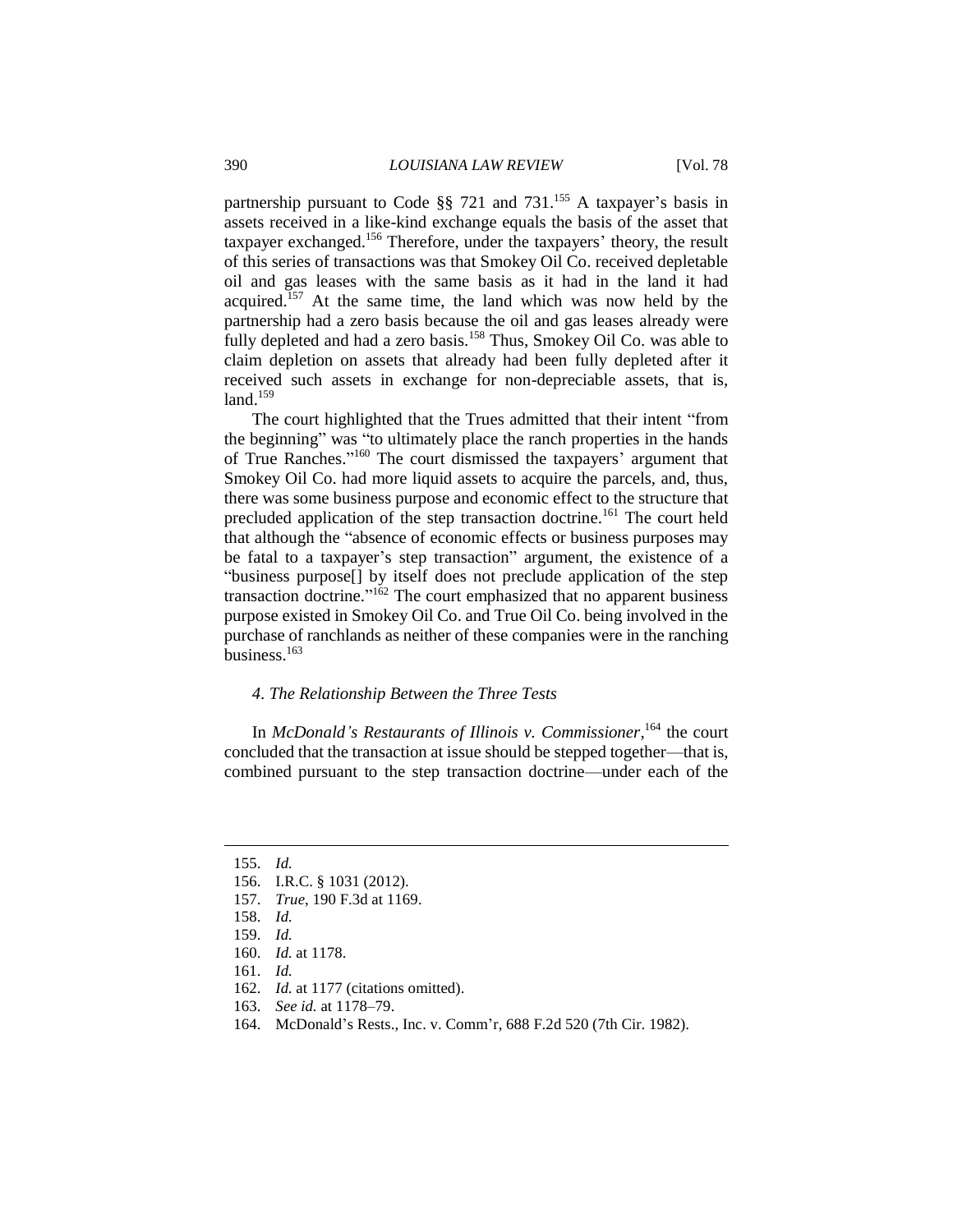three tests.<sup>165</sup> The court both defined and applied each of the three tests.<sup>166</sup> It held that the district court applied each test properly to step together the transaction at issue.<sup>167</sup> The court provided a classic alternative hypothetical definition of the interdependence test and broader definition of the binding commitment test.<sup>168</sup> The taxpayers in *McDonald's Restaurants of Illinois* were 27 wholly owned subsidiaries of McDonald's Corporation ("McDonald's").<sup>169</sup> The issue was whether the acquisition of the 27 subsidiaries was a tax-free reorganization followed by a sale of shares by the former owners of the subsidiaries—at the time, independent franchises—or simply one integrated sale of the independent franchises for cash.<sup>170</sup> The court held that the acquisition was a sale for cash because of the ability of the shareholders to register their shares and the connection of that registration to a desire to cash out their interests in McDonald's.<sup>171</sup>

The Garb-Stern group, the owners of the independent franchises, had significant disagreements with McDonald's.<sup>172</sup> McDonald's wanted to acquire the independent franchises in a way that would allow it to use a "pooling of interests" for accounting purposes.<sup>173</sup> McDonald's could use only the "pooling of interests" method of accounting if all of the interests were acquired in one transaction for stock.<sup>174</sup> The Garb-Stern group, however, wanted cash for its interests.<sup>175</sup> The Garb-Stern group companies merged into McDonald's in a Delaware statutory merger on April 1, 1973.<sup>176</sup> The assets received in the merger were transferred to the 27 subsidiaries, the taxpayers in the case.<sup>177</sup> The Garb-Stern group received 361,235 shares of unregistered common stock.<sup>178</sup> The Garb-Stern group was entitled to participate in the anticipated June 1973 registration and in any other registration that might occur within six years of the closing.<sup>179</sup> The Garb-Stern group also had a one-time right to force registration if McDonald's did not seek registration

- 165. *Id.* at 524.
- 166. *Id.* at 524−25.
- 167. *Id.*
- 168. *Id.*

- 169. *Id.* at 521.
- 170. *Id.* at 522–23.
- 171. *Id.* at 525, 527.
- 172. *Id.* at 521.
- 173. *Id.*
- 174. *Id.*
- 175. *Id.*
- 176. *Id.* at 522 & n.4.
- 177. *Id.* at 522.
- 178. *Id.*
- 179. *Id.*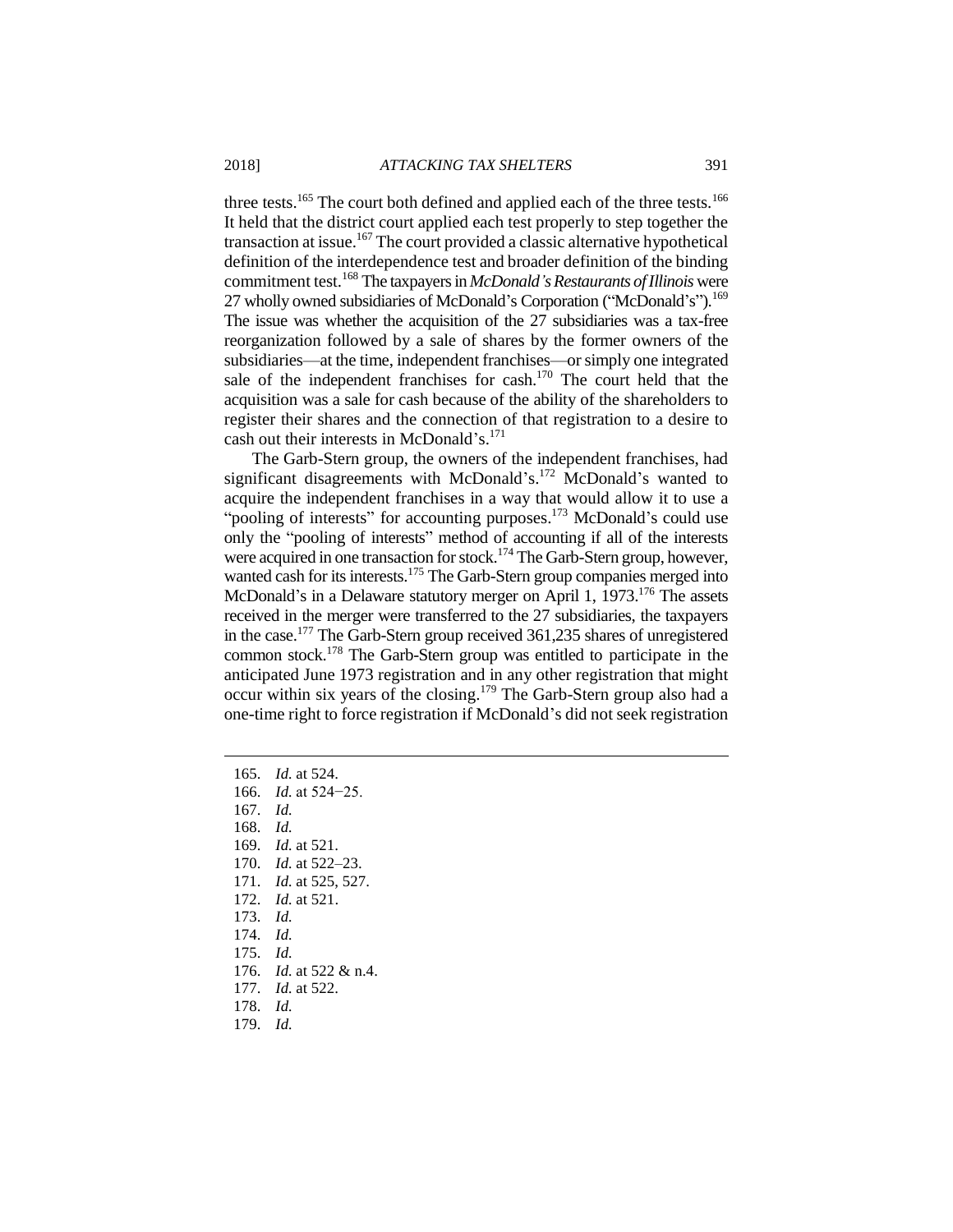within one year of the closing.<sup>180</sup> The June registration was postponed because of a negative report about McDonald's stock, and the shares ultimately were registered as part of a registration announced on September 17 and completed on October 3.<sup>181</sup> The price per share was \$60 immediately before the time that the June registration was to take place.<sup>182</sup> The share price dropped to \$52 after the negative report.<sup>183</sup> The Garb-Stern group ultimately sold almost all of its shares after the registration for more than  $$71$  per share.<sup>184</sup>

The court quoted *King Enterprises* for its definition of the end result test.<sup>185</sup> The court held that "there can be little doubt that all the steps were taken to cash out the Garb-Stern group,"<sup>186</sup> even though the court noted that "McDonald's sought to do so in a way that would enable it to use certain accounting procedures." <sup>187</sup> The court acknowledged that it derived its conclusion from the "history of the parties' relationships, the abortive attempt to buy some of the group's holdings, the final comprehensive deal, and the Garb-Stern group's determination to sell out even in the face of falling prices in the stock."<sup>188</sup>

The court cited *Redding v. Commissioner* for its definition of the interdependence test: "the steps are so interdependent that the legal relations created by one transaction would have been fruitless without a completion of the series." <sup>189</sup> The court of appeals criticized the Tax Court for limiting the interdependence test to circumstances in which the Garb-Stern group would have been "legally bound to sell its stock."<sup>190</sup> The court provided that the interdependence test is "more practical and less legalistic than that" and that the test "concentrates on the relationship between the steps."<sup>191</sup> The court applied the interdependence test to "ask whether the merger would have taken place without the guarantees of saleability, and

<sup>180.</sup> *Id.*

<sup>181.</sup> *Id.*

<sup>182.</sup> *Id.*

<sup>183.</sup> *Id.*

<sup>184.</sup> *Id.*

<sup>185.</sup> *Id.* at 524.

<sup>186.</sup> *Id.*

<sup>187.</sup> *Id.* (footnote omitted).

<sup>188.</sup> *Id.* (footnote omitted).

<sup>189.</sup> *Id.* (citing Redding v. Comm'r, 630 F.2d 1169, 1177 (7th Cir. 1980) (quoting RANDOLPH E. PAUL, SELECTED STUDIES IN FEDERAL TAXATION 200, 254 (2d Series 1938))).

<sup>190.</sup> *Id.*

<sup>191.</sup> *Id.*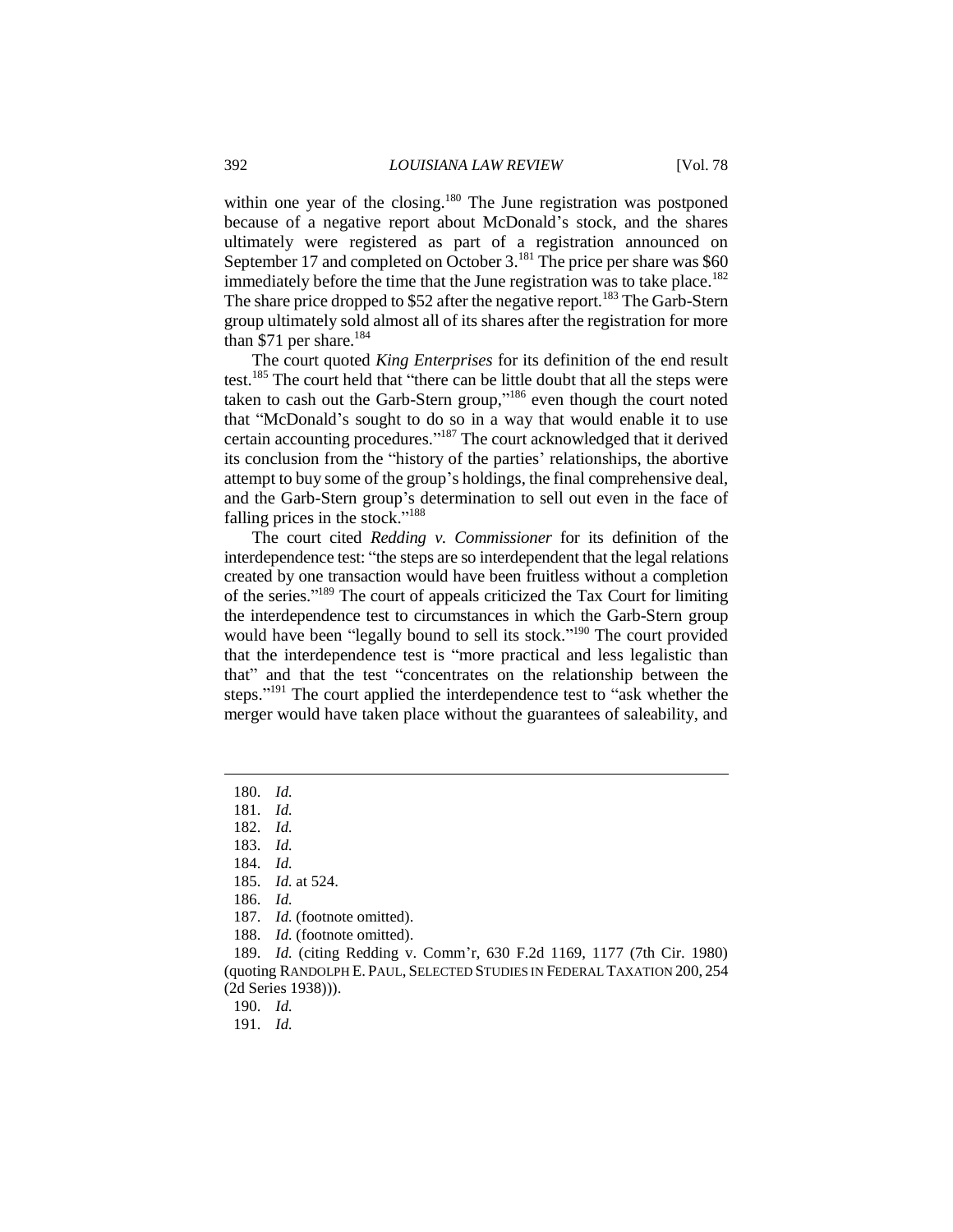the answer is certainly no."<sup>192</sup> The court emphasized the Garb-Stern group's "insistence" on saleability as shown by its "historic stance" in the negotiations and the terms of the agreement.<sup>193</sup> The court also emphasized the Garb-Stern group's "one-time right to force registration" and therefore found that "free transferability" was the "*quid pro quo* of the merger agreement."<sup>194</sup>

Finally, the court broadened the binding commitment test to appear more like the interdependence test.<sup>195</sup> The court found that the right to force registration—and the fact that this right would be lost if the Garb-Stern group did not register when given the opportunity—meant that a sale was "extremely likely" to "take place promptly."<sup>196</sup> Thus, the court substituted likelihood of certain actions occurring for a legally enforceable obligation to take those actions.<sup>197</sup>

The court explicitly criticized the Commissioner's position as potentially putting future taxpayers in a double bind and creating "heads-I-win, tails-you-lose law."<sup>198</sup> The court commented that to receive an advance ruling on reorganization treatment, taxpayers must represent that "there is 'no plan or *intention* on the part of the Acquired shareholders to [reduce their new holdings] to a number of shares having, in the aggregate, a value of less than 50[%] of the total value of the Acquired stock outstanding immediately prior to the proposed transaction."<sup>199</sup> Furthermore, the court stated that if the reorganization status were available "without constraining post-merger sales," many new opportunities would exist for manipulative and aggressive tax planning, which, the court noted, tax advisors already were advertising after the Tax Court's decision and prior to reversal.<sup>200</sup>

In *Heintz v. Commissioner*, <sup>201</sup> the court separated a series of transactions that took place over three days.<sup>202</sup> The taxpayers were former owners of a corporation ("target corporation") that primarily produced aircraft starters and other goods for the Armed Forces during World War  $II^{203}$ . The taxpayers felt that the corporation would be unable to transition

 $\overline{a}$ 

199. *Id.* (emphasis added) (quoting the brief for appellants).

- 201. Heintz v. Comm'r, 25 T.C. 132 (1955).
- 202. *Id.* at 140−43.
- 203. *Id.* at 133.

<sup>192.</sup> *Id.*

<sup>193.</sup> *Id.*

<sup>194.</sup> *Id.* at 524−25.

<sup>195.</sup> *Id.* at 525.

<sup>196.</sup> *Id.*

<sup>197.</sup> *Id.*

<sup>198.</sup> *Id.* at 528.

<sup>200.</sup> *Id.*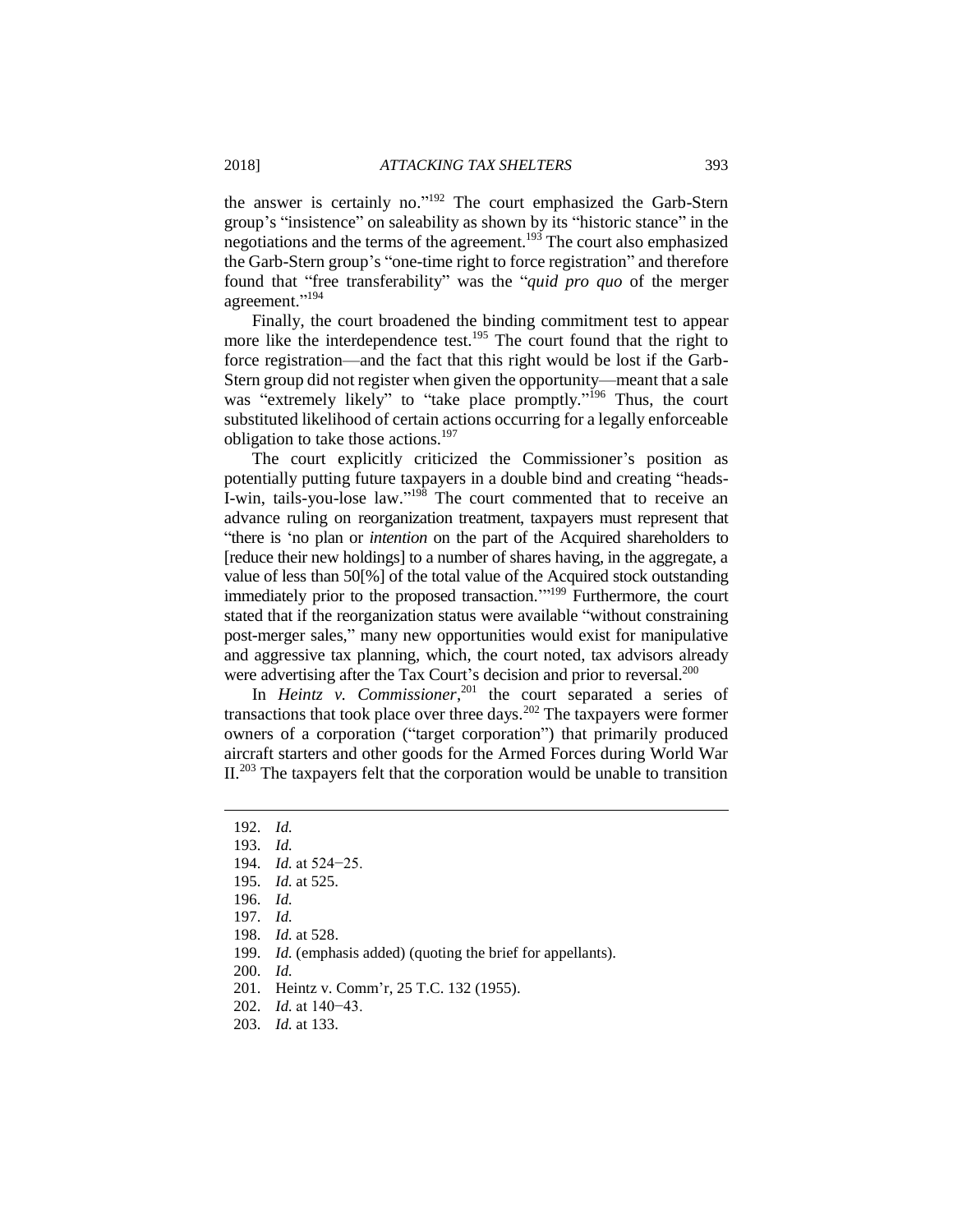to civilian production, so they decided to search for a purchaser. $204$  The taxpayers could not locate a buyer willing to pay all cash at their desired purchase price of  $$8$  million.<sup>205</sup> The best offer that they could find was for  $$5.5$  million in cash and \$2.5 million of preferred stock.<sup>206</sup> As part of the negotiations, the purchasing corporation suggested that the target corporation should merge into the purchasing corporation.<sup>207</sup> The taxpayers objected with concerns related to tax consequences, but representatives of the purchasing corporation reassured the taxpayers that the tax benefits would outweigh any tax costs.<sup>208</sup>

A merger agreement was drafted and dated March 5, 1946.<sup>209</sup> The purchasing corporation adopted the agreement on February 27, 1946; the target corporation adopted the agreement on March 2, 1946.<sup>210</sup> On March 4, 1946, the parties signed a stock purchase agreement for the sale of the stock of the target corporation to the purchasing corporation for the cash and preferred stock.<sup>211</sup> On March 5, 1946, a formal closing was held for the stock purchase agreement.<sup>212</sup> That same day, the previously ratified merger agreement was executed.<sup>213</sup> The merger was completed on March 6,  $1946$ <sup>214</sup>

The court held that the sale and merger were separate transactions.<sup>215</sup> Therefore, under the tax law at that time, the taxpayers were entitled to treat the sale of the stock of the target corporation as capital gains.<sup>216</sup> If the two transactions had been stepped together, that is, combined pursuant to the step transaction doctrine, the gains would have been ordinary income.<sup>217</sup>

- 204. *Id.* at 134. 205. *Id.* 206. *See id.* 207. *Id.* at 135. 208. *Id.*
- 209. *Id.* at 136.
- 210. *Id.*
- 211. *Id.*

- 212. *Id.* at 138.
- 213. *Id.*
- 214. *Id.*
- 215. *Id.* at 142−43.
- 216. *Id.*
- 217. *Id.* at 141.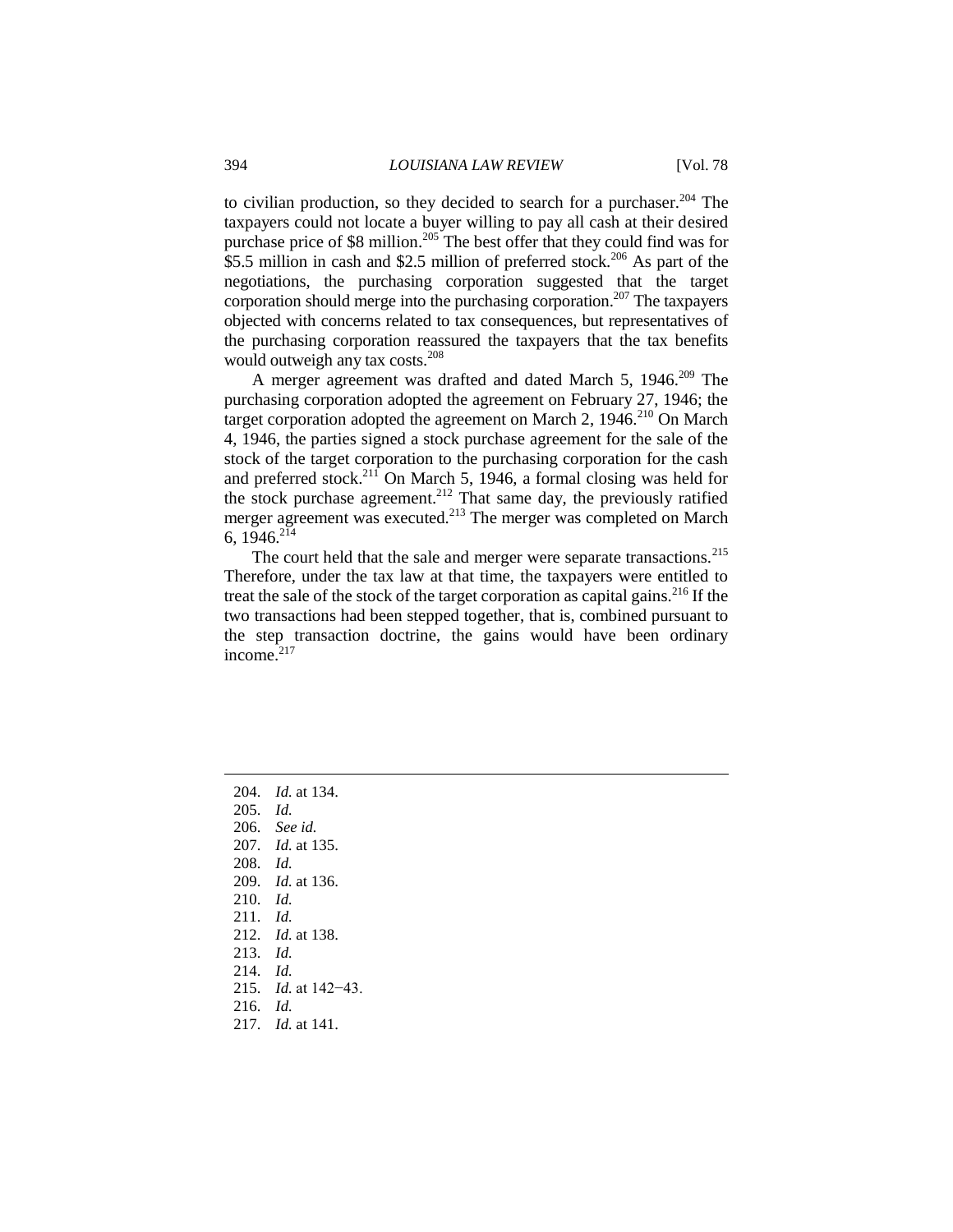#### *5. Recent Cases Applying the Doctrine*

The step transaction doctrine has been applied by courts in recent cases in a variety of transactions.<sup>218</sup> In *Linton v. United States*, the Ninth Circuit addressed the application of the step transaction doctrine in the context of a gift of LLC interests to trusts.<sup>219</sup> After Mr. Linton formed his LLC, WLFB Investments, and created four trusts for his children, two main transactions occurred: (1) the contribution of cash, securities, and real property to the LLC; and (2) the assignment of interest of the LLC to the four trusts.<sup>220</sup> Tax filings showed that contributions were made to Mr. and Mrs. Linton's individual capital accounts in the LLC equally. $^{221}$ Filings also showed a transfer of capital from these accounts with a "commensurate" increase of capital in the trust accounts.<sup>222</sup> The Lintons claimed the transfers as gifts of "percentage interest" in WLFB.<sup>223</sup> The WLFB ledger also showed the capital contribution to the LLC and then transfers of percentage interest to the children's trusts.<sup>224</sup> Finally, a share valuation report showed an interest in the LLC was transferred to the children's trusts.<sup>225</sup> The Lintons' tax returns showed the date of the transfers of percentage interest in the LLC as January 31, 2003.<sup>226</sup> Their accounting firm's share valuation report showed the same date.<sup>227</sup> The dates in the company's ledger documenting the transactions, however, were left blank.<sup>228</sup> The district court granted summary judgment on the basis of its finding that because the trusts and the LLC were created at the same time—January 22, 2003—the contributions of the capital to the LLC were made either at the same time or after the gifts of interest in the LLC were granted, making the transfers indirect gifts of cash or property to the trusts.<sup>229</sup>

The court of appeals analyzed all three tests of the step transaction doctrine.<sup>230</sup> Under the end result test, the court considered the Lintons' intent and contemplated whether the Lintons reached their intended result

 $\overline{a}$ 

230. *Id.* at 1223–24.

<sup>218.</sup> *See infra* notes 219–251 and accompanying text.

<sup>219.</sup> Linton v. United States, 630 F.3d 1211 (9th Cir. 2011).

<sup>220</sup>*. Id.* at 1213.

<sup>221.</sup> *Id.* at 1214.

<sup>222.</sup> *Id.*

<sup>223.</sup> *Id.* at 1213.

<sup>224.</sup> *Id.* at 1214.

<sup>225.</sup> *Id.*

<sup>226.</sup> *Id.*

<sup>227.</sup> *Id.*

<sup>228.</sup> *Id.*

<sup>229.</sup> *Id.* at 1215.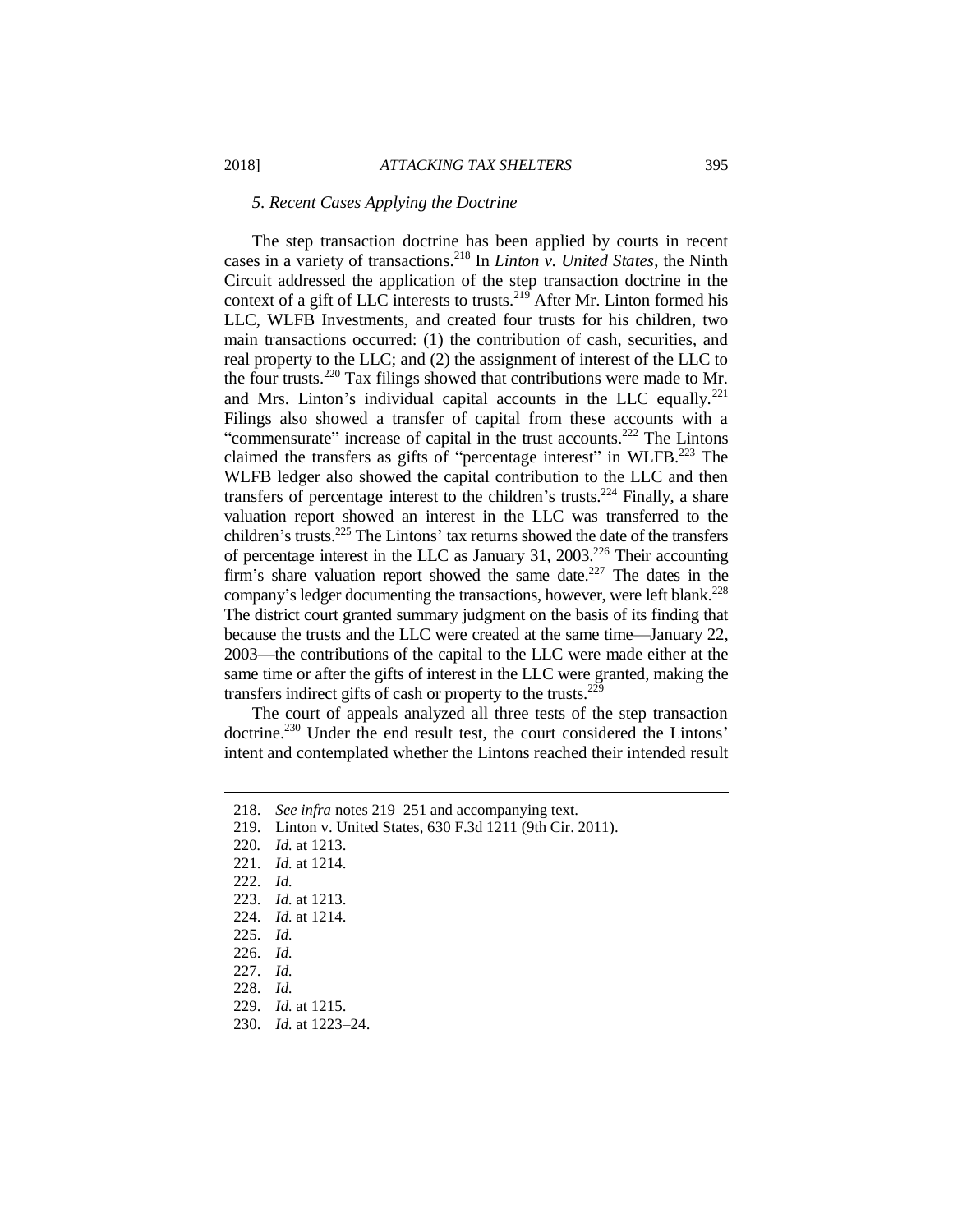of transferring ownership interest to their children.<sup>231</sup> The court found that they did reach their desired end result.<sup>232</sup> Under the interdependence test, the court analyzed whether the "legal relations created by one transaction would have been fruitless without a completion of the series."<sup>233</sup> The court compared the Lintons' transaction to a "bona fide" business transaction and found the placing of assets into an LLC "reasonable . . . with or without any subsequent gift. $1234$  Finally, the court did not find that the binding transaction test applied because the test applied to "transactions spanning several years," which was not the case here.<sup>235</sup> The court concluded that the IRS was not entitled to summary judgement based on the step transaction doctrine and remanded the case to the district court. 236

*Superior Trading, LLC v. Commissioner*<sup>237</sup> was a consolidated case concerning many companies and taxpayers involved in distressed asset/debt ("DAD") transactions.<sup>238</sup> Warwick, LLC ("Warwick") entered into an agreement to purchase past due accounts receivable from a Brazilian consumer goods company, Lojas Arapua, S.A. ("Arapua").<sup>239</sup> Warwick assigned interest in the Arapua accounts to 14 different trading companies in exchange for a 99% interest in those companies.<sup>240</sup> Warwick sold interests in the trading companies to United States investors through "another set of limited liability companies (holding companies)" by transferring "virtually" all of its membership interest to the corresponding holding company.<sup>241</sup> Warwick, the holding company, and the trading companies elected to be treated as partnerships for their income tax returns and claimed a basis in the payment receivables from Arapua equal to the face amount.<sup>242</sup> Soon after the Arapua-Warwick transaction, Arapua "redeemed" itself from the partnership it formed with Warwick, but the holding companies nonetheless used the face amount of the distressed

<sup>231.</sup> *Id.* at 1224.

<sup>232.</sup> *Id.*

<sup>233.</sup> *Id.* (quoting Associated Wholesale Grocers, Inc. v. United States, 927 F.2d 1517, 1523 (10th Cir. 1991)) (quotation marks omitted).

<sup>234.</sup> *Id.*

<sup>235.</sup> *Id.* at 1225.

<sup>236.</sup> *Id.*

<sup>237.</sup> Superior Trading, L.L.C. v. Comm'r, 137 T.C. 70 (2011).

<sup>238.</sup> *Id.* at 71–73.

<sup>239.</sup> *Id.* at 73. Warwick also acquired the accounts receivable with postdated checks. *Id.* at 76.

<sup>240.</sup> *Id.* at 74.

<sup>241.</sup> *Id.*

<sup>242.</sup> *Id.*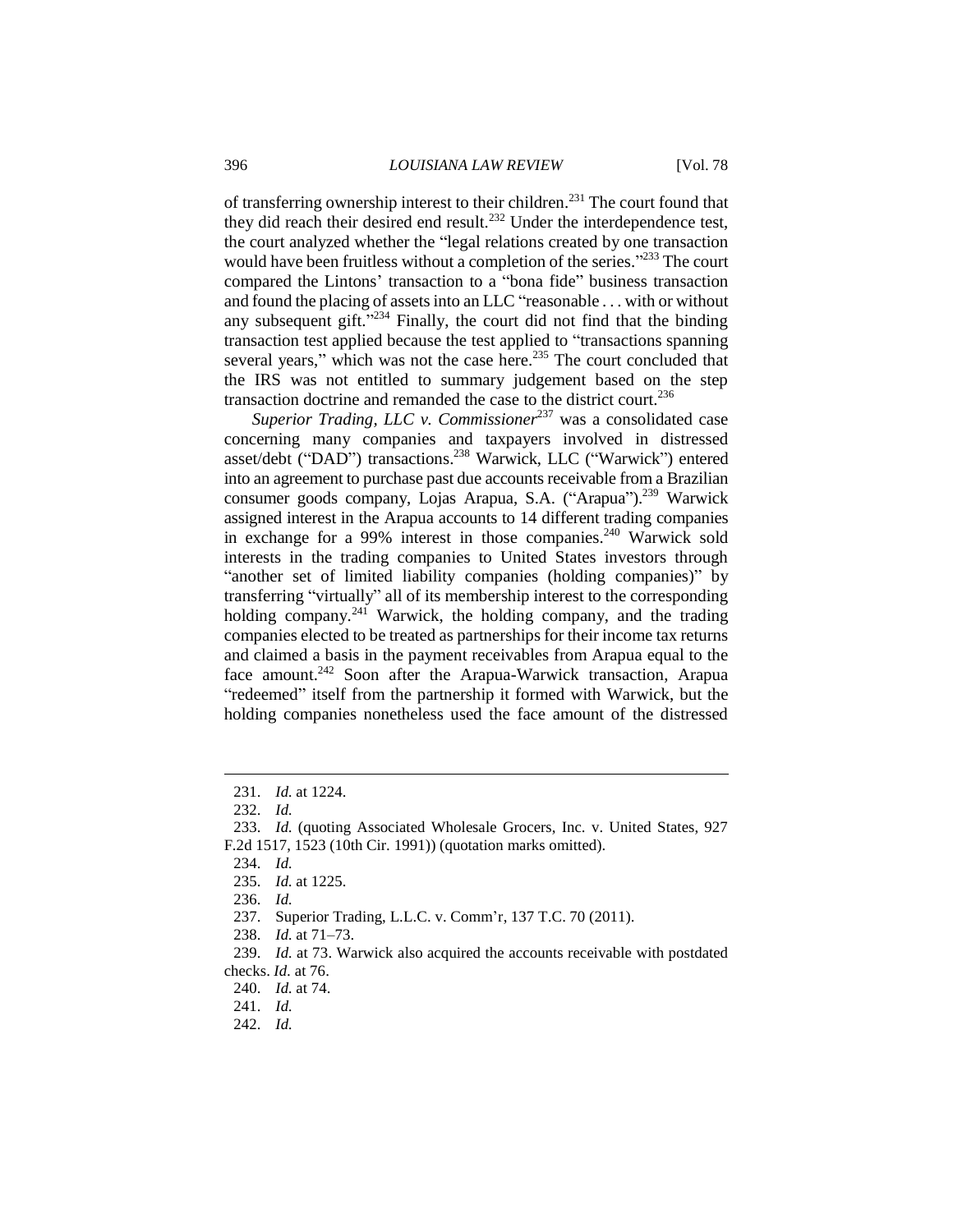assets as basis in the receivables.<sup>243</sup> United States taxpayers with membership in the various holding companies also claimed losses.<sup>244</sup>

The court held that Warwick did not have a basis in the Arapua accounts receivable because it could not substantiate the payments it made to Arapua.<sup>245</sup> The court analyzed the transactions under all three step transaction doctrine tests.<sup>246</sup> The court characterized the tests by their degrees of "permissiveness" of "subject[ing] the transaction's many twists and turns" to the court's analysis from least permissive to most: the binding commitment test, the end result test, and the interdependence test. $247$  Under the binding commitment test, the court analyzed whether Arapua was assured of its redemption after the contribution of account receivables.<sup>248</sup> The court found that although the next step—the redemption was necessary so that the tax losses were not Arapua's, not enough time passed between the transactions for this test.<sup>249</sup> The court then applied the end result test and found that "arranging . . . [the] tax benefits required the carefully choreographed entry and exit of Arapua."<sup>250</sup> The court also found that the interdependence test was appropriate in this case, reasoning that the intermediate steps in this case can be "properly collapsed into a single transaction" because the redemption did not fit the legitimate purpose analysis and the transaction between Arapua and Warwick could just as well have been a sale. $^{251}$ 

#### *C. Critical Responses to the Step Transaction Doctrine*

Critics of the step transaction doctrine fall broadly into three categories: (1) those that criticize specific applications or interpretations of one or more of the three tests;<sup>252</sup> (2) those that question the existence of one or more of the three tests;<sup>253</sup> and (3) those that suggest an entirely new

<sup>243.</sup> *Id.* at 77−78.

<sup>244.</sup> *Id.* at 78.

<sup>245.</sup> *Id.* at 90. The court also noted that Warwick technically had a basis but that the basis was no greater than the sum of payments made to Arapua, but Warwick was unable to substantiate them. *Id.*

<sup>246.</sup> *Id.* at 87–90.

<sup>247.</sup> *Id.* at 88.

<sup>248.</sup> *Id.* at 89.

<sup>249.</sup> *Id.*

<sup>250.</sup> *Id.* at 90.

<sup>251.</sup> *Id.*

<sup>252.</sup> *See generally* Kwall & Maynard, *Dethroning*, *supra* note 119.

<sup>253.</sup> *See generally* Stephen S. Bowen, *The End Result Test*, 72 TAXES 722 (1994).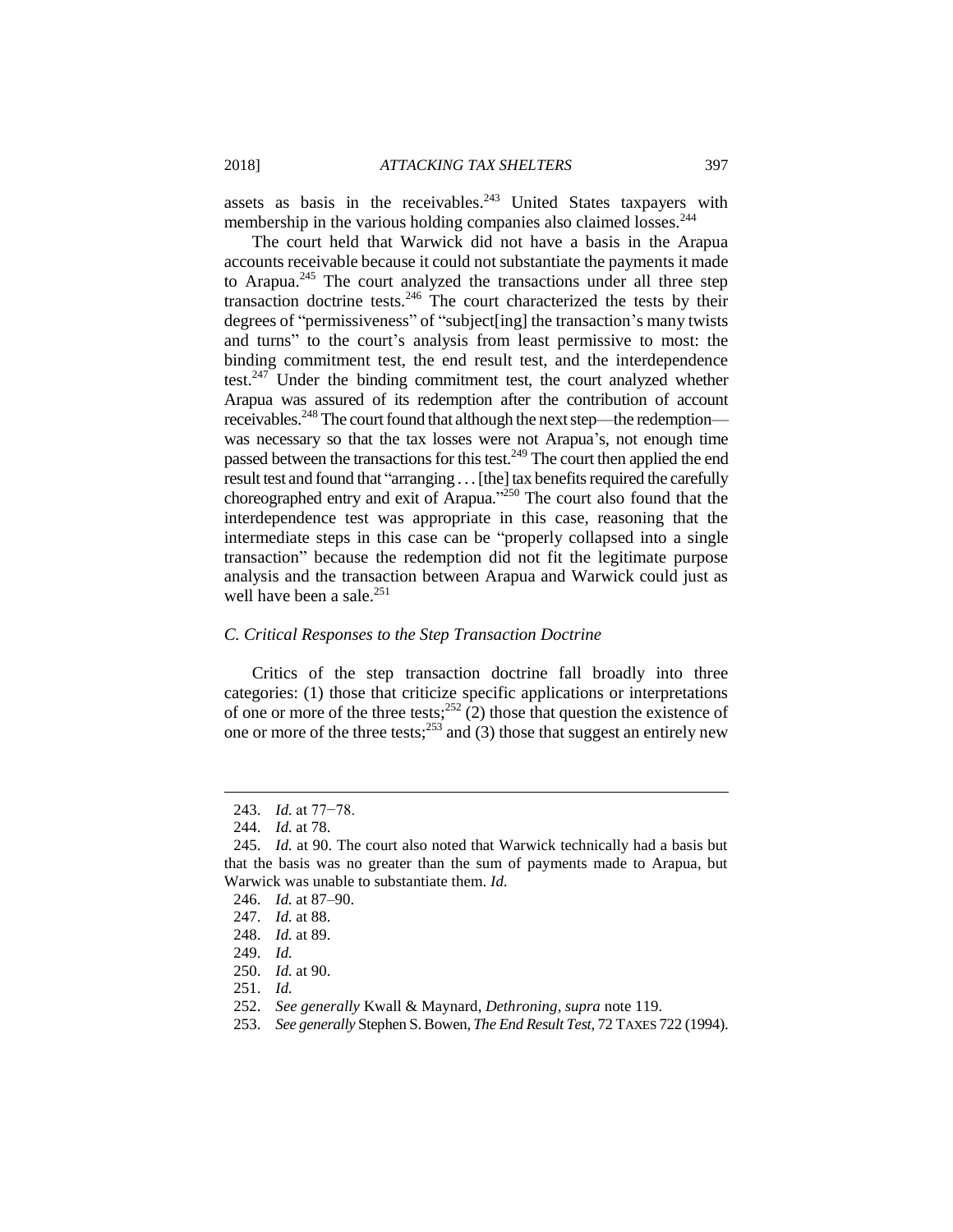test to replace the current system of tests. $254$  The criticisms of some opponents fall into only one of the categories; others advocate criticisms from multiple categories. $255$ 

#### *1. Test Application Criticisms*

The binding commitment test is the most restrictive of the three step transaction tests. In cases like *Minnesota Tea Co.*, a stockholders' resolution evidencing a clear plan exists,<sup>256</sup> and in Revenue Ruling 2001-46, an "integrated plan" provides for both steps.<sup>257</sup> The test requires that "if one transaction is to be characterized as a first step, there [is] a binding commitment to take the later steps."<sup>258</sup> The binding commitment test has been criticized as being too narrow in scope, failing to recharacterize too many multi-step transactions concocted for tax evasion as a single transaction. <sup>259</sup> One court noted that "the step transaction doctrine would be a dead letter if restricted to situations where the parties were *bound* to take certain steps." <sup>260</sup> One commentator stated that a binding commitment sufficiently justifies an application of the step transaction doctrine, but this commentator also indicates that broad agreement exists that it should not be the only test.<sup>261</sup> Another commentator has argued that, other than in the case in which it was originally applied, the binding commitment test mostly has been explained away and not applied by succeeding courts.<sup>262</sup> Finally, and most problematically, other commentators have provided that the binding commitment test is limited sometimes to situations in which the taxpayer is attempting to use the step transaction doctrine offensively.<sup>263</sup> In other words, in the view of some courts and scholars, the IRS is permitted to assert the step transaction doctrine to recharacterize a transaction on the basis of any test, but if the taxpayer wants to assert the step transaction doctrine to characterize a series of steps it took as a single transaction,

<sup>254.</sup> *See generally* Rosenberg, *supra* note 26.

<sup>255.</sup> *See* Bowen, *supra* note 253, at 723−27.

<sup>256.</sup> Minn. Tea Co. v. Helvering, 302 U.S. 609, 611 (1938).

<sup>257.</sup> Rev. Rul. 2001-46, 2001-2 C.B. 321.

<sup>258.</sup> McDonald's Rests., Inc. v. Comm'r, 688 F.2d 520, 525 (7th Cir. 1982) (quoting Redding v. Comm'r, 630 F.2d 1169, 1178 (7th Cir. 1980)).

<sup>259.</sup> *See supra* notes 248–252 and accompanying text.

<sup>260.</sup> King Enters., Inc. v. United States, 418 F.2d 511, 518 (Ct. Cl. 1969) (emphasis added).

<sup>261.</sup> Bowen, *supra* note 253, at 723.

<sup>262.</sup> Rosenberg, *supra* note 26, at 406.

<sup>263.</sup> *See* BORIS I. BITTKER & JAMES S. EUSTICE, FEDERAL INCOME TAXATION OF CORPORATIONS AND SHAREHOLDERS ¶ 12.61[3] (7th ed. 2000 & Supp. 2015-02).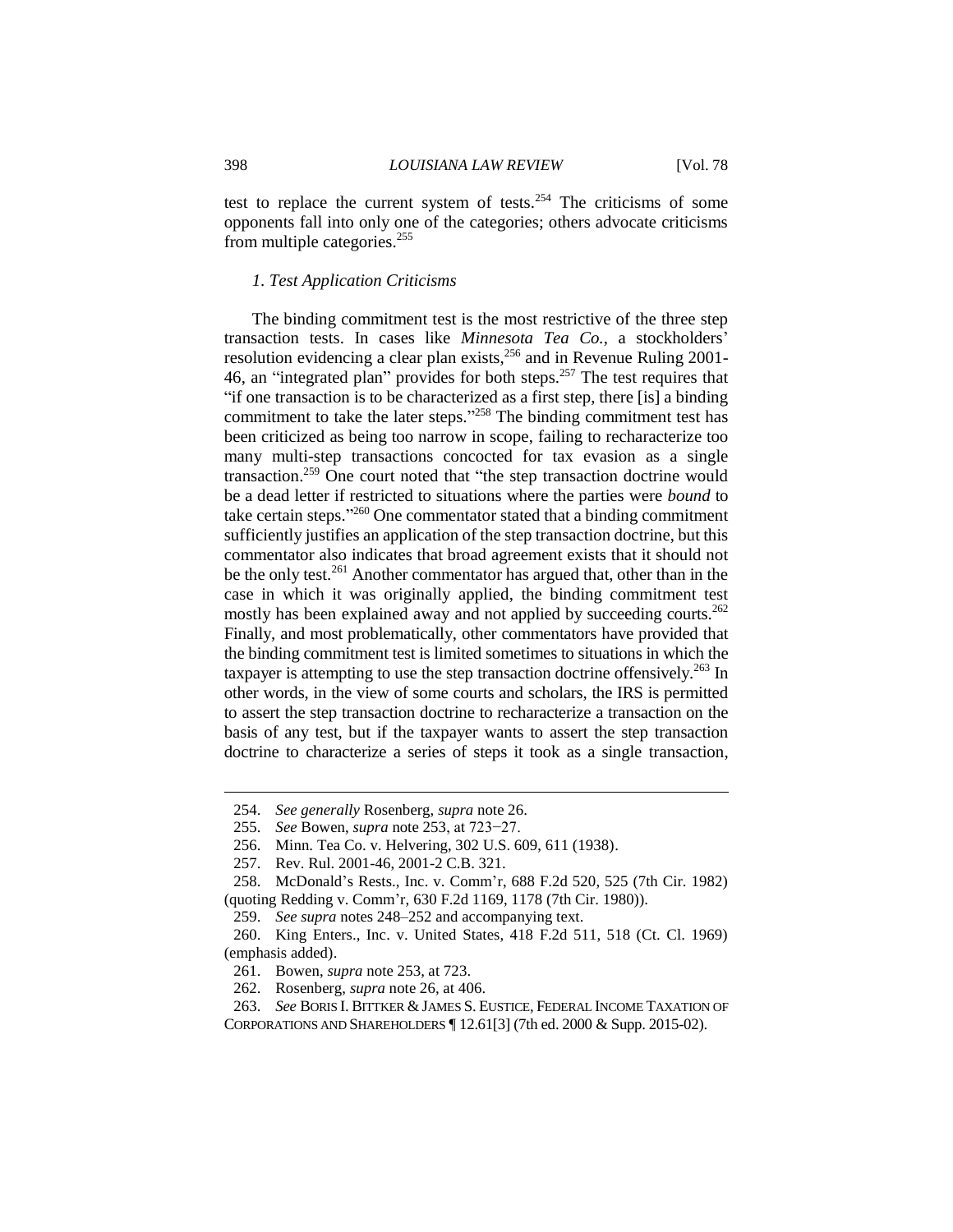ostensibly the taxpayer only may use the binding commitment test as the basis for its assertion.<sup>264</sup>

The interdependence test is less restrictive than the binding commitment test, casting a wider net. At least one critic, however, has noted that the interdependence test, at times, integrates steps that ought to be separate and separates steps that ought to be integrated.<sup>265</sup> Another critic has proposed an alternative test that includes an economic significance limitation to the interdependence test.<sup>266</sup> This limitation would require that separate steps should not be stepped together under the interdependence test if they have independent economic significance. $267$  That critic argues that steps should be combined only when steps must follow each other either based on a binding commitment or economic compulsion.<sup>268</sup> Otherwise, the steps should not be combined. $269$ 

Many commentators have examined and criticized the end result test.<sup>270</sup> One of the most common criticisms is that it is open-ended and does not provide clear guidance for when two steps should be combined and when they are to be separated. $271$ 

*King Enterprises Inc. v. United States*<sup>272</sup> is among the most commonly cited and criticized cases that applied a robust version of the end result test.<sup>273</sup> In particular, in Revenue Ruling 2001-46, the IRS cited *King Enterprises* for the proposition that the step transaction doctrine should be

<sup>264.</sup> *See id.*

<sup>265.</sup> *See* Rosenberg, *supra* note 26, at 411.

<sup>266.</sup> *See* Bowen, *supra* note 253, at 727.

<sup>267.</sup> *See id.* Although the *Security Industrial Insurance* court stated that "under this test we examine this tandem of transactional totalities to determine whether each step had a reasoned economic justification standing alone," it, in summarizing its application of the test, stated that "no single step would likely have been taken had the others not followed," which seems to speak to taxpayer intent. Sec. Indus. Ins. Co. v. United States, 702 F.2d 1234, 1247 (5th Cir. 1983). In its fuller analysis, however, that particular court looked at the dependency of steps on each other and whether they had a "symbiotic relationship." *Id.*

<sup>268.</sup> *See* Bowen, *supra* note 253, at 727.

<sup>269.</sup> *See id.*

<sup>270.</sup> *See id.*; *see also* Rosenberg, *supra* note 26; Kwall & Maynard, *Dethroning*, *supra* note 119; Cummings, Jr., *supra* note 119; Kwall & Maynard, *We Still Don't Like*, *supra* note 119.

<sup>271.</sup> *See* Bowen, *supra* note 253, at 724, 727 (criticizing limitations on the end result test as inconsistently applied).

<sup>272.</sup> King Enters. v. United States, 418 F.2d 511 (1969).

<sup>273.</sup> *See, e.g.*, Klauer v. Comm'r, 99 T.C.M. (CCH) 1254 (2010) (citing *King Enterprises* as the only example case for the end result test).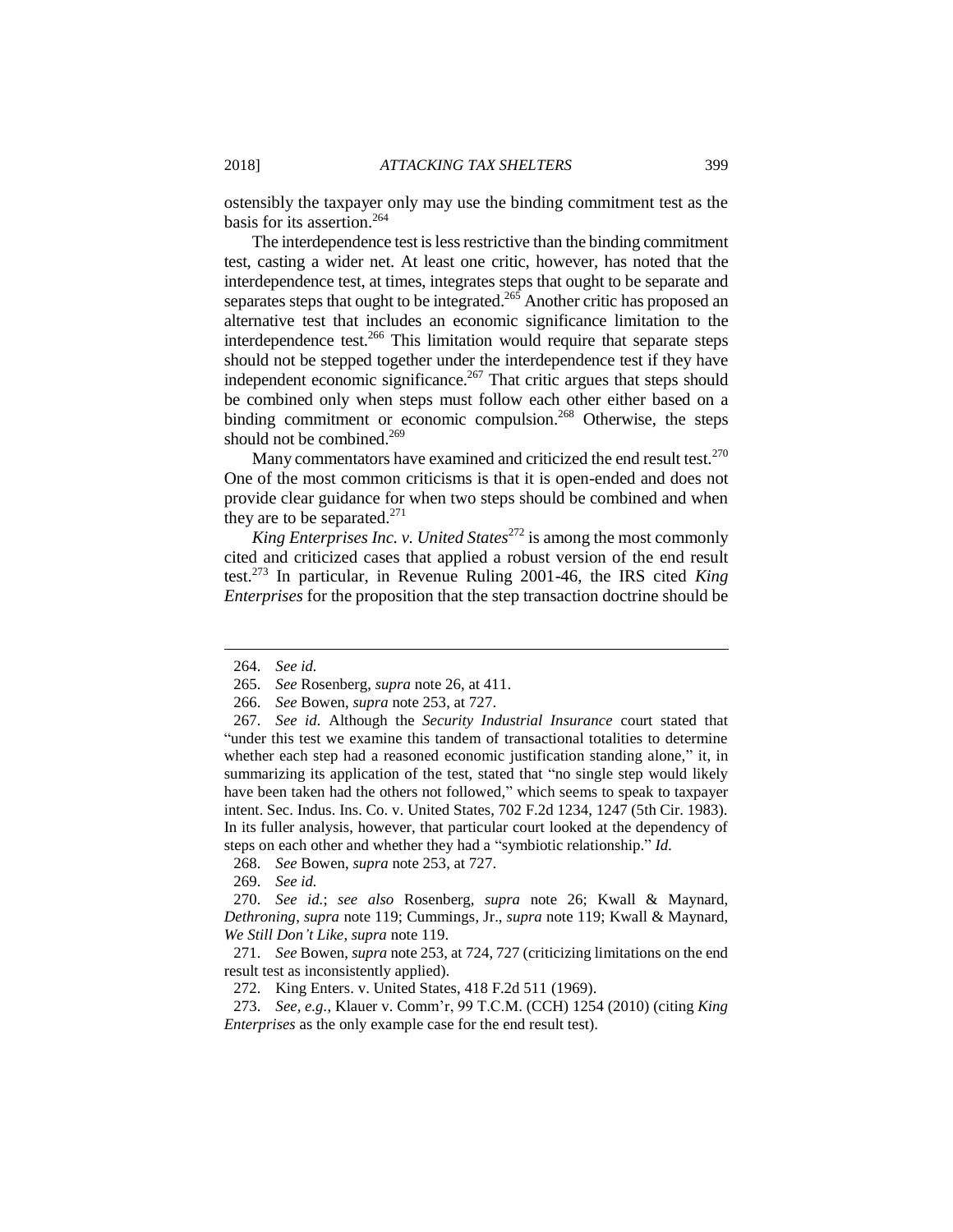applied in the merger context in which the first step is a stock acquisition followed by a second step: a merger.<sup>274</sup>

*King Enterprises* is relevant to the concern that the end result test is too open-ended, as discussed above, because of the offensive use<sup>275</sup> of the step transaction doctrine by the taxpayer in that case.<sup>276</sup> The *King Enterprises* decision subsequently was cited by two IRS revenue rulings, prompting a critical response from commentators.<sup>277</sup> Critics argued that "the tax consequences to one party to a transaction should not be changed by a subsequent unilateral act of another party when the first party neither knew, nor should have known, that the later act would occur."<sup>278</sup> Critics noted that the court simply inferred that the tax benefits of tax-free reorganization treatment must have been intended from the outset because they were significant, even though no evidence existed to show that the taxpayer knew about MM's future plans.<sup>279</sup> Critics highlighted that the key to application of the end result test must be the intent of the parties; at least the affected party, and probably both parties, must intend the end result.<sup>280</sup> The danger in applying the end result test without the intent of both parties is the possibility that the government could assert the end result test against a taxpayer when there is no "factual connection between the steps" and the taxpayer simply is a passive party with respect to the future steps. $281$ Another danger is a whipsawing of the IRS, which actually happened in the *King Enterprises* transaction.<sup>282</sup> MM achieved a stepped up basis because it successfully treated the transaction as a taxable stock purchase, and the taxpayer achieved tax-deferred treatment from the receipt of MM stock.<sup>283</sup>

Other commentators have defended *King Enterprises* on the grounds that principles can be derived from it that do not result in whipsawing of the IRS.<sup>284</sup> One commentator suggested three principles for application of

<sup>274.</sup> Rev. Rul. 2001-46, 2001-2 C.B. 321.

<sup>275.</sup> The use of the step transaction doctrine was offensive in the sense that the taxpayers asserted the doctrine to combine two steps that the Commissioner argued should be treated separately. *See King Enters.*, 418 F.2d at 514.

<sup>276.</sup> *See id.* at 518.

<sup>277.</sup> Rev. Rul. 2001-26, 2001-1 C.B. 1297; Rev. Rul. 2001-46, 2001-2 C.B. 321; Kwall & Maynard, *Dethroning*, *supra* note 119, at 33−38.

<sup>278.</sup> Kwall & Maynard, *Dethroning*, *supra* note 119, at 5.

<sup>279.</sup> *See id.* at 11.

<sup>280.</sup> *See id.* at 16−19.

<sup>281.</sup> *Id.* at 22.

<sup>282.</sup> *Id.*

<sup>283.</sup> *See id.* at 22−23.

<sup>284.</sup> *See generally* Cummings, Jr., *supra* note 119.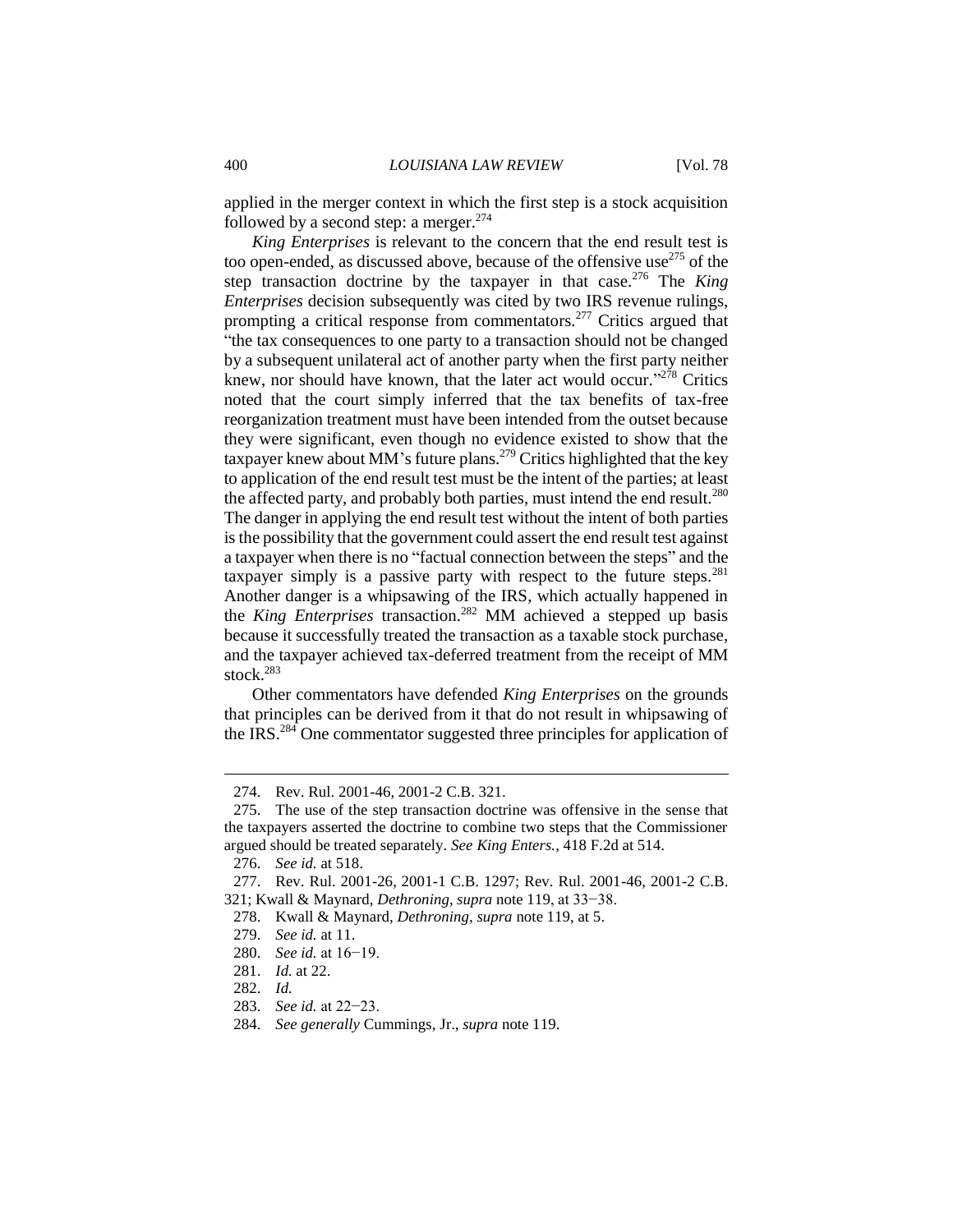the doctrine when a future unilateral act is included in the completed transaction's tax treatment:

(1) the fact that another unrelated party to the transaction did have such a plan (that is, the subsequent step was not a total afterthought), (2) the assumption that a reasonable application of the step transaction doctrine could require the knowledgeable party to report according to the substance of the transaction, and (3) the policy asserted here that once the transaction is recharacterized as to the knowing party all other parties should be required to report it according to that characterization, whether or not they had advance knowledge of the planned step.<sup>285</sup>

One commentator, Karen B. Brown, has argued that the courts have been inappropriately hesitant to apply the step transaction doctrine when the taxpayer has been able to demonstrate a business purpose.<sup>286</sup> Brown argues that courts should focus on statutory intent instead.<sup>287</sup> According to Brown, when a transaction is within the taxpayer's control and the result of the transaction subverts statutory intent, a court should apply the step transaction doctrine.<sup>288</sup>

#### *2. Criticism of the Existence of Specific Tests*

One critic of the end result test, Stephen S. Bowen, has suggested that the interdependence test and the binding commitment test should be the only tests and that the interdependence test should be based on economic compulsion.<sup>289</sup> Thus, Bowen no longer would permit the use of the end result test.<sup>290</sup> Bowen argues that steps should "not be regarded as mutually interdependent if they have independent economic significance, based on the economic significance and equal step limitations."<sup>291</sup> Bowen lists one piece of additional evidence of economic effect: parting with the traditional benefits and burdens of stock ownership is sufficient evidence for the independence of a step.<sup>292</sup> Bowen argues that to avoid the open-ended

<sup>285.</sup> *Id.* at 1095−96 (footnote omitted).

<sup>286.</sup> Karen B. Brown, *Applying Circular Reasoning to Linear Transactions: Substance Over Form Theory in U.S. and U.K. Tax Law*, 15 HASTINGS INT'L & COMP. L. REV. 169, 173 (1992).

<sup>287.</sup> *See id.* at 173, 214.

<sup>288.</sup> *See id.*

<sup>289.</sup> *See* Bowen, *supra* note 253, at 727.

<sup>290.</sup> *See id.* at 722.

<sup>291.</sup> *See id.* at 727.

<sup>292.</sup> *See id.*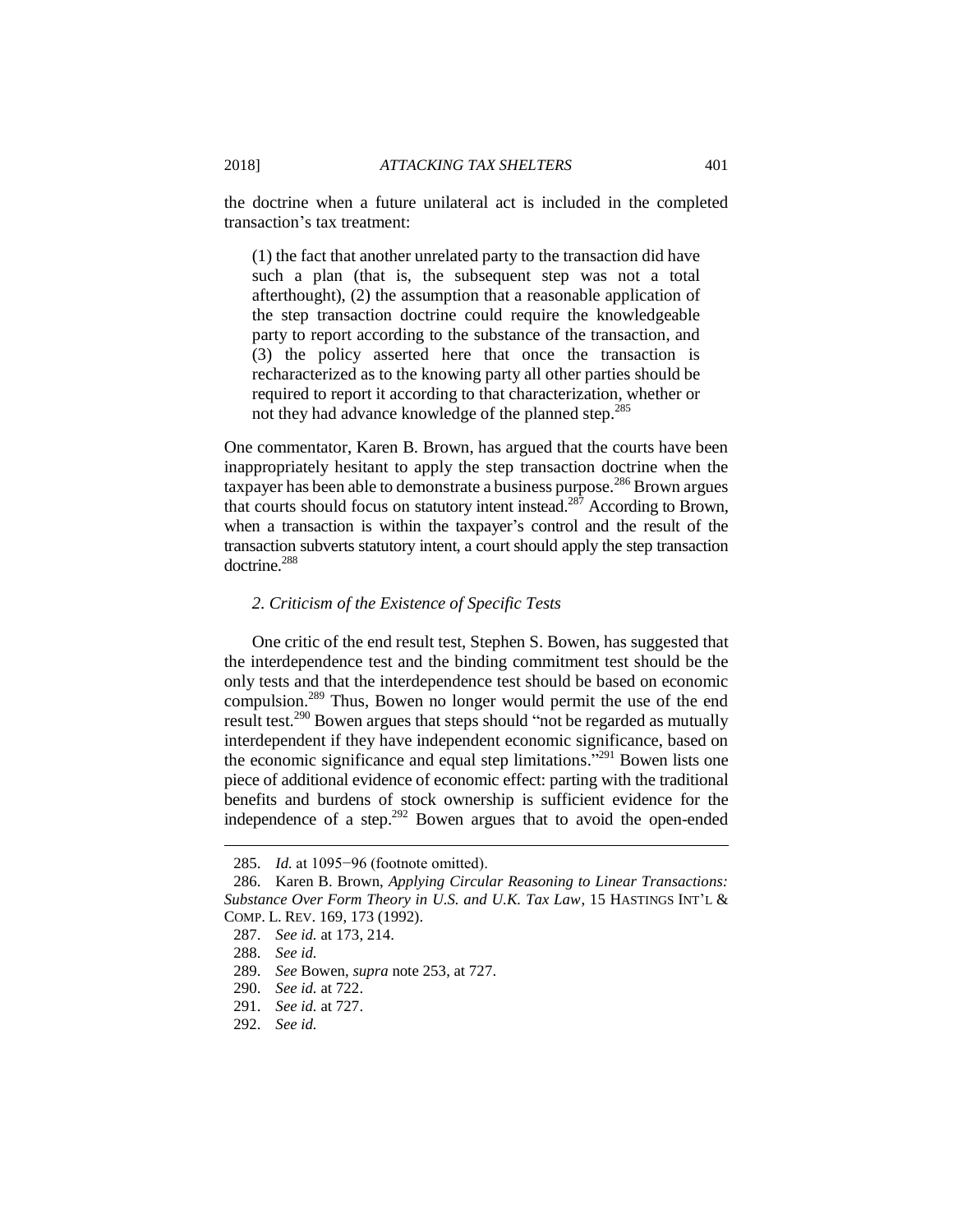nature of the end result test, the concept of economic compulsion must be narrow.<sup>293</sup> He gives as examples "actual or threatened lawsuits and foreclosures and various rights and obligations set forth in unrelated or collateral agreements." <sup>294</sup> Bowen specifically excludes market forces and likely or potential income tax consequences.<sup>295</sup> He also excludes situations in which a substantial possibility exists that taking the second step would be impossible after taking the first step. $296$ 

Under Bowen's theory, steps are independent if they meet the economic significance limitation and the equal-step limitation.<sup>297</sup> Both of these limitations, Bowen notes, derive from court rulings limiting the application of the end result test.<sup>298</sup>

The economic significance limitation provides that two transactions are not stepped together if the "'economic motivation' of each was 'sufficiently meaningful' on its own account and 'was not dependent upon the other transaction for its substantiation.<sup>'"299</sup> As an example, Bowen provides a modified version of the situation in Revenue Ruling 75-406 in which a target owns a subsidiary and it spins off that subsidiary by distributing stock of the subsidiary to shareholders of the target.<sup>300</sup> The distribution was required by a government divestiture order.<sup>301</sup> The shareholders of the target, now shareholders of the subsidiary, voted for the subsidiary to merge into the acquiring corporation.<sup>302</sup> The IRS ruled that the continuity of interest requirement for spin-offs was satisfied, despite the merger following immediately after the spin-off, because the new shareholders of the subsidiary could have voted against the merger.<sup>303</sup>

The equal-step limitation provides that taxpayers are free to choose between two different routes to achieving the same end if each involves the same number of steps.<sup>304</sup> Bowen illustrates this limitation with a

 $\overline{a}$ 

298. *See id.* at 723−24.

<sup>293.</sup> *See id.*

<sup>294.</sup> *See id.* (footnotes omitted).

<sup>295.</sup> *See id.*

<sup>296.</sup> *See id.*

<sup>297.</sup> *See id.*

<sup>299.</sup> *Id.* at 723.

<sup>300.</sup> *See* Rev. Rul. 75-406, 1975-2 C.B. 125; *see also* Bowen, *supra* note 253, at 723.

<sup>301.</sup> *See* Rev. Rul. 75-406, 1975-2 C.B. 125; *see also* Bowen, *supra* note 253, at 723.

<sup>302.</sup> *See* Rev. Rul. 75-406, 1975-2 C.B. 125; *see also* Bowen, *supra* note 253, at 723.

<sup>303.</sup> *See* Rev. Rul. 75-406, 1975-2 C.B. 125; *see also* Bowen, *supra* note 253, at 723–24.

<sup>304.</sup> *See* Bowen, *supra* note 253, at 724.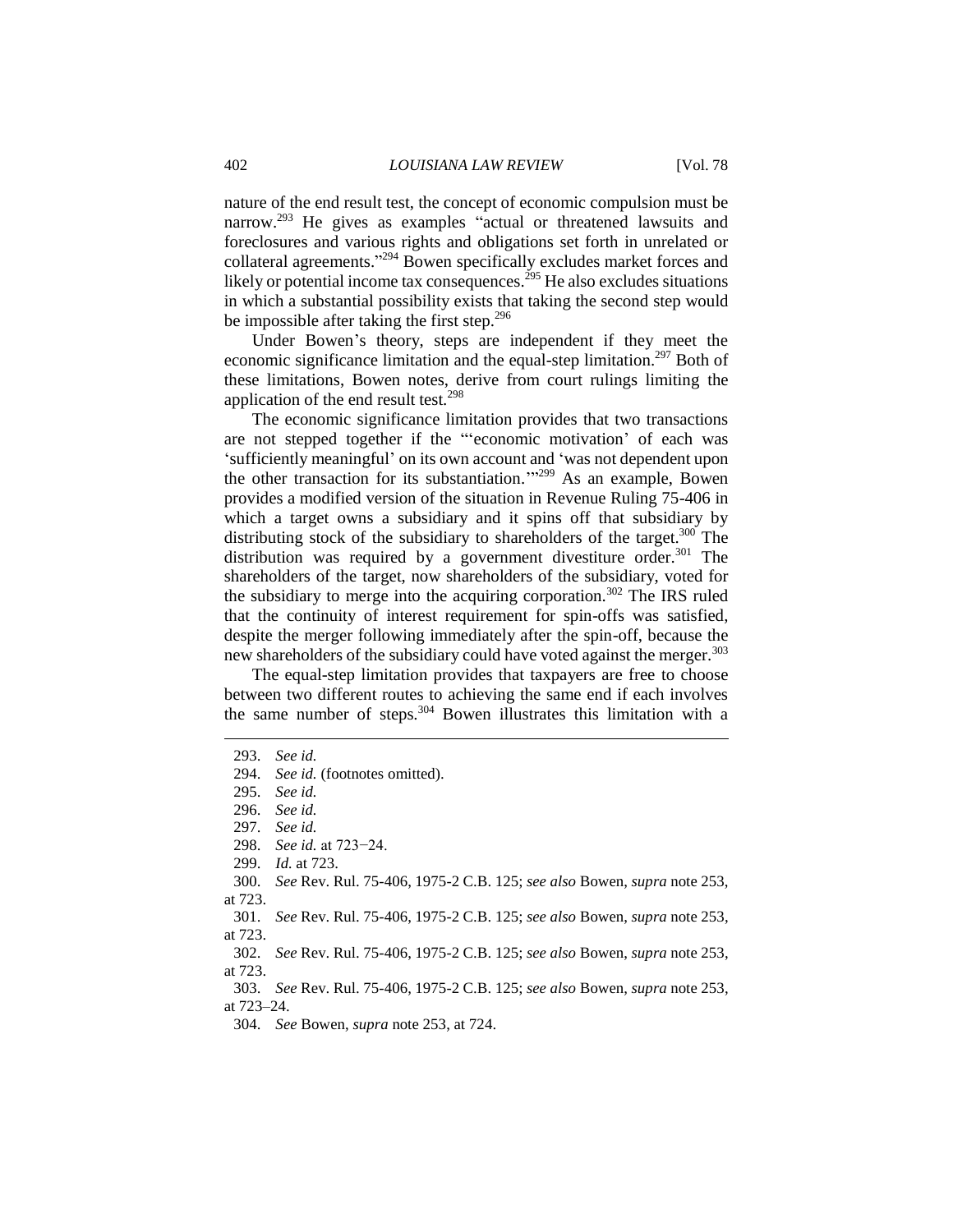discussion of Revenue Ruling 75-161.<sup>305</sup> In that ruling, a parent company had two wholly owned subsidiaries, X and  $Y^{306}$ . The liabilities of X exceeded X's basis in its assets.<sup>307</sup> The liabilities of Y did not exceed its basis in its assets.<sup>308</sup> The transaction could have been structured as a merger in either direction, but the parent structured it so that X merged into Y.<sup>309</sup> The IRS respected the transaction and noted that, pursuant to  $\S$ 357(c), Y would not have recognized gain if X had been the acquirer rather than the target. $310$ 

The problem, however, with focusing on economic compulsion is that some events are interdependent but not economically compelled. The best example of this is *McDonald's Restaurants of Illinois v. Commissioner*. 311 In *McDonald's Restaurants of Illinois*, <sup>312</sup> the owners of independent franchises wanted to receive cash for their ownership, but the purchasing company, the franchisor, needed to use stock for accounting reasons.<sup>313</sup> Therefore, McDonald's used a two-step process to acquire the independent franchises. The target shareholders were given unregistered stock and registration rights as well as the right to force registration but were not compelled to register and then sell the stock.<sup>314</sup> Almost all of them registered and sold the stock, however.<sup>315</sup> The court thus stepped together the two transactions.<sup>316</sup> Forcing reorganization treatment in cases like this could result in taxpayers selling loss corporations and claiming losses while the corporate acquirers report a higher carryover basis and claim the resulting higher depreciation, making it easier to sell loss corporations.<sup>317</sup>

Furthermore, an interdependence test based on economic compulsion is too narrow and does not properly account for some transactions that

<sup>305.</sup> *See id*.; *see also* Rev. Rul. 75-161, 1975-1 C.B. 114.

<sup>306.</sup> *See* Rev. Rul. 75-161, 1975-1 C.B. 114; *see also* Bowen, *supra* note 253, at 724.

<sup>307.</sup> *See* Rev. Rul. 75-161, 1975-1 C.B. 114; *see also* Bowen, *supra* note 253, at 724.

<sup>308.</sup> *See* Rev. Rul. 75-161, 1975-1 C.B. 114; *see also* Bowen, *supra* note 253, at 724.

<sup>309.</sup> *See* Rev. Rul. 75-161, 1975-1 C.B. 114; *see also* Bowen, *supra* note 253, at 724.

<sup>310.</sup> *See* Rev. Rul. 75-161, 1975-1 C.B. 114; *see also* Bowen, *supra* note 253, at 724.

<sup>311.</sup> McDonald's Rests., Inc. v. Comm'r, 688 F.2d 520 (7th Cir. 1982).

<sup>312.</sup> *See supra* notes 164−171 and accompanying text.

<sup>313.</sup> *See McDonald's Rests.*, 688 F.2d at 521.

<sup>314.</sup> *See id.* at 522.

<sup>315.</sup> *See id.*

<sup>316.</sup> *See id.* at 524−25.

<sup>317.</sup> *See id.* at 528.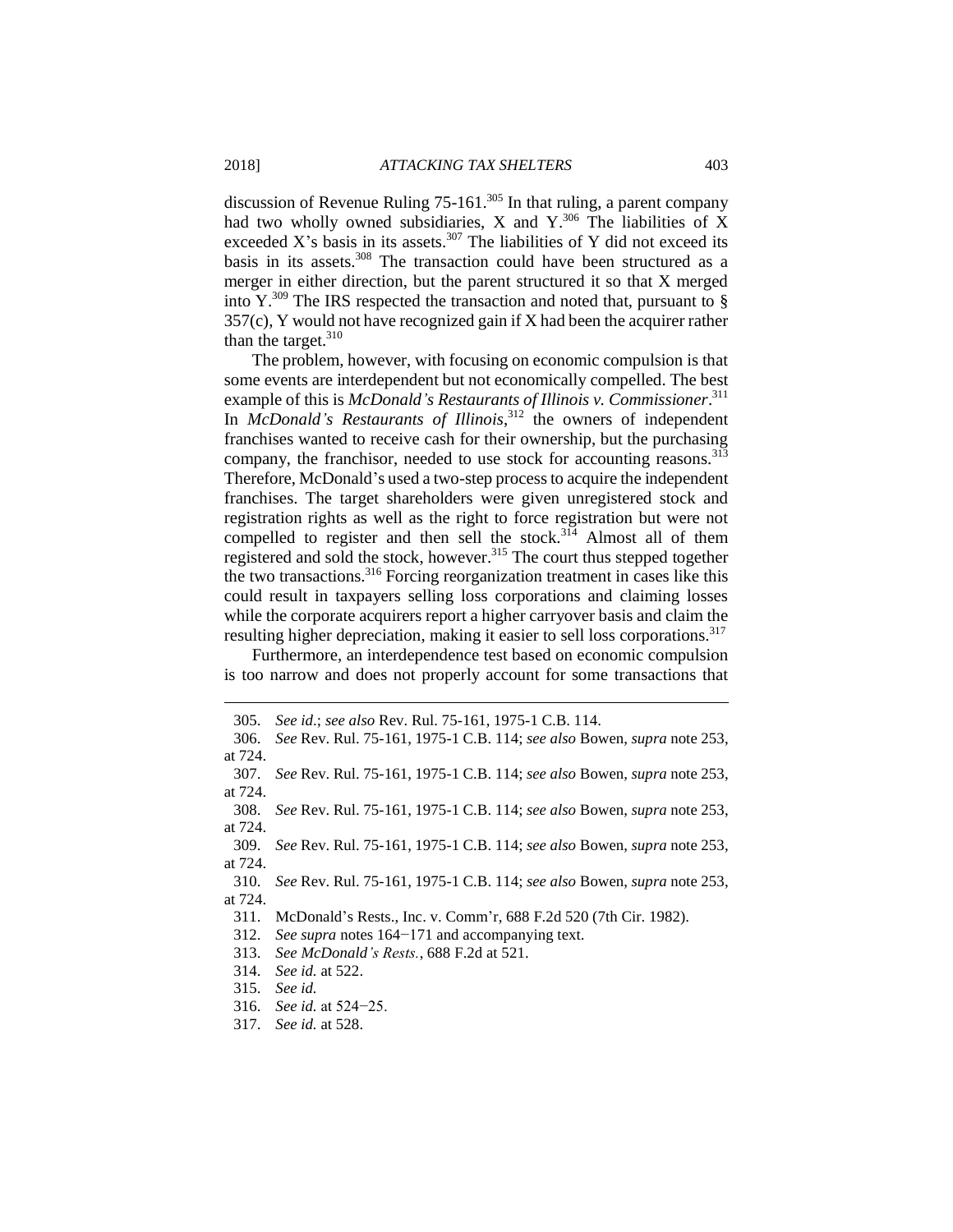clearly should be stepped together. Such transactions include two-step mergers in which the second step is intended but contingent on some external event, such as board or shareholder approval. The first step is still economically desirable, even if not preferable, when isolated from the second step.

#### *3. Critics Favoring an Entirely New Test*

One commentator, Joshua D. Rosenberg, argues that none of these tests will be sufficient because they lack a reasoned conceptual basis.<sup>318</sup> In his work, Rosenberg presents a broad critique of the judicial doctrines that are used to recharacterize transactions or to find tax avoidance in a transaction that satisfies statutory requirements but otherwise is found lacking.<sup>319</sup> Specifically, Rosenberg criticizes the step transaction doctrine on several grounds, including the following principles: (1) three tests exist but there is no clear guidance as to when each test should be applied; (2) the doctrine bases its determination of "what was done" on more than legal rights—something that courts are not competent to determine; and (3) intent or purpose often is applied to only one party and then extrapolated to determine the mutual intent of both parties.<sup>320</sup> Rosenberg suggests a new definition for all problems related to tax avoidance. Rosenberg defines tax avoidance as existing "only when there is a convergence of undermeasurement of economic income with a failure to achieve the specific goals underlying the provision that allows for that undermeasurement."<sup>321</sup>

Rosenberg argues that courts should bifurcate their determinations in tax avoidance cases into two parts: "(1) What is the transaction that has occurred?

<sup>318.</sup> *See* Rosenberg, *supra* note 26 at 385, 388. Rosenberg argues, "[E]ach of these three tests will often lead to the intuitively correct result. But, because none of these tests has a valid conceptual foundation, none of them will *always* do so." *Id.* at 403−04 (footnote omitted). Rosenberg adds one commentator's suggestion that all of the step transaction doctrine tests could be meshed into one test of "'purposive analysis."" *Id.* at 404 n.108 (quoting Thomas Litz, Comment, Redding v. Commissioner*: Step Transaction Doctrine Applied to Distribution of Stock Warrants in a Section 355 Spin-Off*, 35 TAX LAW. 257, 267 (1981)). This single test, according to Rosenberg, appears to focus on statutory interpretation and congressional intent, as it requires courts to "'first, characterize the parties' intent . . . second, construe the purpose of the relevant Code provision[s]; and third, determine whether the parties' intent is consistent with the purpose of the statute.'" *Id.* (quoting Litz, *supra*, at 267).

<sup>319.</sup> *See generally* Rosenberg, *supra* note 26.

<sup>320.</sup> *See id.* at 413–17.

<sup>321.</sup> *See id.* at 447.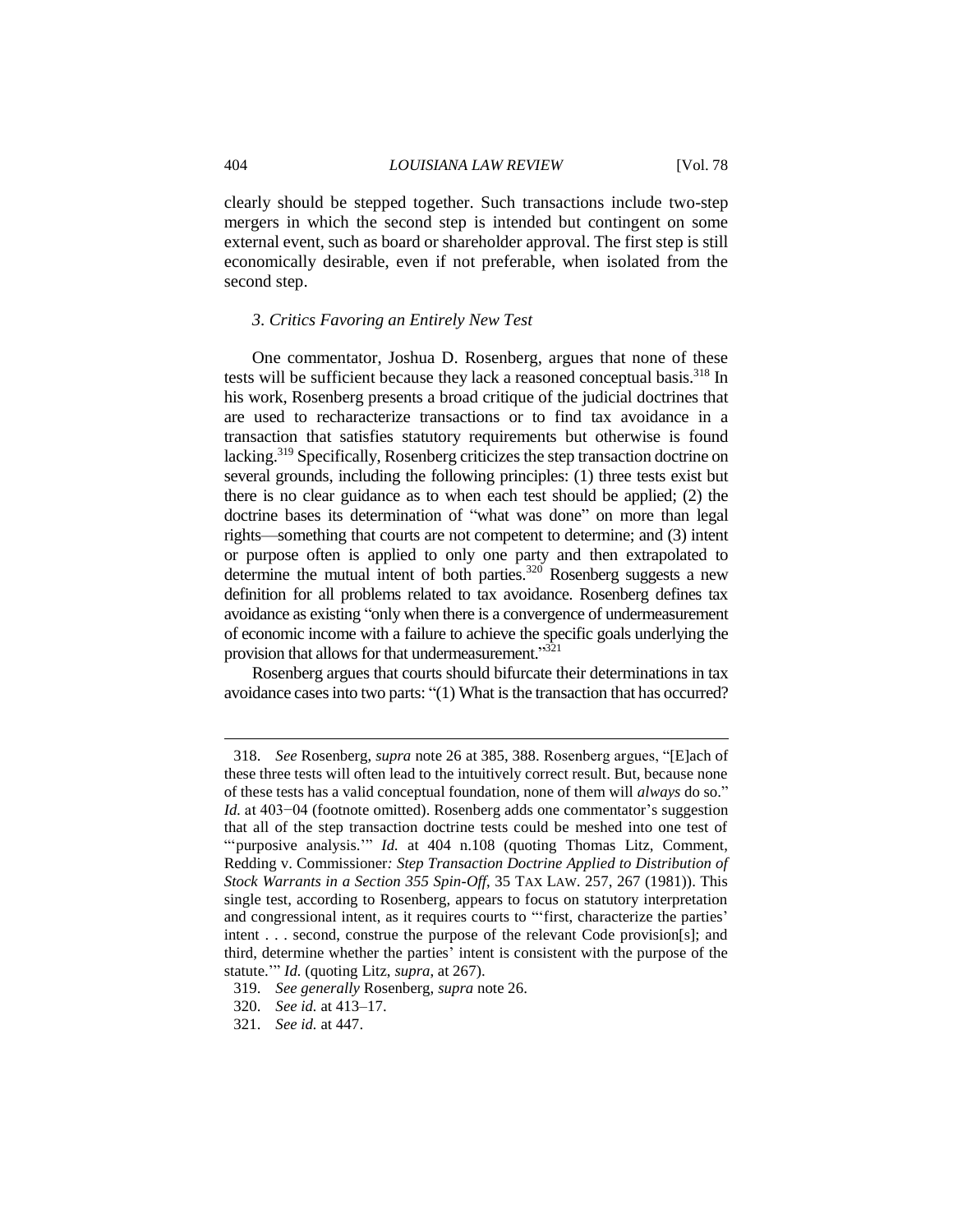and (2) To what extent has the taxpayer engaged in tax avoidance?"<sup>322</sup> For step one, Rosenberg argues that state contract law should govern the determination of the relationship of the parties and the facts of a case.<sup>323</sup> Rosenberg asserts that separate exchanges should be integrated only if they "form an integrated contract under basic principles of contract law." <sup>324</sup> Rosenberg cites an old Board of Tax Appeals case discussing the basic principle of contract integration and argues that if a party can enforce one part of an agreement based on consideration provided in another part, then an integrated contract exists and the exchanges ought to be stepped together.<sup>325</sup> Rosenberg argues that basing integration on state contract law will be more predictable than the end result test or the other step transaction tests. $326$  He also asserts that relying on state contract law for guidance does not restrict the inquiry to the four corners of the contract because that contract may be found to depend on another contract and parol evidence might be admitted to show that the four corners of the contract do not express the intent of the parties.<sup>327</sup>

Rosenberg's first step—determining the transaction by relying only on legal obligations as would be determined in an ordinary contract case does not give courts sufficient flexibility to delineate the boundaries between multiple transactions, especially when some of those transactions are governed by formal documents and others by informal arrangements and expectations of reciprocation. An example of a case in which informal agreements and expectations or reciprocation play a substantial role is a modified version of the factual scenario in *King Enterprises*. <sup>328</sup> Shareholders of a company may exchange all of their stock with another company for various types of consideration, including consideration that is primarily stock of the other company.<sup>329</sup> The stock may be enough that if a formal merger were effected, the transaction would qualify as an A reorganization and meet all of the non-statutory requirements, such as continuity of interest

<sup>322.</sup> *See id.* at 448.

<sup>323.</sup> *See id.* at 449–50.

<sup>324.</sup> *See id.* at 449.

<sup>325.</sup> *Id.* at 449–50 (citing First Seattle D. H. Nat'l Bank v. Comm'r, 27 B.T.A. 1242, 1247 (1933), *aff'd*, 77 F.2d 45 (9th Cir. 1935)).

<sup>326.</sup> *See id.* at 450.

<sup>327.</sup> *See id.*

<sup>328.</sup> *See* King Enters., Inc. v. United States, 418 F.2d 511 (Ct. Cl. 1969); *see also* Note, *Step Transactions in "A" Reorganizations: A Proposal for a Binding Commitment Test*, 56 VA. L. REV. 255, 264 (1970) [hereinafter *Step Transactions in "A" Reorganization*]; Rosenberg, *supra* note 26, at 450−51.

<sup>329.</sup> *See generally Step Transactions in "A" Reorganizations*, *supra* note 328.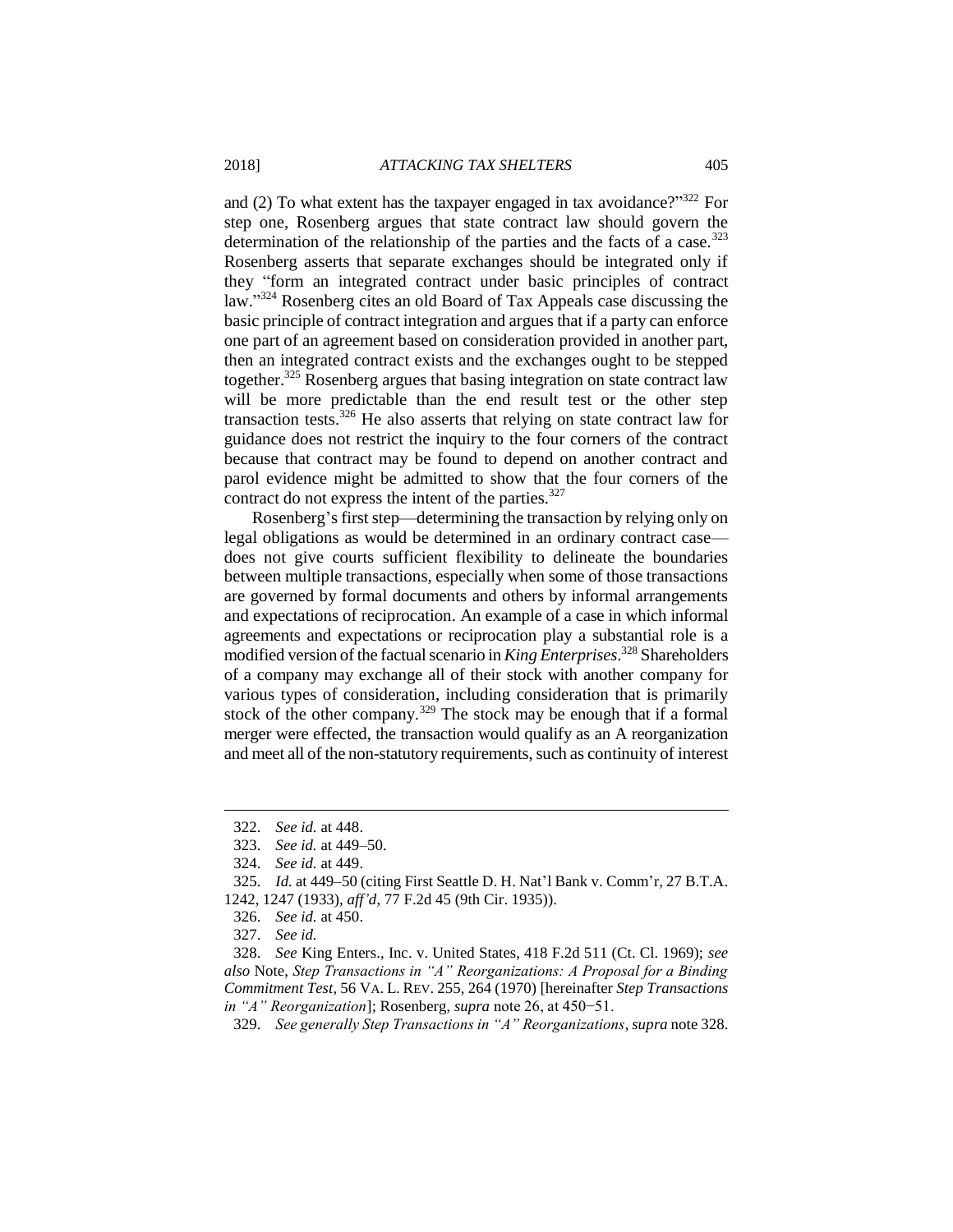and continuity of business enterprise. $330$  The merger, however, may take place shortly thereafter and be a part of a separate instrument.

In fact, the Treasury Department promulgated anti-abuse provisions in the Treasury Regulations, knowing that many intended events are not recorded in the same instrument but are done shortly after each other, maybe even to avoid adverse tax consequences.<sup>331</sup> Therefore, the Treasury Regulations provide all sorts of anti-abuse rules that create presumptions that certain events are part of the same plan if they take place within a stated timeframe.<sup>332</sup> These rules acknowledge that informal agreements and undocumented intentions are a significant part of economic reality. A judicial test that is supposed to connect events that are connected economically should be flexible enough to account for informal agreements and undocumented intentions.

Most significantly, related-party transactions, such as those in *True*, often involve parties who do not need to document their intentions because they are not worried about other parties' actions.<sup>333</sup> The Trues knew that no one would interfere with True Ranches ultimately owning the ranch parcels and with Smokey Oil Company ultimately owning the oil and gas leases.<sup>334</sup>

In step two of his proposal, Rosenberg classifies all tax avoidance problems as either "substituted reference" problems or "gross measurement" problems.<sup>335</sup> Rosenberg defines substituted reference problems as situations in which Congress has to substitute some status or behavior when economic income becomes too difficult to measure.<sup>336</sup> As an example of substituted referents, Rosenberg provides that comparing business motives of the taxpayer to personal motives of the taxpayer could help determine whether an expense is deductible. Rosenberg argues that this would be better than the economic income test, which would ask whether there was consumption corresponding to the amount of an investment.<sup>337</sup>

With regard to substitute reference problems, Rosenberg suggests focusing on motive to determine whether the mismeasurement was

<sup>330.</sup> *See id*. An A Reorganization is a reorganization pursuant to a state's corporation law. I.R.C. § 368(a)(1)(A) (2012).

<sup>331.</sup> *See, e.g.*, Treas. Reg. § 1.355-2(d)(2)(iii)(A) (as amended 2011) (stating that evidence of device in the context of a spin-off of a controlled corporation includes the sale of shares of the spun-off corporation shortly after the spin-off).

<sup>332.</sup> *Id.*

<sup>333.</sup> *See supra* notes 144–159 and accompanying text.

<sup>334.</sup> *See supra* notes 160–163 and accompanying text.

<sup>335.</sup> *See* Rosenberg, *supra* note 26, at 456.

<sup>336.</sup> *See id.*

<sup>337.</sup> *See id.* at 456–57.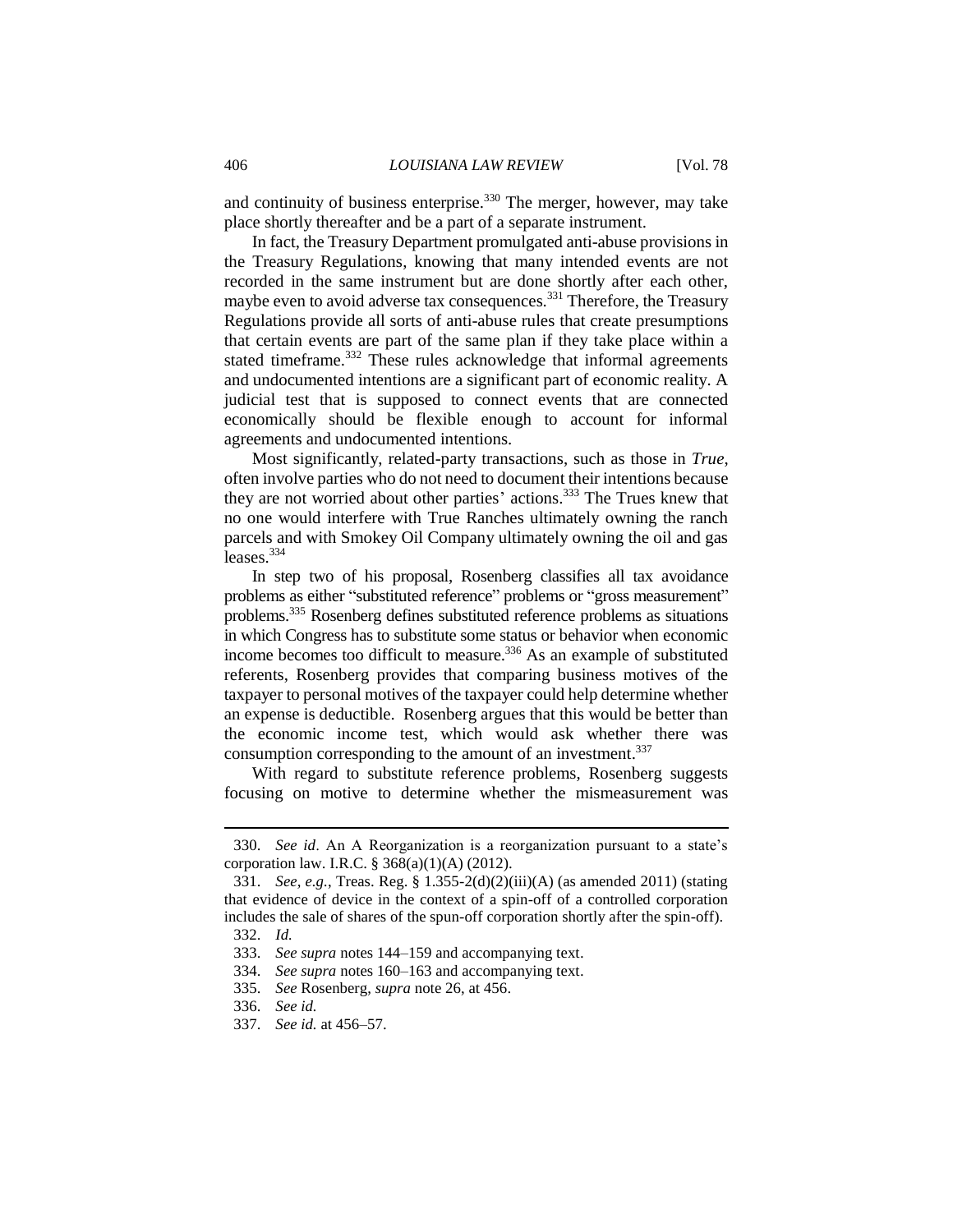intentional or merely coincidental.<sup>338</sup> Rosenberg admits that the proof of intentionality will look similar to the proof currently offered in step transaction cases.<sup>339</sup> He argues, however, that the proof will be more accurate because it will focus on motives rather than on a factual determination.<sup>340</sup> He argues that under his proposal step transactions would become "strong evidence of tax avoidance" rather than "themselves the tax avoidance."<sup>341</sup> Rosenberg argues that a strength of his approach is that his approach does not rely on claiming "what happened did not happen." $3\overline{42}$  Instead, his approach relies on examining whether the transactions were motivated, fully or partially, by tax avoidance, with the result being a "full or partial withdrawal of the tax benefit that would otherwise be improperly granted." <sup>343</sup> Rosenberg admits that allowing a finding of partial tax avoidance will result in more predictability regarding the result of litigation and less predictability regarding when the IRS would bring a case.<sup>344</sup>

The weakness of Rosenberg's argument, however, is that he underestimates the extent to which potential nit-picking could create unpredictability in the outcome of application of his proposal to real cases. Therefore, it will be no easier to determine motive—the same indirect proof still will be required—and courts and the IRS will be empowered now to determine that a partial tax avoidance motive existed. Such a determination allows many more taxpayers to be subject to audit and redetermination of the amount of tax due by the IRS and the courts.<sup>345</sup> Although this unpredictability may serve a deterrent purpose, as Rosenberg argues, the vagueness of any proof of motive creates danger for taxpayers who engage in transactions that, under the current system, are

 $\overline{a}$ 

342. *See id.* at 488–89.

345. *Cf. id.* at 490–92. Rosenberg dismisses the possibility of creating uncertainty for taxpayers who currently engage in transactions when they would never expect an IRS audit as being inherent in "any situation where motive is at issue." *Id*. at 492. By placing more emphasis on motive through allowing finding of a partial motive of tax avoidance, however, Rosenberg creates uncertainty for a greater number of taxpayers. His argument that this would create more accuracy in situations with mixed motives might be true, but the uncertainty created would still be large. *Cf. id.*

<sup>338.</sup> *See id.* at 484–85.

<sup>339.</sup> *See id.* at 486.

<sup>340.</sup> *See id.* at 486–87.

<sup>341.</sup> *See id.* at 487.

<sup>343.</sup> *See id.* at 489.

<sup>344.</sup> *See id.* at 491.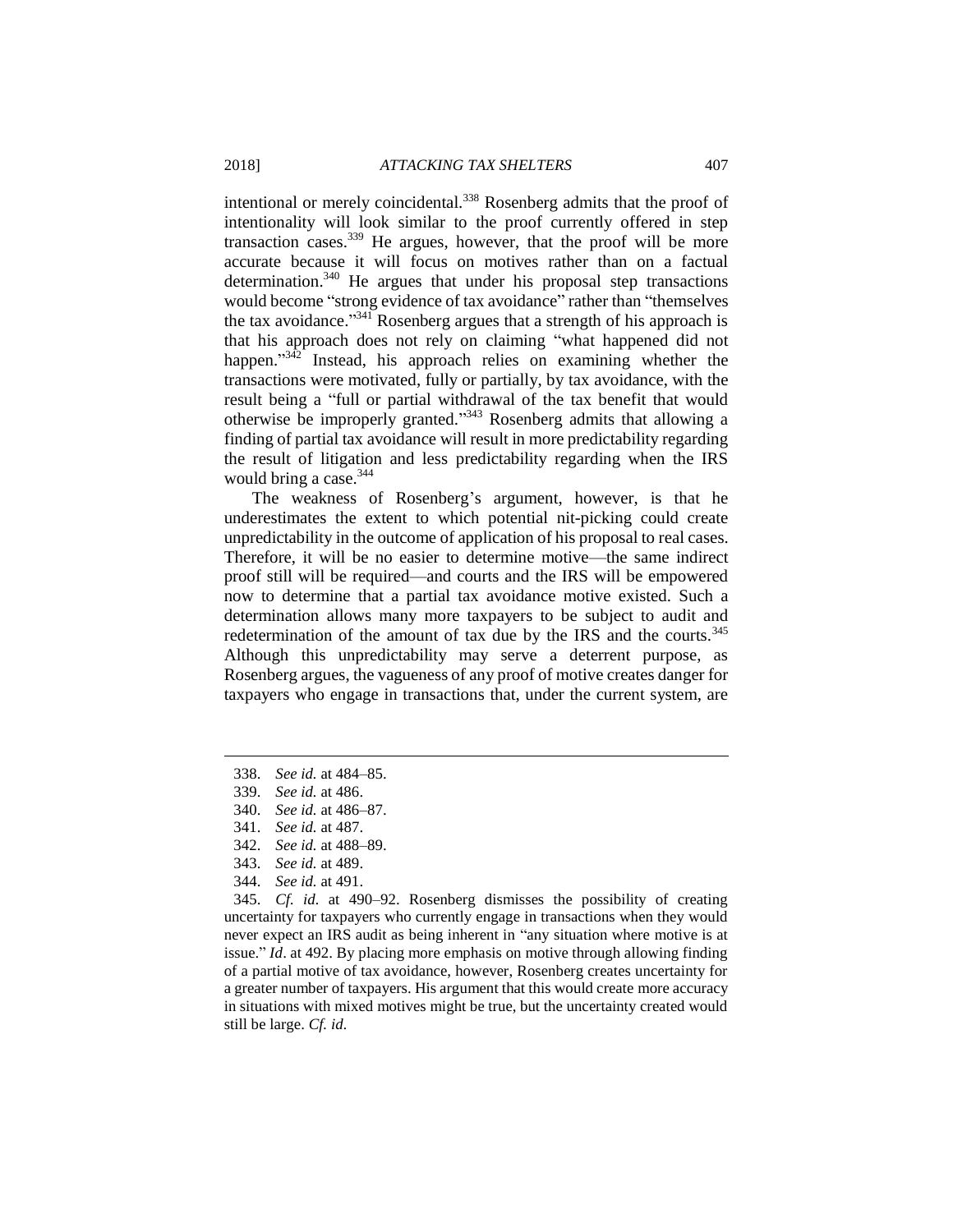beyond reproach.<sup>346</sup> This change would greatly undermine the predictability of the outcome of application of the step transaction doctrine.

Rosenberg's suggested solution would require a radical rewriting of current tax laws, regulations, IRS procedures, and court decisions while yielding limited benefits of consistent administration and theoretical coherence. Accuracy of measurement and predictability would not be enhanced greatly—as even Rosenberg admits.<sup>347</sup>

#### *D. Recent Scholarship*

Recent scholarship in the area of anti-abuse doctrines generally has focused on the divergence between the articulation of doctrine and its application as well as the benefits and drawbacks of the use of either standards or rules in articulating anti-abuse doctrines. Professors Joshua Blank and Nancy Staudt analyzed every Supreme Court case alleging the presence of a corporate tax sham since  $1909$ .<sup>348</sup> The study aimed to identify the controlling factors that convince judges that corporate tax behavior "crosses the line from legal acceptability to abusive activity."<sup>349</sup> Blank and Staudt found that courts follow predictable patterns and do not focus on business purpose in the way that scholars and policymakers typically suppose. $350$  Rather, they found five factors that controlled the majority of decisions:

We found that when government lawyers seek to convince the Court to invoke an anti-abuse doctrine, they routinely point to a small collection of very specific facts and circumstances. Three of the factors are tied to the nature of the transaction itself and two are linked to the position taken by the corporation on its tax return filed with the IRS. These five factors are: (1) the presence of third parties in the transaction; (2) multistep transactions; (3) the lack of a business purpose other than tax avoidance; (4) accounting irregularities, such as book-tax differences; and (5) a claim for a tax refund on the initial return. We found . . . that the government

<sup>346.</sup> *See supra* note 345.

<sup>347.</sup> *See* Rosenberg, *supra* note 26, at 479–80, 486, 491.

<sup>348.</sup> Joshua D. Blank & Nancy Staudt, *Corporate Shams*, 87 N.Y.U. L. REV. 1641, 1646 (2012).

<sup>349.</sup> *Id.* at 1645.

<sup>350.</sup> *Id.* at 1647.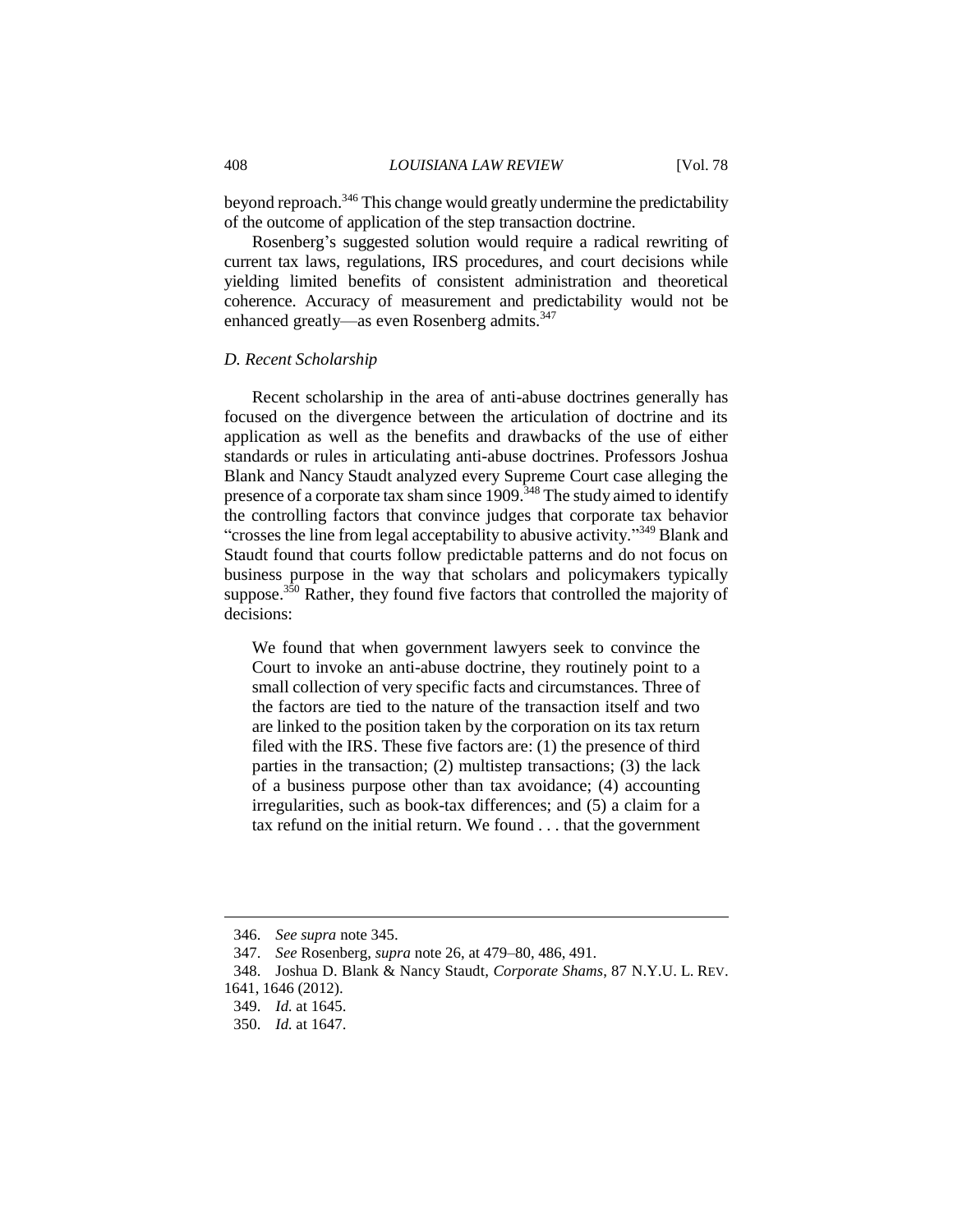cited to at least one of these factors in 81% of all corporate tax abuse controversies litigated in Court.<sup>351</sup>

One recent article draws a distinction between rules that state their underlying principle of application accurately and rules that "prescribe[] an outcome for a set of anticipated factual situations by applying, but not stating directly, the underlying principle."<sup>352</sup> Prescriptive rules, this scholar posits, can be more complex, more challenging to administer, and more expensive for corporate compliance than principle-based rules.<sup>353</sup> The relative benefit of principle-based rules in corporate tax law depends, in part, on the level of complexity employed by the enforcers of the rules.<sup>354</sup> In high complexity settings, prescriptive rules leave gaps in the tax code that can be exploited.<sup>355</sup> Principle-based rules, such as the step transaction doctrine, undermine the certainty offered to legitimate and abusive actors alike by prescriptive rules but close the gaps and combat abuse.<sup>356</sup> Principle-based rules could make tax law less complicated and more effective at the cost of increasing uncertainty.<sup>357</sup>

#### II. A NEW VISION OF THE STEP TRANSACTION DOCTRINE

This Article proposes that the step transaction doctrine should be redefined by courts to consist of an objective test and an economic reality test. This redefined conception should replace the current binding commitment test, interdependence test, and end result test. The new definition gives greater clarity to the tests and makes outcomes more predictable.

One of the main problems of the current set of tests is that they are poorly defined.<sup>358</sup> In particular, the end result test has been the subject of much

<sup>351.</sup> *Id.* at 1676 (footnote omitted).

<sup>352.</sup> Rachelle Y. Holmes, *Deconstructing the Rules of Corporate Tax*, 25 AKRON TAX J. 1, 6 (2010) (footnote omitted).

<sup>353.</sup> *Id.* at 21.

<sup>354.</sup> *See id.* at 24 (listing seven factors that affect the effectiveness of rules).

<sup>355.</sup> *Id.* at 25.

<sup>356.</sup> *Id.* at 31–33.

<sup>357.</sup> *Id.* at 38.

<sup>358.</sup> *See* Linda D. Jellum, *Codifying and Miscodifying Judicial Anti-Abuse Tax Doctrines*, 33 VA. TAX REV. 579, 603–04 (2014) ("While one may say, half seriously, that the step transaction doctrine is the most finely etched of judicial tax doctrines, the truth of this assertion lies more in the clarity of the doctrine's articulation than in its application." (quoting Daniel M. Schneider, *Use of Judicial Doctrines in Federal Tax Cases Decided by Trial Courts, 1993-2006: A Quantitative Assessment*, 57 CLEV. ST. L. REV. 35, 48 (2009))); Alan Gunn, *The Use and Misuse of Antiabuse Rules: Lessons from the Partnership Anti-abuse*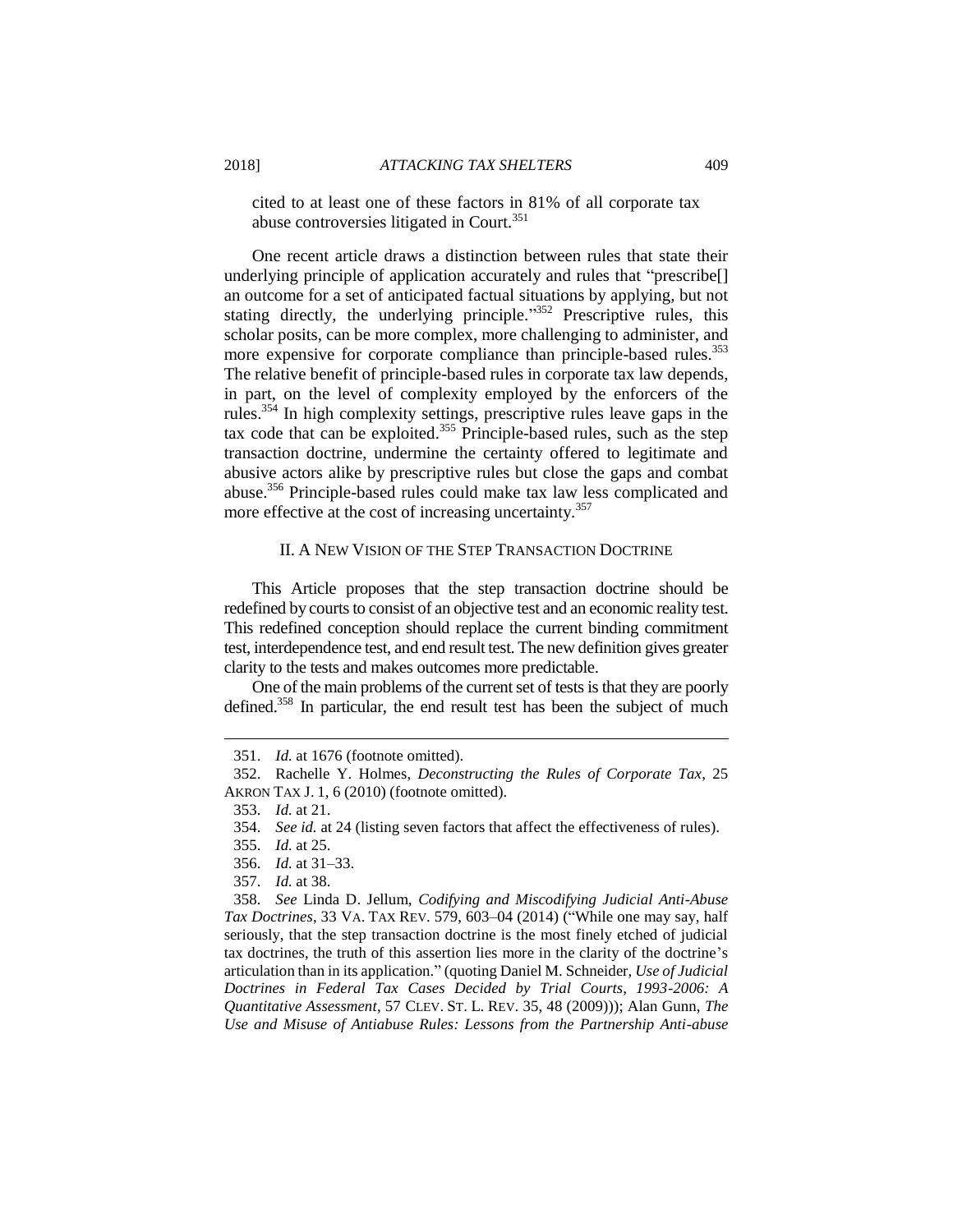criticism because it is so malleable.<sup>359</sup> Courts have looked to the intent of the taxpayer and analyzed whether the taxpayer intended from the outset to take the second or successive steps when the taxpayer took the first step.<sup>360</sup> Because a view inside the mind of the taxpayer is impossible to

*Regulations*, 54 SMU L. REV. 159, 160 (2001) (calling the step transaction doctrine "ubiquitous if obscure"); Anthony B. Casarona, Comment, *Regulating Corporate Tax Shelters: Seeking Certainty in a Complex World*, 50 CATHOLIC UNIV. L. REV. 111, 130−31 (2000) ("As currently applied, the law governing corporate tax shelters is a patchwork of ambiguous statutory authority, which is sometimes arbitrarily applied to the detriment of legitimate business transactions. . . . The rules promulgated to counter corporate tax shelters are inadequate because they fail to provide a clear standard to consistently or predictably judge alleged abuses."); *see also* Falconwood Corp. v. United States, 422 F.3d 1339, 1350 (Fed. Cir. 2005) ("[V]arious expressions of the step transaction doctrine may have different meanings in different contexts" (citing King Enters., Inc. v. United States, 418 F.2d 511, 516 (Ct. Cl. 1969))).

359. Discussing the end result test as the farthest-reaching test on the continuum from binding commitment to interdependence to end result, the Tax Court stated,

The end result test is based upon the actual intent of the parties as of the time of the [transaction in question]. It can be argued that any test which requires a court to make a factual determination as to a party's intent promotes uncertainty and therefore impedes effective tax planning . . . . [T]he end result test is flexible and bases tax consequences on the real substance of the transactions, not on the formalisms chosen by the participants.

Penrod v. Comm'r, 88 T.C. 1415, 1430 (1987); *see also* Philip Sancilio, *Clarifying (or Is It Codifying) the Notably Abstruse: Step Transactions, Economic Substance, and the Tax Code*, 113 COLUM. L. REV. 138, 153 n.72 (2013) (noting the courts' preference for the end result test because of its "breadth and conceptual flexibility"); Calvin H. Johnson, *A Full and Faithful Marriage: The Substantially-All-the-Properties Requirement in a Corporate Reorganization*, 50 TAX LAW. 319, 348 (1997) (discussing the end result, the author states that "[s]ubjective tests have a history of manipulation."). A problem with this test, according to Rosenberg, is that "while it provides a ready means to support an allegation that two legally independent exchanges are actually parts of a single, integrated transaction, it provides almost no basis whatsoever to support an allegation that two actions are ever separate." Rosenberg, *supra* note 26, at 407. Because the end result test will join two separate exchanges together if "at the time the first is engaged in, the taxpayer also intends to engage in the second, this test could treat as a 'transaction' every single exchange intended by a taxpayer at the time he engages in any other, seemingly unrelated, exchange." Rosenberg, *supra* note 26, at 407.

360. "Application of [the end result test] requires examination of the actual intent of the taxpayer, regardless of the purported form of chosen transactions." Allen D. Madison, *The Tension between Textualism and Substance-over-Form*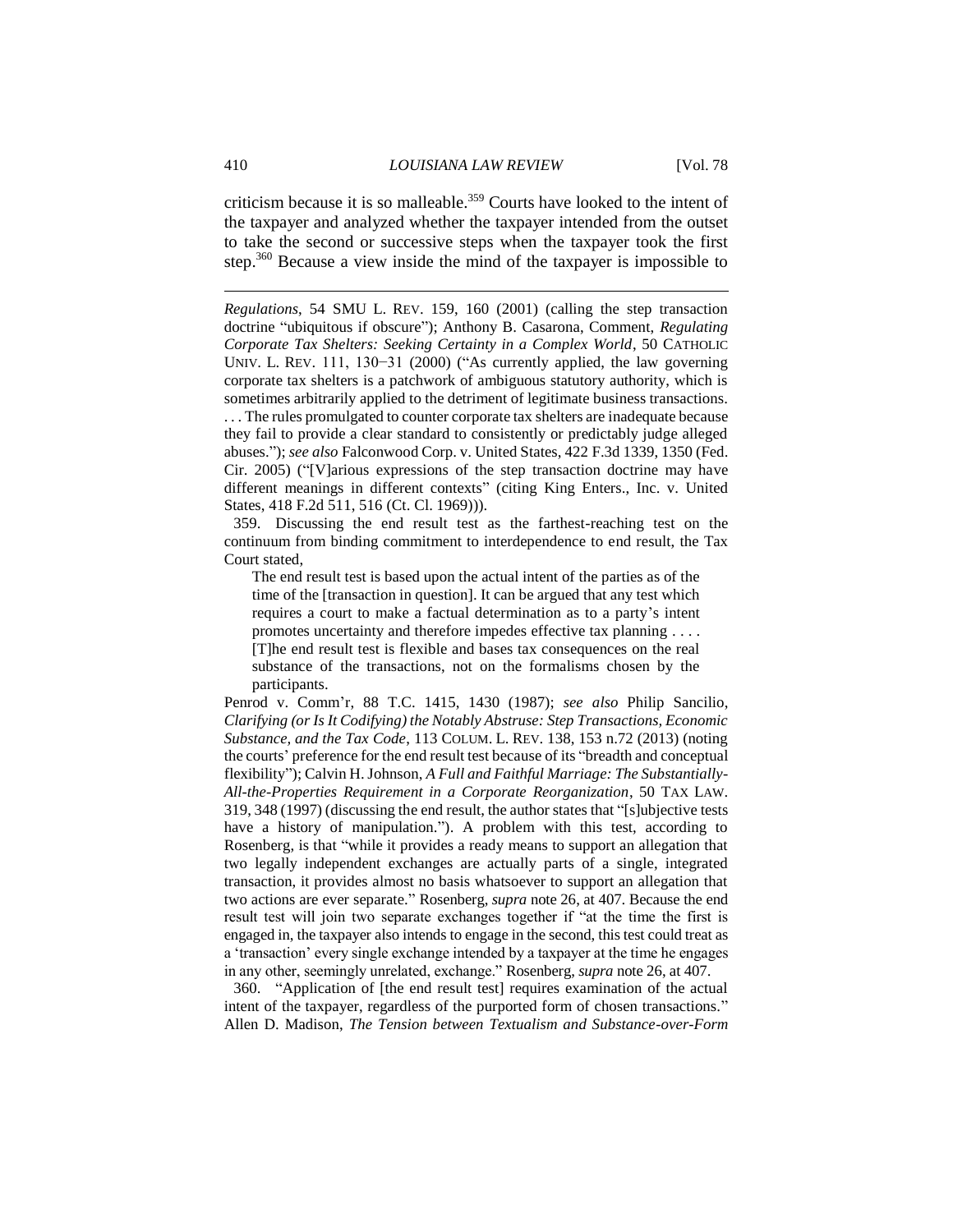obtain, external factors have to be examined.<sup>361</sup> Defining a test one way and then actually implementing it another way, however, creates problems of fairness, notice, and certainty. Furthermore, at times the courts have confused the tests.<sup>362</sup> For example, the court in *McDonald's* defined the binding commitment test such that it was almost indistinguishable from the interdependence test.<sup>363</sup>

The proposed tests thus would vindicate several tax policy objectives. They would be more predictable than the current tests because they would be objective rather than subjective.<sup>364</sup> The proposed tests would rely on a

A subjective test may be appropriate if the corporation has "left a clear and well-documented paper trail" against its interest, but if the intent is hidden or the evidence ambiguous then the subjective emphasis does not make a great deal of sense. Corporations are artificial entities, which themselves have no mind. Thus, purposes or plans must be imputed to the target and acquirer corporations from statements or actions of the principal officers or shareholders. Intents are things that happen inside of heads, and if the evidence of intent would be adverse to the corporation on taxes, one would expect the intent would be kept well inside of the head. The only evidence available will commonly be the self-serving statements of the principal officers. Still under a subjective test, the taxpayer's own characterization of the transaction may be the only evidence that is available. Where millions of dollars of tax are at stake, moreover, a taxpayer "intent," even within the mind, can be quite plastic.

Johnson, *supra* note 359, at 347 (footnote omitted).

362. *See, e.g.*, *Falconwood*, 422 F.3d at 1349–51 (discussing the courts' varied application of the step transaction doctrine and its tests); Oliver C. Murray, Jr., *Step Transactions*, 24 U. MIAMI L. REV. 60, 67 (1969) (discussing the "uncertainty in the field of step transactions").

363. *See* McDonald's Rests., Inc. v. Comm'r, 688 F.2d 520, 525 (7th Cir. 1982) ("The registration and underwriting provisions in the parties' agreement did not just enhance salability; they were essential to it.").

364. Legal academics have expressed the view that the step transaction doctrine's effect is unpredictable due to its subjectivity. *See, e.g.*, Ralph S. Rice, *Judicial Techniques in Combating Tax Avoidance*, 51 MICH. L. REV. 1021, 1047 (1952–1953). Rice discusses the problems with a subjective test:

*Doctrines in Tax Law*, 43 SANTA CLARA L. REV. 699, 730 (2003) (footnote omitted).

<sup>361.</sup> Stephen J. McGarry, *State of Mind Standards in Taxation*, 7 AM. J. TAX POL'Y 249, 249–50 (1988) ("Determination of the [taxpayer's] state of mind ... may depend on an evaluation of external activities."). Discussing the end result test, one commentator explained the problem with subjective tests in the corporate context: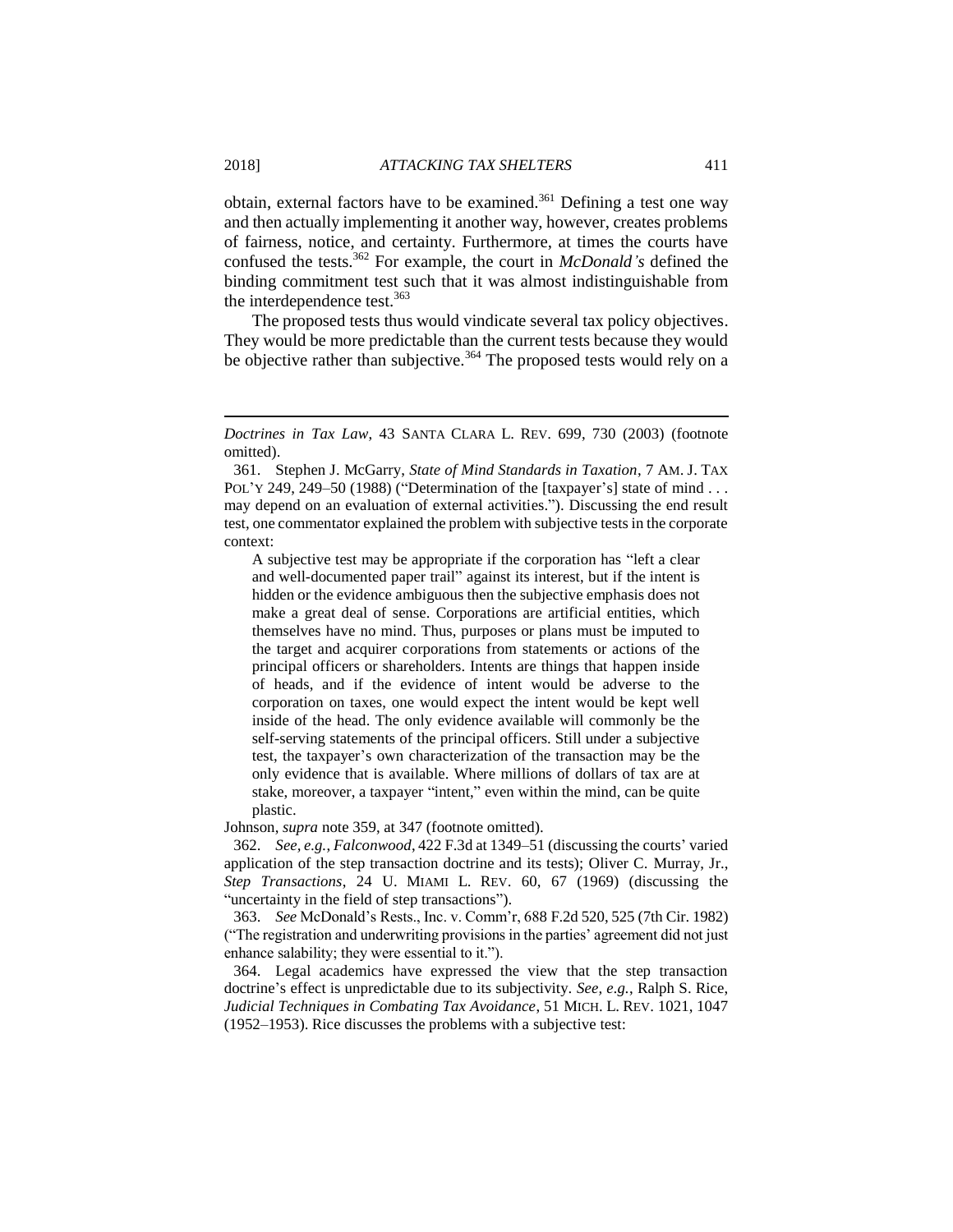reasonable third party's understanding of a transaction or the behavior of a hypothetical reasonable business rather than an attempt to ascertain subjective intent.<sup>365</sup> Thus, they also would promote greater certainty. The proposed tests still would protect the public treasury sufficiently, however, because, in at least some cases, taxpayers have been able to use offensively the existing, more malleable tests to their own benefit.<sup>366</sup> Although this Article advocates acknowledging and accepting limited offensive use, the tighter and more objective tests will make that use rarer. Also, by drawing on ideas from other areas of law, the test will dovetail with parties' expectations regarding the consequences of a transaction.

#### *A. Objective Test*

For arms-length transactions, the objective test this Article proposes would ask whether the parties' actions, as demonstrated by documentary evidence or other admissible evidence regarding contractual obligations, manifested a mutual intention that a series of transactions should be combined into a single transaction. As with the objective test from contract law, the trier of fact would look to the ordinary meaning of terms in documents and the understanding of actions that a reasonable person in the position of the other party would have.<sup>367</sup> An objective test borrowed from contract law may draw upon preexisting cases for setting the contours of the standard.<sup>368</sup> The simple example would be when the parties consummated one transaction followed immediately by a second transaction, and the contract for the second transaction clearly presupposed a state of affairs that would exist only after the first transaction or, even more blatantly, referred to terms and events from the contract for the first transaction.

The objective test proposed above, like the mutual interdependence test, is a reasonable person test. Unlike the mutual interdependence test,

*Id.*

<sup>[</sup>U]nder [the step transaction] doctrine, . . . prediction is difficult to the point of impossibility. The success of the tax saving enterprise is measured by the intention of the taxpayer—whether he intended one transaction or separate transactions—and the intention must be ascertained from objective evidence. Since the objective evidence (facts) in each case will be different, and no patterns appear to be emerging under the doctrine, its significance appears dubious.

<sup>365.</sup> *See, e.g.*, Rosenberg, *supra* note 26.

<sup>366.</sup> *See* Schneider, *supra* note 358, at 62.

<sup>367.</sup> *See* E. ALLEN FARNSWORTH,CONTRACTS § 3.6, at 209–10 (4th ed. 2004).

<sup>368.</sup> *See, e.g.*, Dorton v. Collins & Aikman Corp., 453 F.2d 1161 (6th Cir.

<sup>1972);</sup> C. Itoh & Co. (Am.) Inc. v. Jordan Int'l Co., 552 F.2d 1228 (7th Cir. 1977).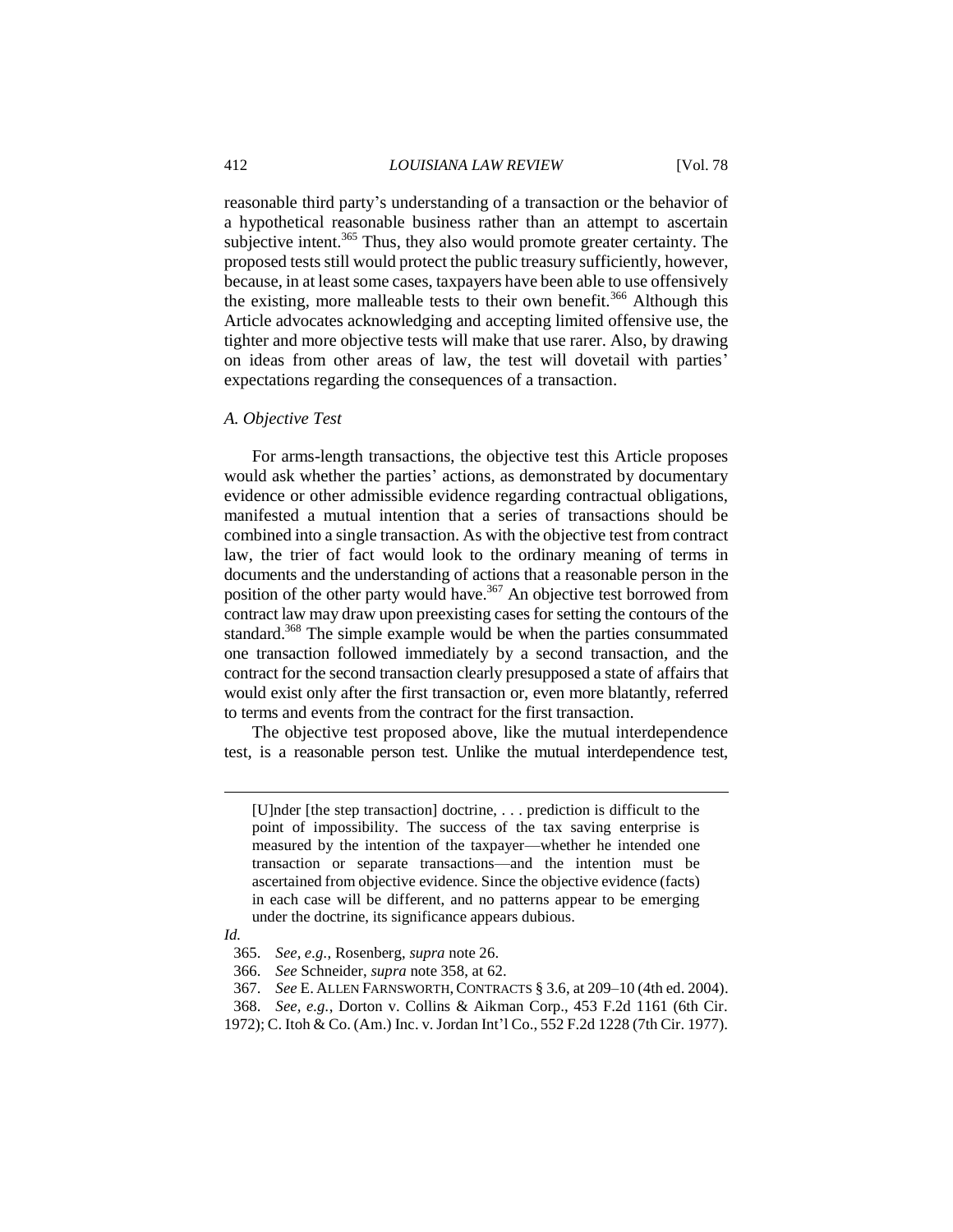however, it does not require speculation regarding hypotheticals; rather, it relies upon whether the parties manifested intentions that could be understood by a reasonable third-party observer. The mutual interdependence test asks whether a reasonable person would enter into transactions, which requires thinking about a reasonable business or businessperson and guessing what they would do.<sup>369</sup> Judges and juries do not have the expertise necessarily to speculate regarding the behavior of a reasonable businessperson. The objective test this Article proposes only asks courts to assess whether parties' own actions manifested an intent to take certain future steps whether or not those future steps were a good idea. The proposed test also is not limited to whether the parties foreclosed other options. It simply asks whether the parties' actions manifested a mutual intent to combine two steps.

Contract law adopted the objective test because it protects the reasonable expectations of the parties by relying on the ordinary meaning of words and actions.<sup>370</sup> This facilitates reliance on promises because one party does not have to know the intent of another party but only has to look to the ordinary meaning of the words and actions of the other party. $371$ Thus, unless one has reason to know that the other party does not intend to be bound by a contract, the signing of the contract creates binding obligations even in the case in which the other party does not intend to be bound, has not read the contract, or does not understand the legal consequences.<sup>372</sup> This reliance on ordinary meaning facilitates business transactions and the smooth operation of the marketplace by creating predictable consequences for commonplace activities. $373$ 

In the example from the Introduction involving George and Isabella, if George and Isabella were unrelated, the objective test would ask whether they, through references in contracts prior to the contribution, or through other dealings or actions prior to the contribution, manifested an intent to

372. FARNSWORTH, *supra* note 367, § 3.7; *see also* RESTATEMENT (SECOND) OF CONTRACTS § 21 cmt. a (AM. LAW INST. 1982).

<sup>369.</sup> *See* Murray, Jr., *supra* note 362, at 65–66 (discussing the objective nature of the interdependence test).

<sup>370.</sup> FARNSWORTH, *supra* note 367, § 3.6.

<sup>371.</sup> *Id.* § 3.6, at 209–10; Hotchkiss v. Nat'l City Bank, 200 F. 287, 293 (S.D.N.Y. 1911) (L. Hand, J.), *aff'd*, 201 F. 664 (2d Cir. 1912), *aff'd*, 231 U.S. 50 (1913) ("If, however, it were proved by twenty bishops that either party, when he used the words, intended something else than the usual meaning which the law imposes upon them, he would still be held, unless there were some mutual mistake, or something else of the sort.").

<sup>373.</sup> FARNSWORTH, *supra* note 367, § 3.7.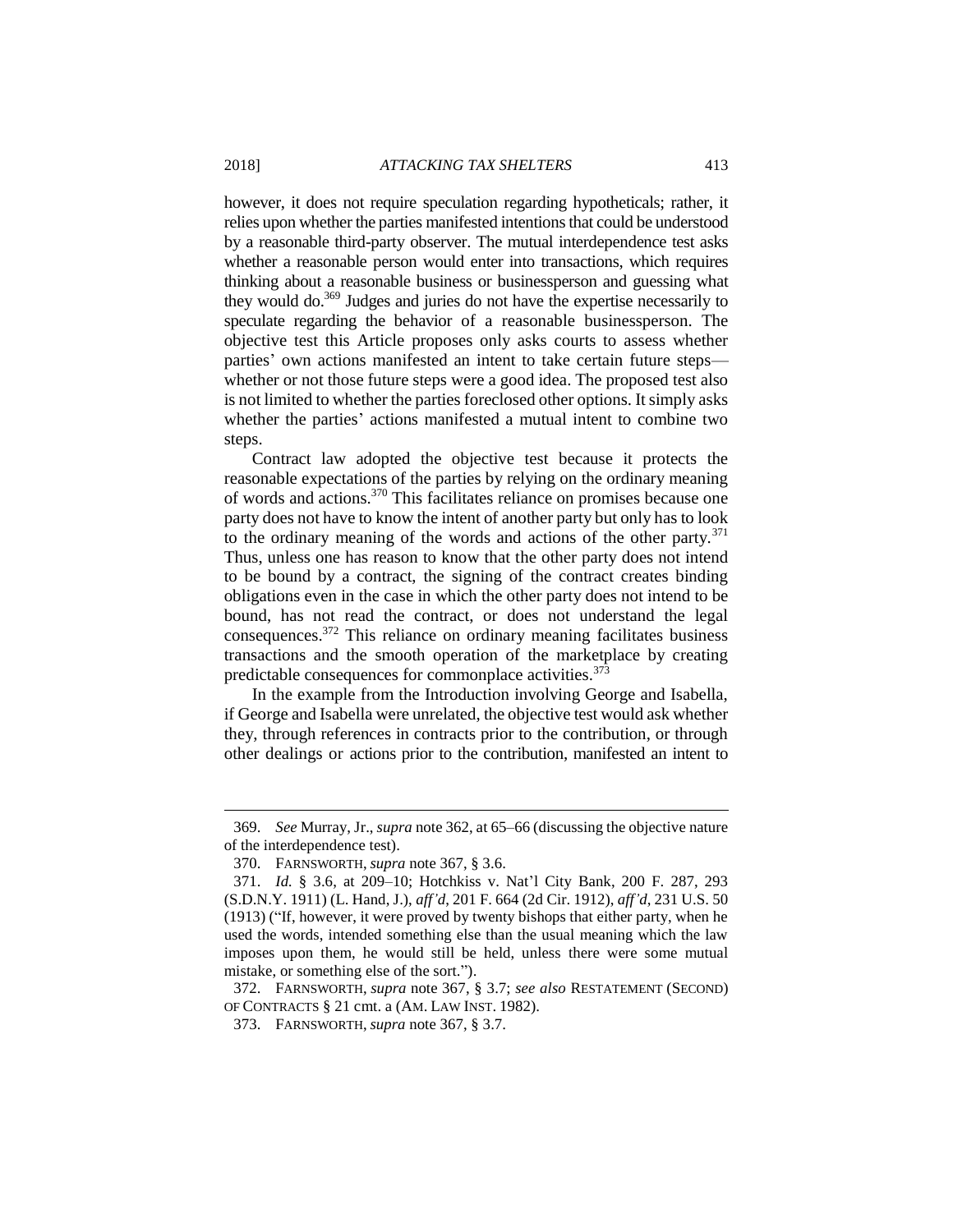complete the sale of George's stock immediately after George's contribution of property to Newco.

The proposed test differs from Rosenberg's application of state contract law in this area in one significant way. The proposed test asks whether a third party would understand objectively that two transactions are dependent on each other even if the documents do not obligate one transaction to be performed after the other and one document does not rely on terms from another document. Here, concepts from commercial law may be useful. Using concepts similar to courses of performance, dealing, and trade may influence an understanding that two transactions were dependent on each other. For example, if two parties historically have engaged in a certain type of transaction followed by another type, and the same pattern occurs here, the two transactions properly may be stepped together. Concepts like course of dealing, trade, and performance may be more important for the proposed test than in the interpretation of obligations under a contract when the literal language contradicts inferences drawn from course of performance, dealing, or trade.

The interdependence test and the binding commitment test are the currently existing tests that both, in some sense, are objective. These two tests have weaknesses, however. First, the binding commitment test rarely is used and is easily manipulated. $374$  Taxpayers need only to avoid obligating themselves in writing to take later steps.<sup>375</sup> The interdependence test is objective in the sense that it asks whether a reasonable person would see the steps as so interdependent that they cannot be separated.<sup>376</sup> This test is even more disconnected from any conception of the contract than the end result test. The interdependence test does not look to whether the parties indicated in their agreement whether the steps are connected but asks a third person to determine whether the steps appear to that third person to be so interdependent as to be inseparable.<sup>377</sup> Objective standards have many benefits that help the standards prevail in contract law and other areas. Objective standards limit evidentiary concerns, as state of mind is hard to determine, encourage reliance, and encourage economically beneficial transactions.<sup>378</sup>

<sup>374.</sup> See *supra* Part I.B.1., for a discussion of the binding commitment test.

<sup>375.</sup> *See id.*

<sup>376.</sup> *See* Murray, Jr., *supra* note 362, at 65; *see also* Jasper L. Cummings, Jr., *Circular Cash Flows and the Federal Income Tax*, 64 TAX LAW. 535 (2011).

<sup>377.</sup> *See* discussion *supra* Part I.B.2.

<sup>378.</sup> *See generally* Wayne Barnes, *The Objective Theory of Contracts*, 76 U. CIN. L. REV. 1119, 1127−31 (2008); Lon L. Fuller, *Consideration and Form*, 41 COLUM. L. REV. 799, 808 (1941) (noting that an objective interpretation of contracts fosters the principle of private autonomy as well as security of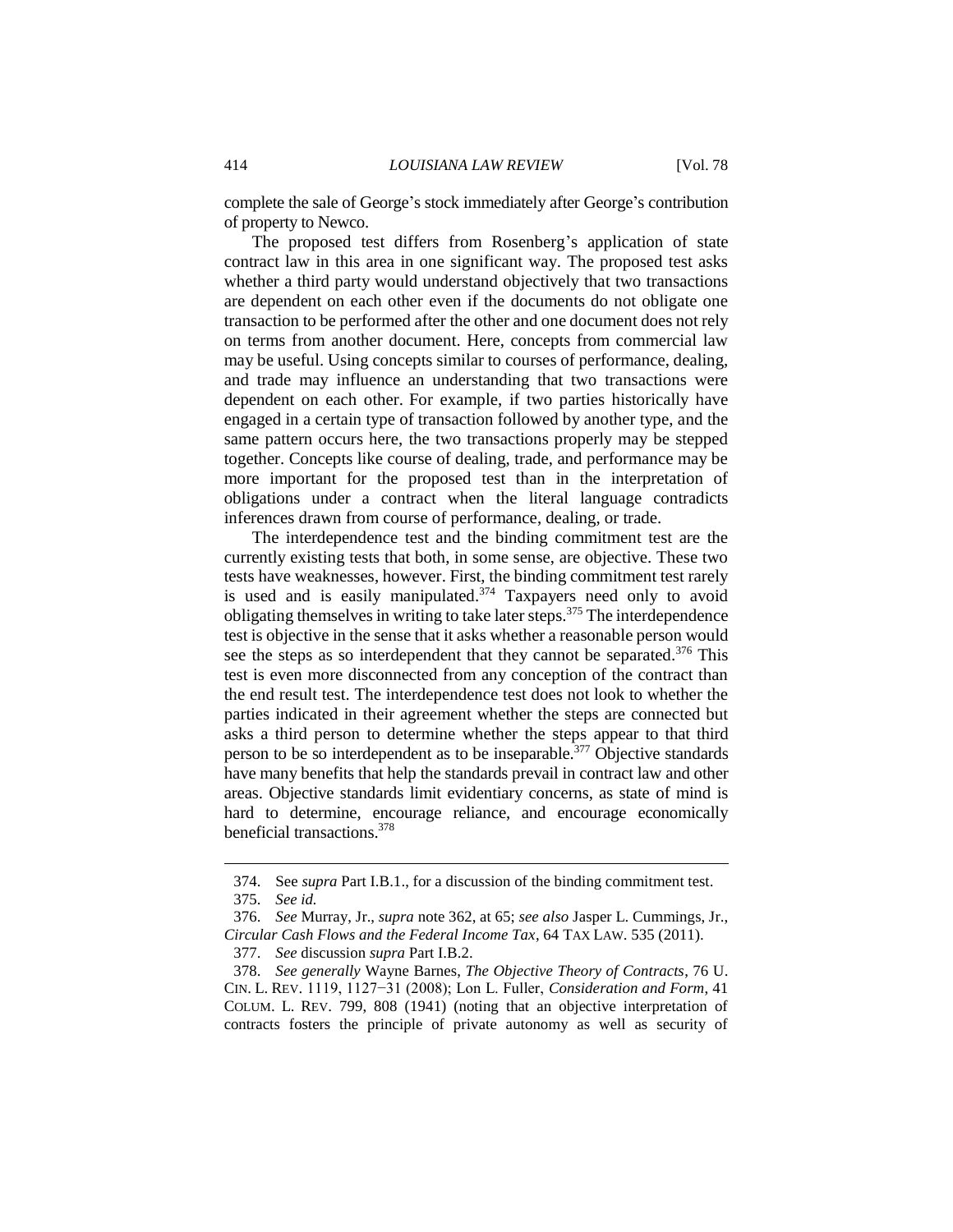Besides the benefits applicable to objective standards generally, applying an objective test in the step transaction doctrine advances a number of general tax policy concerns. An objective test promotes predictability and certainty because the test works through the lens of a third party.<sup>379</sup> Taxpayers do not need to be concerned about a judge or jury construing their intentions—something that taxpayers have to worry about under the end result test or even the interdependence test.<sup>380</sup> Furthermore, borrowing concepts from contract law also promotes predictability because a preexisting body of caselaw can be drawn upon to see how the relationship between two transactions might be construed based upon concepts such as course of performance and course of dealing.<sup>381</sup>

On the other hand, the objective test is more flexible than the current binding commitment test. There is broad agreement that limiting the step transaction doctrine to the binding commitment test would almost defeat the purpose of the step transaction doctrine.<sup>382</sup> Thus, the objective test strikes a balance between predictability and flexibility.

Some individuals may criticize the proposed objective test by arguing that sometimes only one party cares about the tax consequences of the transaction; the other party is a so-called tax indifferent party.<sup>383</sup> In such

379. *C.f.* Blake D. Morant, *The Salience of Power in the Regulation of Bargains: Procedural Unconscionability and the Importance of Context*, 2006 MICH. ST. L. REV. 925, 942–43 (2006) (discussing that the rules of contract formation promote certainty and administrability).

380. *See* JAMES J. WHITE & ROBERT S. SUMMERS, UNIFORM COMMERCIAL CODE §§ 4-2, 4-3, 4-4 (2013).

381. *See* U.C.C. § 1-303 (AM. LAW INST. & UNIF. LAW COMM'N 1977) (defining "course of performance" and "course of dealing").

382. *See supra* notes 256–262 and accompanying text.

383. A tax indifferent party includes a foreign party not subject to tax, a taxexempt organization, or a corporation with net operating losses. *See* Mark A. Luscombe, *Tax Trends*, 77 TAXES, Apr. 1999, at 3, 4.

transactions). Rose v. Comm'r, 88 T.C. 386, 414 (1987) explains the benefits of an objective approach:

<sup>[</sup>A] unified approach emphasizing objective factors is preferable in cases involving generic tax shelters . . . . First, because this approach emphasizes objective factors, it is more susceptible to consistent and predictable application. Second, because it does not require weighing the objective facts against a taxpayer's statement of his intent, it should be more understandable to taxpayers who doubt our ability to determine their subjective state of mind. Third, taxpayers similarly situated will be treated the same for tax purposes. Fourth, the test allows us to separate the real economic aspects from the 'financial fantasies' surrounding a transaction and to apply the tax laws accordingly . . . .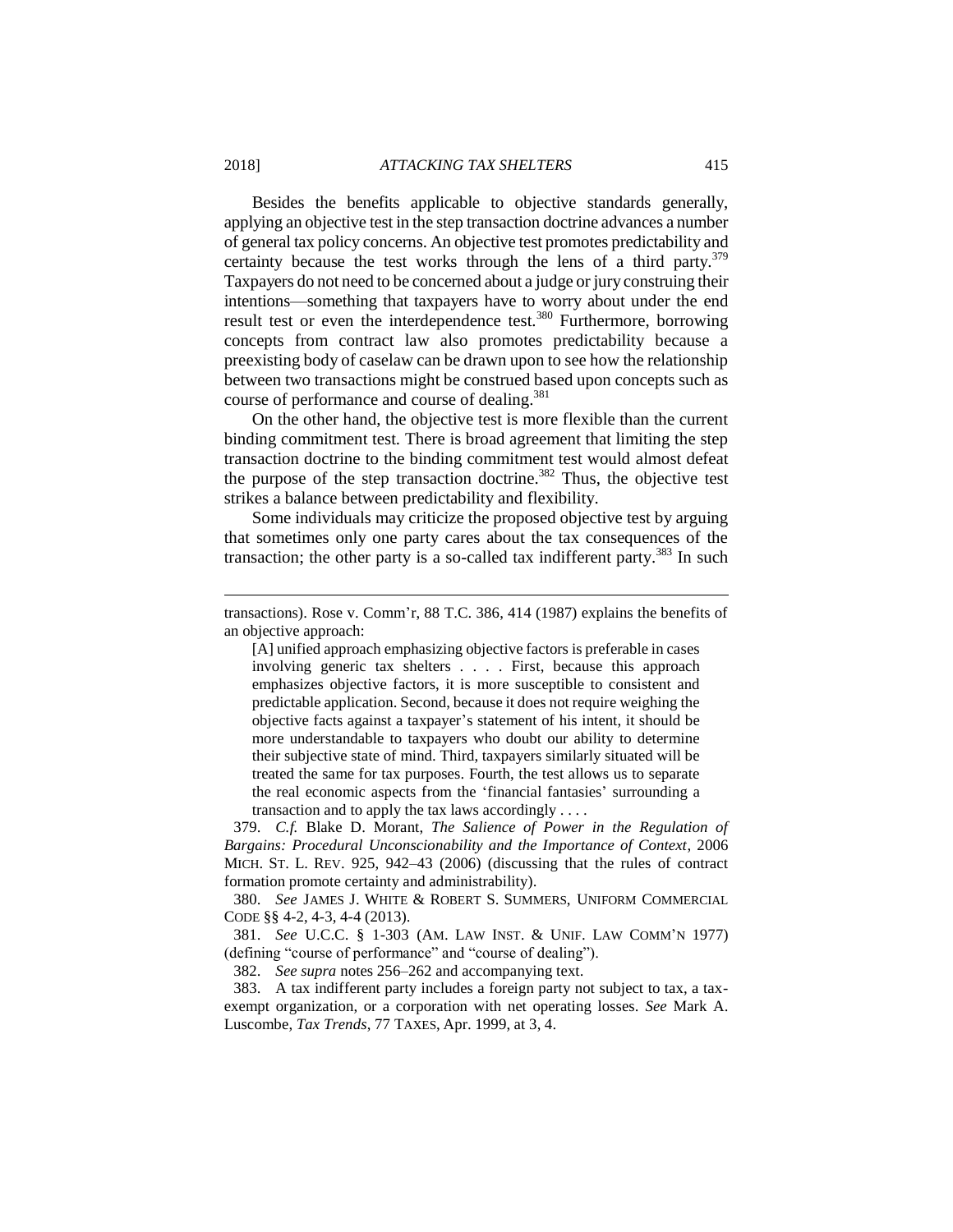cases, often one of the parties is not a taxpayer because of net operating losses or because the tax would be imposed upon shareholders and the majority of those shareholders are not taxpayers themselves—institutional investors such as pension funds, for example, which are not taxed.<sup>384</sup> Thus, a deal could be negotiated to place the tax consequences on the party who pays little or no tax, making the public treasury the only party that suffers. To foreclose this possibility, courts should create an additional safeguard: if the government can show that the combined steps would result overall in a significantly greater amount of income pre-tax for one party and at least as much—or nearly as much—income pre-tax for the other party or parties, and the government can show that the primary purpose of the structure was to reduce or avoid income tax, then the economic reality test will be applied in place of the objective test.<sup>385</sup> If the tax consequences will occur only in the future, for example, upon a future sale of property, then the court should assume that the party subject to those consequences will have a tax imposed unless that is impossible, for example, if the party is not a taxpayer, or highly improbable, for example, if the party has an enormous carry forward available for a long period of time that will offset any applicable gain. Although this second requirement adds a subjective element to an otherwise objective test, the requirement is necessary to prevent the objective test from becoming hollow.<sup>386</sup> Objective tests always are open to the possibility of manipulation by wily taxpayers.<sup>387</sup> If one

<sup>384.</sup> *See id.*

<sup>385.</sup> Philip J. Levine & Britt M. Haxton, *"The End Result Test" Revisited, Part 1*, 149 TAX NOTES 1259, 1260–61 (2015). For a description of the economic reality test, see *infra* notes 387–421 and accompanying text.

<sup>386.</sup> RANDOPH E. PAUL, SELECTED STUDIES IN FEDERAL TAXATION 300 (1938) ("The desirability of subjective motive . . . as a test of tax liability revolves around the essential antimony of all tax law,—the desire for certainty on the one hand, and on the other, the twin needs of providing exemptions for transactions which—because of business or other reasons—deserve exemption, and of preventing loss of revenue through avoidance devices.").

<sup>387.</sup> *See* Montgomery B. Angell, *Tax Evasion and Tax Avoidance*, 38 COLUM. L. REV. 80, 83 (1938) ("[A]side from [some] . . . exceptions, the substantive provisions of our revenue statutes are drawn so that a tax is imposed depending upon the existence or non-existence of objective facts, and the existence or nonexistence of an intent to escape the tax plays no part in the determination of the tax liability."); Stephen J. McGarry, *State of Mind Standards in Taxation*, 7 AM. J. TAX POL'Y 249, 252 (1988) ("The goal of tax standards is to both determine the what, where, when, and how income is to be to be taxed and to encourage or discourage particular activities by taxpayers. Although the objective standards appear at first to be merely a method of measuring income or deductions, the ability of taxpayers to use the rules to their advantage soon raises the question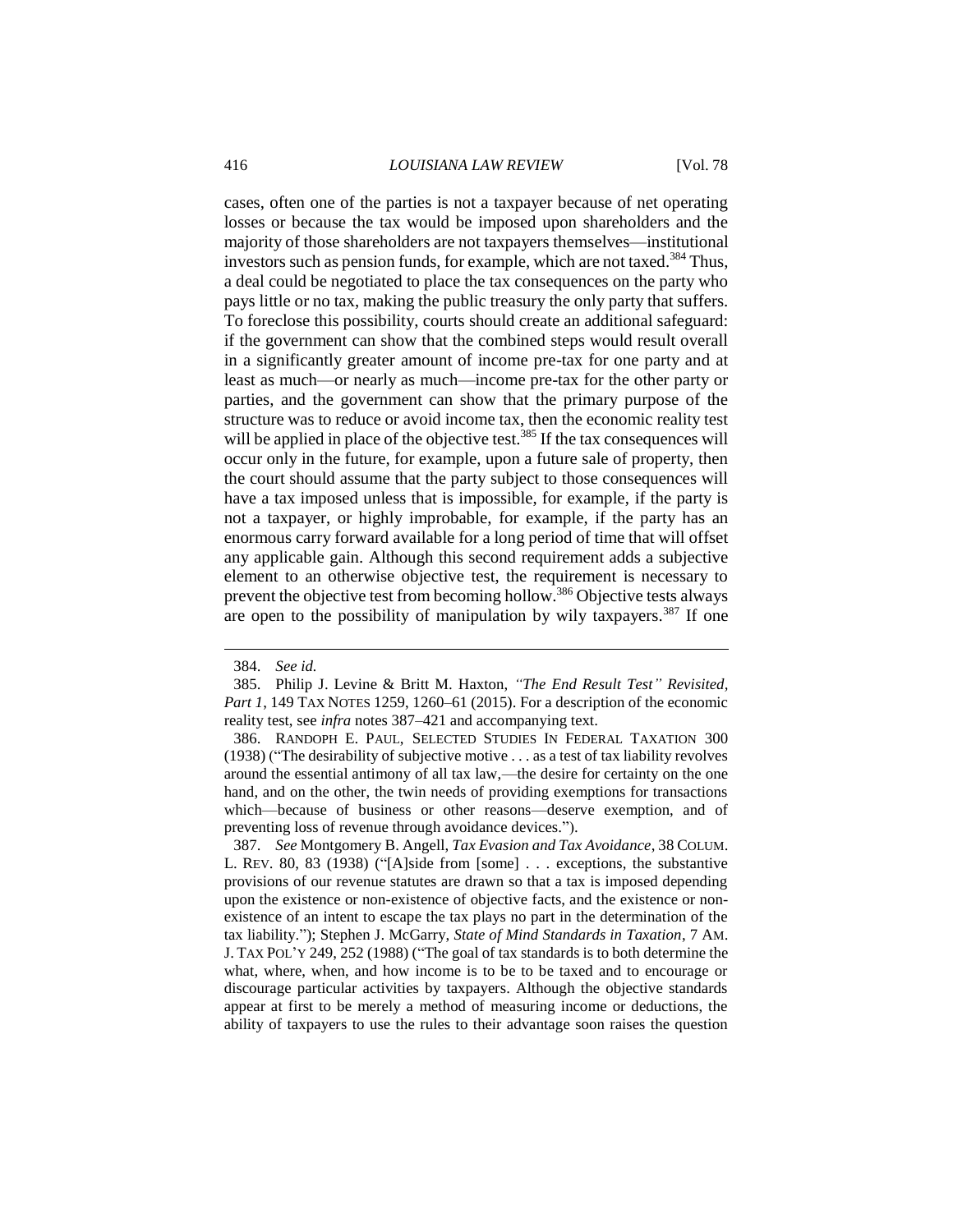taxpayer is tax indifferent, it is easier to structure the objective elements of a transaction so that they mask the actual intent of the transaction. If both taxpayers will be subject to tax consequences, then the bargain that they strike should be respected in accordance with the normal rule that courts respect the agreements of parties negotiating at arms-length.<sup>388</sup> The safeguard provided by the government's ability to prove tax indifference raises the question of whether there should be only one test: an economic reality test.

#### *B. Economic Reality Test*

For related-party transactions, the economic reality test, drawing on the articulation of the interdependence test in *True v. United States*, would ask whether each step has a "reasoned economic justification standing alone." <sup>389</sup> As with the economic reality test in differentiating a true lease from a financing interest,<sup>390</sup> the trier of fact would focus not on the intent of the parties but on whether unrelated parties facing similar economic and business constraints would construct the transaction with a similar series of steps.

The test for related parties must, by necessity, be different than the test for unrelated parties. Related parties do not have to write out their contracts but can rely on unwritten understandings.<sup>391</sup> Furthermore, there may be no previous course of performance, dealing, or trade to look to in order to understand which transactions typically have followed one another. Having a non-tax business purpose or having economic effects, as measured by "actual payment of money, legal transfer of property, adjustment of company books, and execution of a contract," however, independently are not sufficient to deem a step as having economic justification.<sup>392</sup>

The economic reality test would determine reasoned economic justification by looking to the behavior exhibited by businesses engaged in

whether the taxpayer comes within the standards as they were intended by Congress.") (footnote omitted).

<sup>388.</sup> *See* Fuller, *supra* note 378, at 806–10.

<sup>389.</sup> *See* True v. United States, 190 F.3d 1165, 1178 (citing Sec. Indus. Ins. Co. v. United States, 702 F.2d 1234, 1247 (5th Cir. 1983)). Commercial law uses an economic realities test to draw the distinction between a true lease and a security interest. *See* U.C.C. § 1-203 (AM. LAW INST. & UNIF. LAW COMM'N 1977).

<sup>390.</sup> *See* § 1-203.

<sup>391.</sup> *See* WHITE & SUMMERS, *supra* note 380, § 4-3, at 137 (terms supplied by course of dealing).

<sup>392.</sup> *True*, 190 F.3d at 1177 (footnote omitted).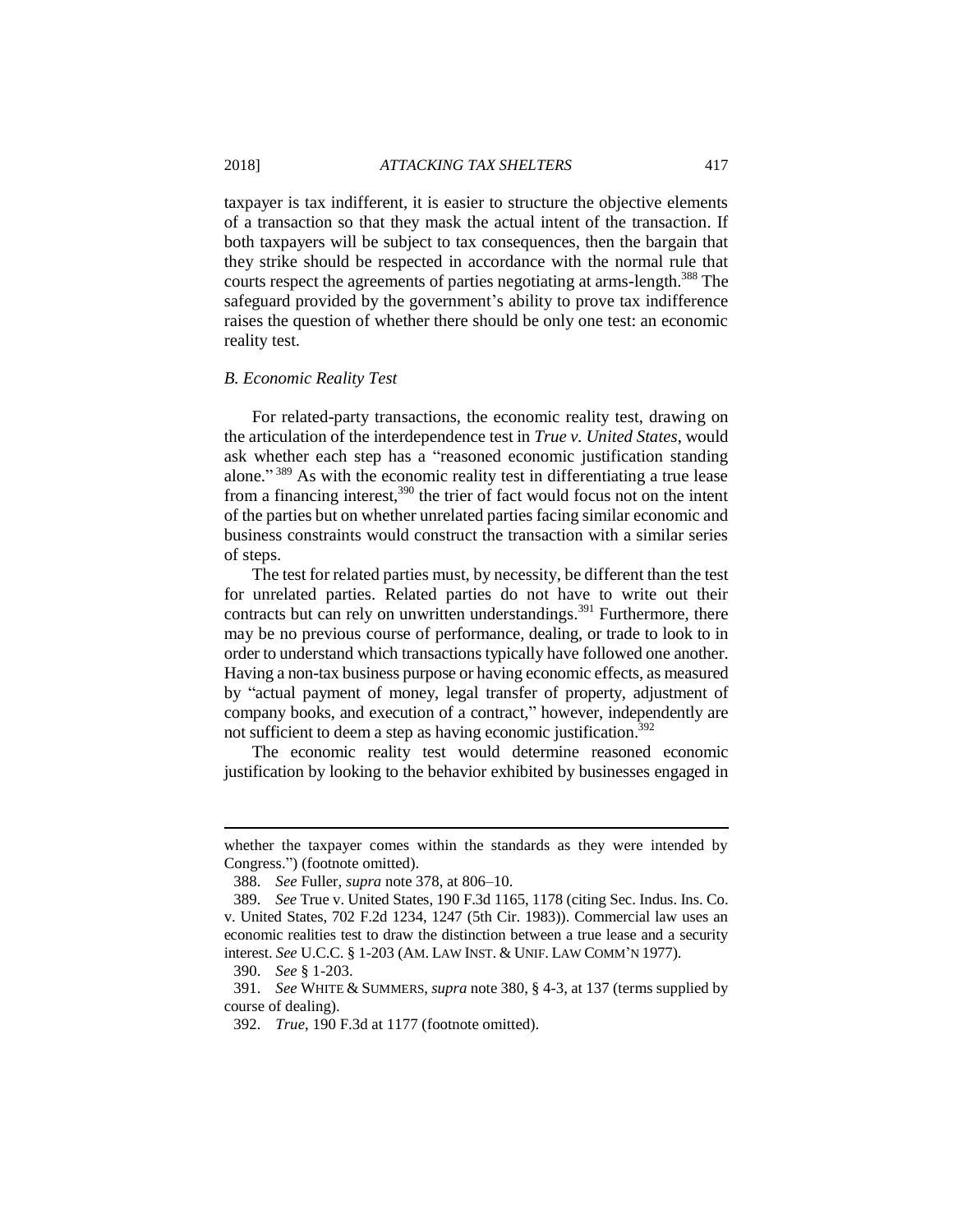similar arms-length transactions.<sup>393</sup> If businesses engaged in arms-length transactions would never engage in the intermediate, challenged steps, the steps probably do not have reasoned economic justification. A taxpayer could overcome this presumption by showing substantial economic effects on all related parties involved—especially effects that influenced dealings with unrelated third parties. If the only advantage to one of the parties came from tax savings, the tax savings would not be sufficient to show reasoned economic justification. A taxpayer could overcome this presumption by showing a significant lapse in time, during which the various related parties continued to conduct their businesses before taking the asserted last step of the purported multi-step, integrated transaction. Although this is similar to the hypothetical reasonable person, it is necessary to have this hypothetical in related-party transactions. It simply is too easy for related parties to create paper entities and paper cashflows that do not change the economics of a transaction.<sup>394</sup>

The idea here for an economic reality test is borrowed from Uniform Commercial Code ("UCC") § 1-203. The section begins by acknowledging that the determination is based on the "facts of each case." <sup>395</sup> The section goes on to list a number of factors that would transform something that was in the "form of a lease" into something that in substance is for a financing transaction.<sup>396</sup> These factors focus on whether the supposed lessor has a residual economic interest in the property.<sup>397</sup> In other words, whether the supposed lessor has a residual economic interest depends on whether the lessor is expected to derive further economic benefit from the property after the date on which the property is expected to return to the lessor's full control.<sup>398</sup>

 $\overline{a}$ 

396. § 1-203(b).

<sup>393.</sup> *Id.* at 1179.

<sup>394.</sup> *See, e.g.*, Bowen v. Comm'r of Internal Revenue, 78 T.C. 55, 78 (1982) (holding that transactions among related parties should be subject to a heightened level of skepticism "because of the greater potential for complicity between related parties in arranging their affairs in a manner devoid of legitimate motivations"); George C. Koutouras, Mark O. Tizabqar & James E. Carreon, *Related Party Transactions*, BNA 564-2nd, Tax & Accounting (BNA), at I.A (2018).

<sup>395.</sup> § 1-203.

<sup>397.</sup> *See* Daniel Hemel, *The Economic Logic of the Lease/Loan Distinction in Bankruptcy*, 120 YALE L. J. 1492, 1498 (2011) ("[W]hat distinguishes a lease from a loan is that in a lease, the provider of funds (the lessor) retains a residual interest in the underlying asset *regardless* of whether the asset user (the lessee) remains solvent, whereas in a loan, the provider of funds (the creditor) has an interest in the underlying asset only if the user (the debtor) becomes insolvent.").

<sup>398.</sup> § 1-203(b) looks at the remaining economic life of the goods and the term of the lease.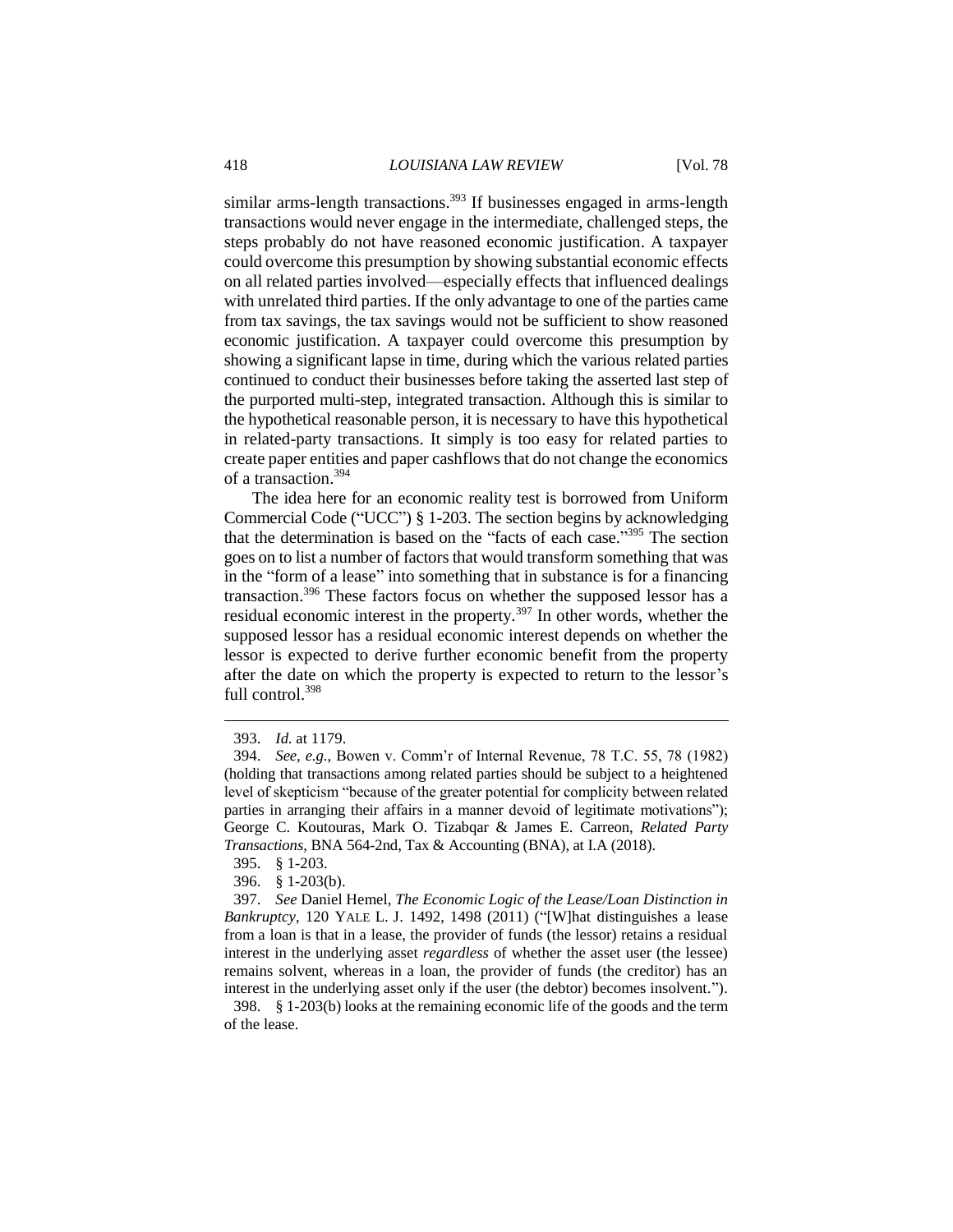The official comment to UCC § 1-203 emphasizes "greater certainty in commercial transactions" as a reason for adopting a "sharper line between leases and security interests disguised as leases."<sup>399</sup> The comment continues by noting that the "[r]eference to the intent of the parties . . . led to unfortunate results." <sup>400</sup> Thus, the drafters removed references to intent in the UCC and moved to a series of tests that "focus on economics." 401 This focus on economics was intended to avoid a focus on the surrounding circumstances of the deal and instead focus on whether the purported lessee has the right to own the goods for their remaining economic life.<sup>402</sup> The previous focus on intent and surrounding circumstances had led courts to render decisions on the basis of criteria that could apply just as easily to true leases as to security interests. $403$  A series of factors described as a "bright-line test" indicate the creation of a security interest; if those factors are not met, courts look to all of the facts and circumstances to determine whether the parties created a lease or a security interest.  $404$  One of the reasons for the focus on economics is that in some circumstances, only one of the parties—usually the purported lessee—cares about the structure of the transaction.<sup>405</sup> Tax or other reasons might favor a lease characterization.<sup>406</sup> Thus, a focus on economics eliminates the need for a roving exploration of intent. $407$  A focus on economics in the context of related parties and the step transaction doctrine is similarly beneficial.

In the example from the Introduction involving George and Isabella, if George and Isabella were related—if they were siblings, for example and they had a series of dealings, the court would ask whether reasonable business people would structure their transactions in a similar manner. The court would look at whether various transactions between the siblings changed their economic positions in ways unrelated to tax. The economic reality test would require a broader and more rigorous examination than the examination required by the objective test if George and Isabella were unrelated. The economic reality test would not look simply at George and Isabella's manifested intent regarding the structure of the transaction but

<sup>399.</sup> *Id.* cmt. 2.

<sup>400.</sup> *Id.*

<sup>401.</sup> *Id.*

<sup>402.</sup> *See* WHITE & SUMMERS, *supra* note 380, §§ 22–23.

<sup>403.</sup> *Id.*; *id.* § 30-3; *In re* QDS Components, Inc., 292 B.R. 313, 326 (Bankr. S.D. Ohio 2002).

<sup>404.</sup> § 1-203; *In re QDS Components, Inc.*, 292 B.R. at 332.

<sup>405.</sup> *See* LARY LAWRENCE, LAWRENCE'S ANDERSON ON THE UNIFORM COMMERCIAL CODE, 1-203:5 (3d ed. rev. 2011).

<sup>406.</sup> *See id*.

<sup>407.</sup> § 1-203(b) cmt. 2.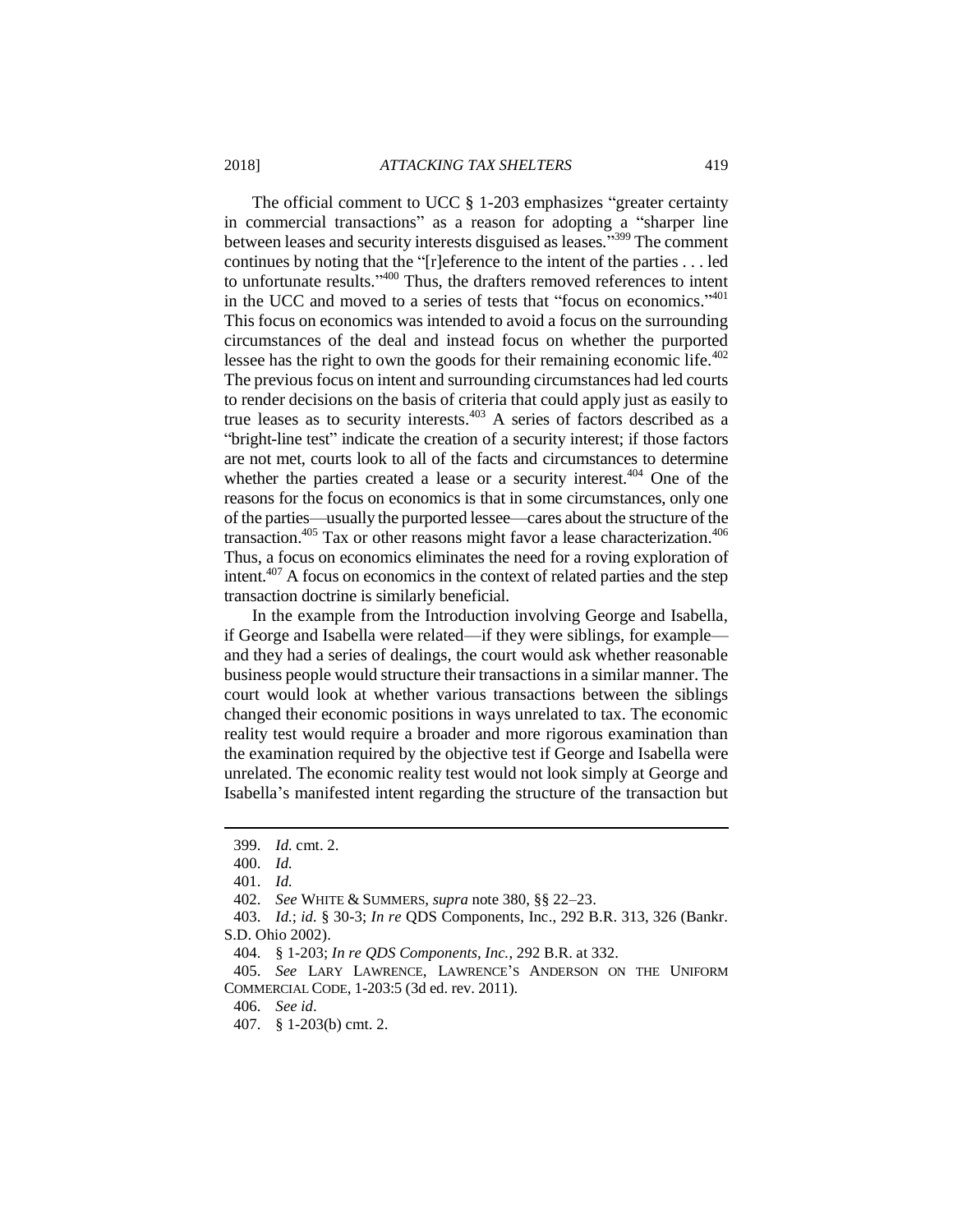whether unrelated parties would structure the transaction in a similar manner.

An economic reality test promotes certainty and predictability better than the end result test or the interdependence test.<sup> $408$ </sup> Although it requires thinking about a reasonable business or businessperson—a disadvantage in comparison to the objective test—the economic reality test does not require taxpayers to guess how a judge would infer intent from their actions like the end result test requires.<sup>409</sup> In *True* and other cases, courts often have articulated the end result test in terms of the subjective intent of the taxpayer—something that the taxpayer may know but that a court can only guess.<sup>410</sup> And, in some cases, such as *McDonald's*, the court has added a subjective element even to the interdependence test or has articulated the test in terms other than the economic relationship between the steps.<sup>411</sup>

In constructing the hypothetical reasonable businessperson, courts could look to other areas of tax law, such as transfer pricing, for inspiration. Transfer pricing is a much discussed area of law, especially with the ongoing Base Erosion and Profit Shifting ("BEPS") project of the Organization for

<sup>408.</sup> *See, e.g.*, E. Carolyn Hochstadter Dicker & John P. Campo, *FF&E and the True Lease Question: Article 2A and Accompanying Amendments to UCC Section 1-201(37)*, 7 AM. BANKR. INST. L. REV. 517, 532–33 (1999) (discussing the 1990 amendments to UCC § 1-201(37), which distinguishes between a true lease and a secured sale). The amendments eliminated reference to "intent" and replaced it with an economic realities test to create greater certainty and eliminate confusion in commercial transactions. *See id.*

<sup>409.</sup> The official comment to UCC § 1-203, the section that replaced old UCC § 1-201(37), states that

<sup>[</sup>p]rior to enactment of the rules now codified in this Section, the 1978 Official Text of Section 1–201(37) provided that whether a lease was intended as security (*i.e*., a security interest disguised as a lease) was to be determined from the facts of each case [subject to two exceptions] . . . . Reference to the intent of the parties to create a lease or security interest led to unfortunate results. In discovering intent, courts relied upon factors that were thought to be more consistent with sales or loans than leases. Most of these criteria, however, were as applicable to true leases as to security interests . . . . Accordingly, this section contains no reference to the parties' intent.

<sup>§ 1-203</sup> cmt. 2.

<sup>410.</sup> *See* True v. United States, 190 F.3d 1165, 1175 (10th Cir. 1999); Brown v. United States, 782 F.2d 559, 564 (6th Cir. 1986) ("[The end result] test clearly makes intent a necessary element for application of the [step transaction] doctrine . . . . [It] is a question of fact to be determined by the . . . court.").

<sup>411.</sup> McDonald's Rests., Inc. v. Comm'r, 688 F.2d 520, 524–25 (7th Cir. 1982).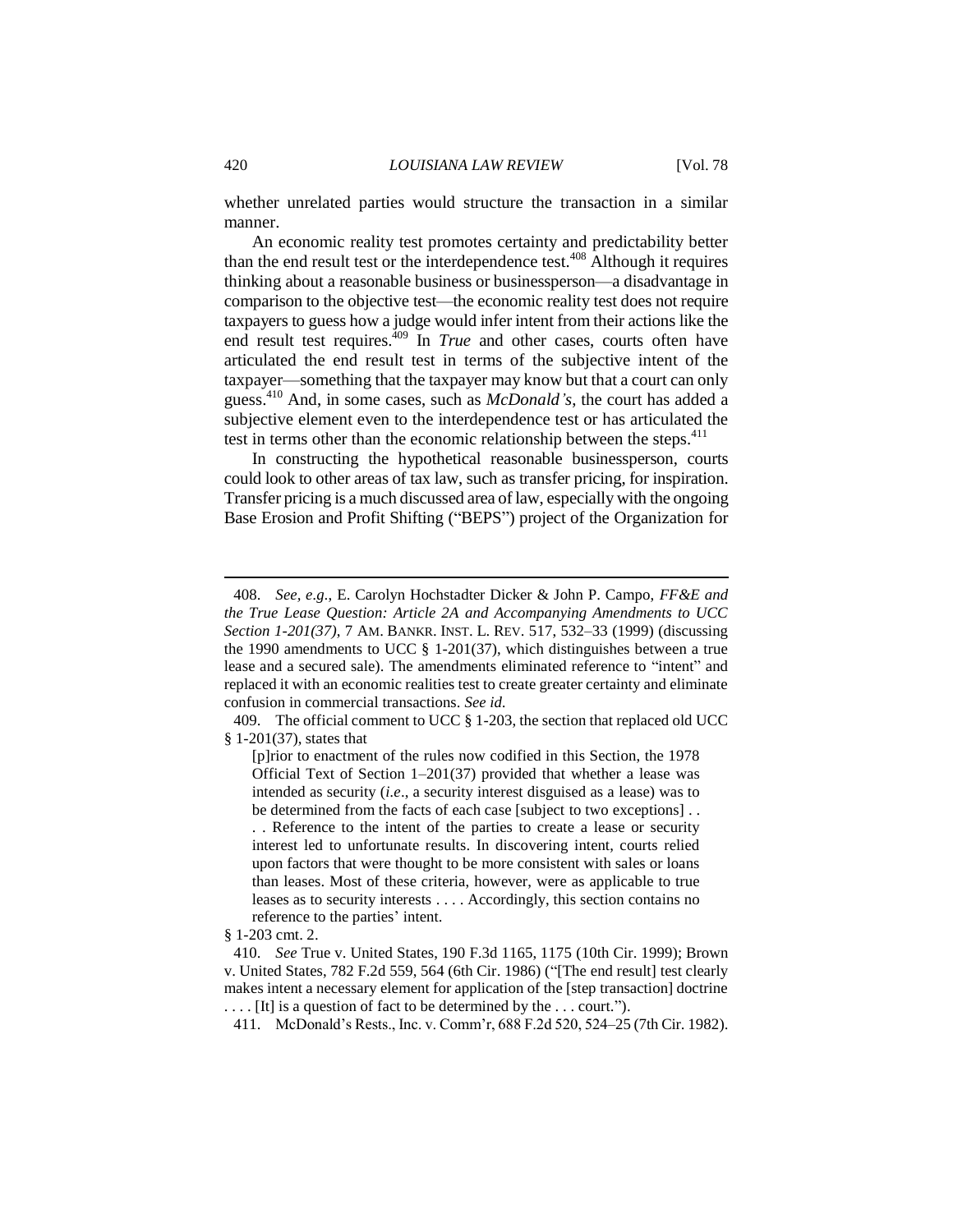Economic Co-operation and Development ("OECD").<sup>412</sup> Under current transfer pricing standards accepted by the OECD and applied by the IRS, the gold-standard method for determining the tax consequences of an intragroup transaction is to use the comparable uncontrolled price method.<sup>413</sup> The comparable uncontrolled price method looks to find a comparable transaction in the marketplace that involved arms-length parties.<sup>414</sup> The method then requires an inquiry into how much the armslength parties paid for the product.<sup>415</sup> The Treasury Regulations describe how the comparable uncontrolled price method is applied to a transfer of goods.<sup>416</sup> The method looks for an arms-length transaction involving, most importantly, similar products and also looks at product quality, contractual terms, type of market, geography, date, and other factors.<sup>417</sup> The analogy here would be to ask whether parties undertaking a similar transaction that seeks to take advantage of tax-deferral provisions within the Internal Revenue Code—or avoid the application of such provisions out of a desire for immediate taxation and related basis consequences—are entering into the transaction on similar terms and using similar steps as arms-lengths parties, in the same position as the original parties, would use. One would try to find transactions that had a similar result—tax-free incorporation, tax-free division—and were similar in other ways: the size and scope of the business of the parties; the industry of the parties; the geographic location of the parties; the relative size of the parties in relation to each other; and other similar factors.

An economic reality test would have several benefits in the context of related parties and the step transaction doctrine. First, by ignoring the parties' intent, the test ignores the transaction's form and, therefore, prevents manipulation of the law.<sup>418</sup> Additionally, the test emphasizes the parties' relative economic positions resulting from the transaction's

<sup>412.</sup> *See BEPS Actions*, OECD, www.oecd.org/tax/beps/beps-actions.htm (last visited Sept. 8, 2017) [https://perma.cc/FY6U-P5FK].

<sup>413.</sup> *See* Treas. Reg. § 1.482–3(a)(1) (as amended 1995).

<sup>414.</sup> *See* § 1.482–3(b)(2).

<sup>415.</sup> *See id.*

<sup>416.</sup> *See id.*

<sup>417.</sup> § 1.482–3(b)(2)(ii).

<sup>418.</sup> *Cf.* Corinne Cooper, *Identifying a Personal Property Lease under the UCC*, 49 OHIO ST. L.J. 195, 202 (1988) (criticizing the previous version of the test for distinguishing between a true lease and a security interest, Cooper argues the following: "Obviously, the expressed intent of the parties cannot be the only distinguishing factor . . . since they may call their transaction one thing in an attempt to avoid the consequences of calling it what it really is.").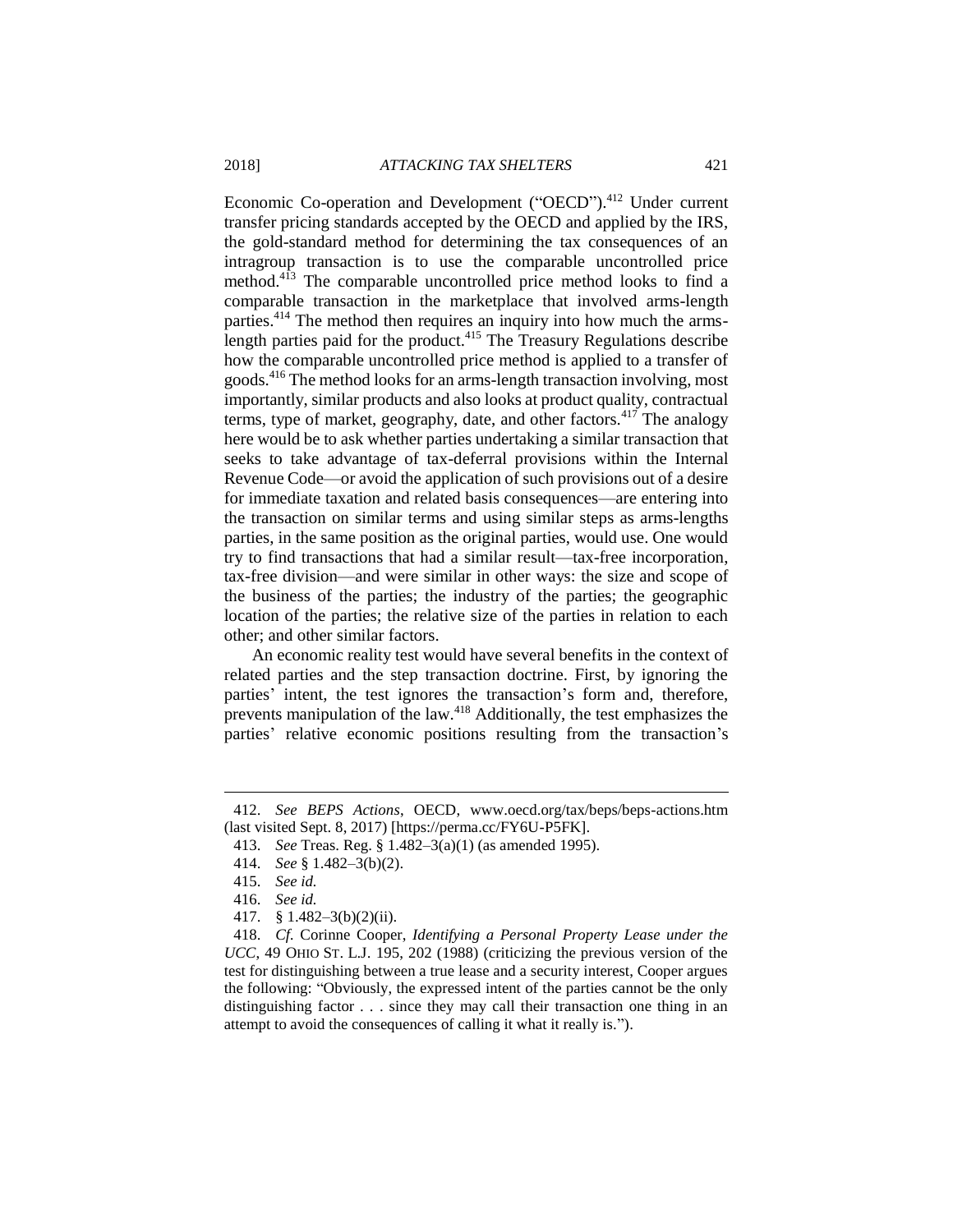substance.<sup>419</sup> Consequently, the test places the court's attention on the economic interests of the parties rather than their intent: "[W]hat economic value represented by the goods is being transferred from the seller to the buyer, or from the lessor to the lessee, or from the debtor to the secured party?"<sup>420</sup> When a court implements an economic reality test, it proceeds through the thought process of an economically rational actor.<sup>421</sup> Finally, the test is flexible yet concrete, which is important because of the range of industries and parties involved as well as the uncertainties affecting elements of the test.<sup>422</sup>

Although the economic realities test in commercial law differs from the uncontrolled price method—a test that is more like the hypothetical reasonable person test—the economic realities test in commercial law is useful as an analogy for describing the rebuttal to the hypothetical reasonable person test. The rebuttal requires testing the economic effects of each step, similar to the factors that are examined in the economic realities test in commercial law. Thus, if a taxpayer is able to provide economic reasoning for each step, a court may find that the transaction reflects economic reality even if reasonable business people in similar circumstances would not have constructed the transaction in the same series of steps.

An economic reality test protects the public treasury and prevents evasion better than an objective test or a binding commitment test. Regarding the existing interdependence and end result test, although the economic reality test is arguably more difficult for the government to meet, it is, in a sense, less capricious for all parties involved. Furthermore, the existing tests sometimes have been asserted "offensively" by the taxpayer successfully. <sup>423</sup> By contrast, the economic reality test is less susceptible to guesswork by a judge or jury because the test requires a judge or jury to examine the economics of the transactions rather than the intentions of the parties. In addition, the test should not be available for offensive use by the taxpayer.

<sup>419.</sup> *Id.* 

<sup>420.</sup> *Id.* 

<sup>421.</sup> *Id.* 

<sup>422.</sup> *Cf.* Edwin E. Huddleson, III, *Old Wine in New Bottles: UCC Articles 2A—Leases*, 39 ALA. L. REV. 615 (1988).

<sup>423.</sup> *See, e.g.*, King Enters., Inc. v. United States, 418 F.2d 511 (Ct. Cl. 1969); McDonald's Rests., Inc. v. Comm'r, 688 F.2d 520 (7th Cir. 1982).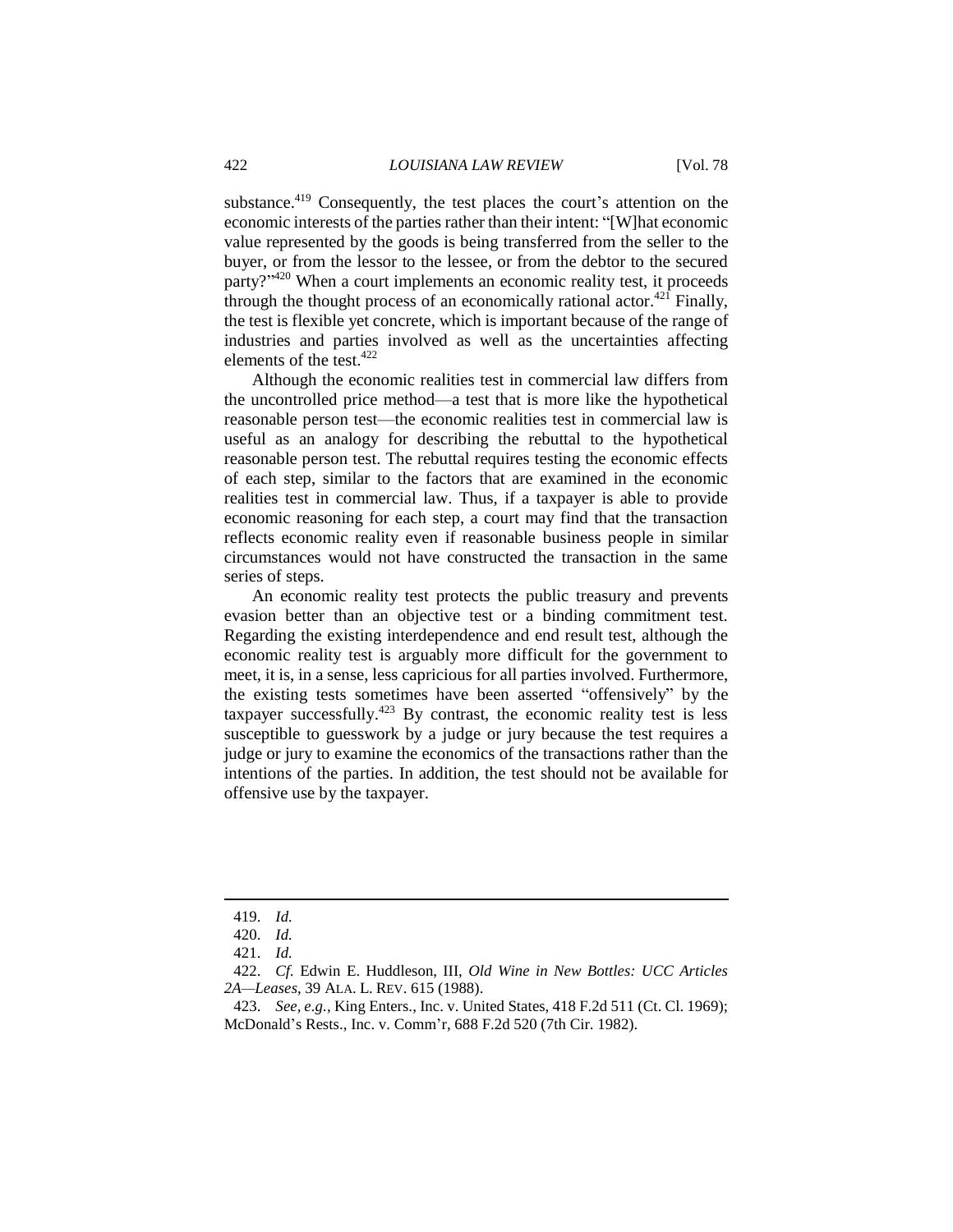#### *C. Why Two Tests?*

The overarching reason for having two tests is the fundamental difference between unrelated-party transactions and related-party transactions. Unrelated-party transactions involve parties who negotiate a deal with interests that compete in most areas. Although tax is a part of every business deal, tax is not usually the primary motivator.<sup>424</sup> Rather, business decisions usually are motivated by concerns related to future profitability, opportunities to expand to new markets, and many other motivations unrelated to reducing tax.<sup>425</sup> Even accounting considerations often outweigh tax considerations.<sup>426</sup> Underlying much of business law is a basic respect for the autonomy interest of unrelated parties contracting with each other. $427$  The objective test will protect that autonomy interest for unrelated parties. An economic reality test properly balances that autonomy interest against concerns regarding the ability of related parties to manipulate generally applicable laws and thus evade tax.

An objective test also promotes the predictable administration of the tax law. Taxpayers could be less concerned that an individual judge will examine the economics of the transaction and redefine the relationship of the parties. Although some loss to the public treasury exists with an objective test, the loss likely will be small and the greater predictability likely outweighs the loss. Greater predictability promotes business

*Id.* at 766 n.4.

<sup>424.</sup> Parties contemplating corporate reorganizations and mergers must consider many factors in addition to tax consequences. As one scholar notes, "'tax considerations' encompass only one set of factors to be studied in determining the feasibility or desirability of a particular corporate acquisition and the possible methods of achieving it." John T. Sapienza, *Tax Considerations in Corporate Reorganizations and Mergers*, 60 NW. U. L. REV. 765, 766 (1966) (footnote omitted). The scholar further provides that

<sup>[</sup>t]he decision on the feasibility and precise form of a proposed acquisition will be based on a balancing of innumerable factors—ranging from . . . stockholder-relations, corporate policies and the economic or financial aspects of the basic business deal itself . . . to complex questions under federal and state tax and regulatory laws . . . .

<sup>425.</sup> *See, e.g.*, Melvin Aaron Eisenberg, *The Legal Roles of Shareholders and Management in Modern Corporate Decisionmaking*, 57 CAL. L.REV. 1, 18 (1969) ("The primary objective . . . of a business corporation must be to turn a profit.").

<sup>426.</sup> For example, the importance for current investors, current lenders, and potential investors of showing an accounting profit may outweigh the expense of greater current and/or future taxation. This often is important for covenants in transactions unrelated to the current transaction being negotiated by the parties.

<sup>427.</sup> *See* Fuller, *supra* note 378, at 806–10.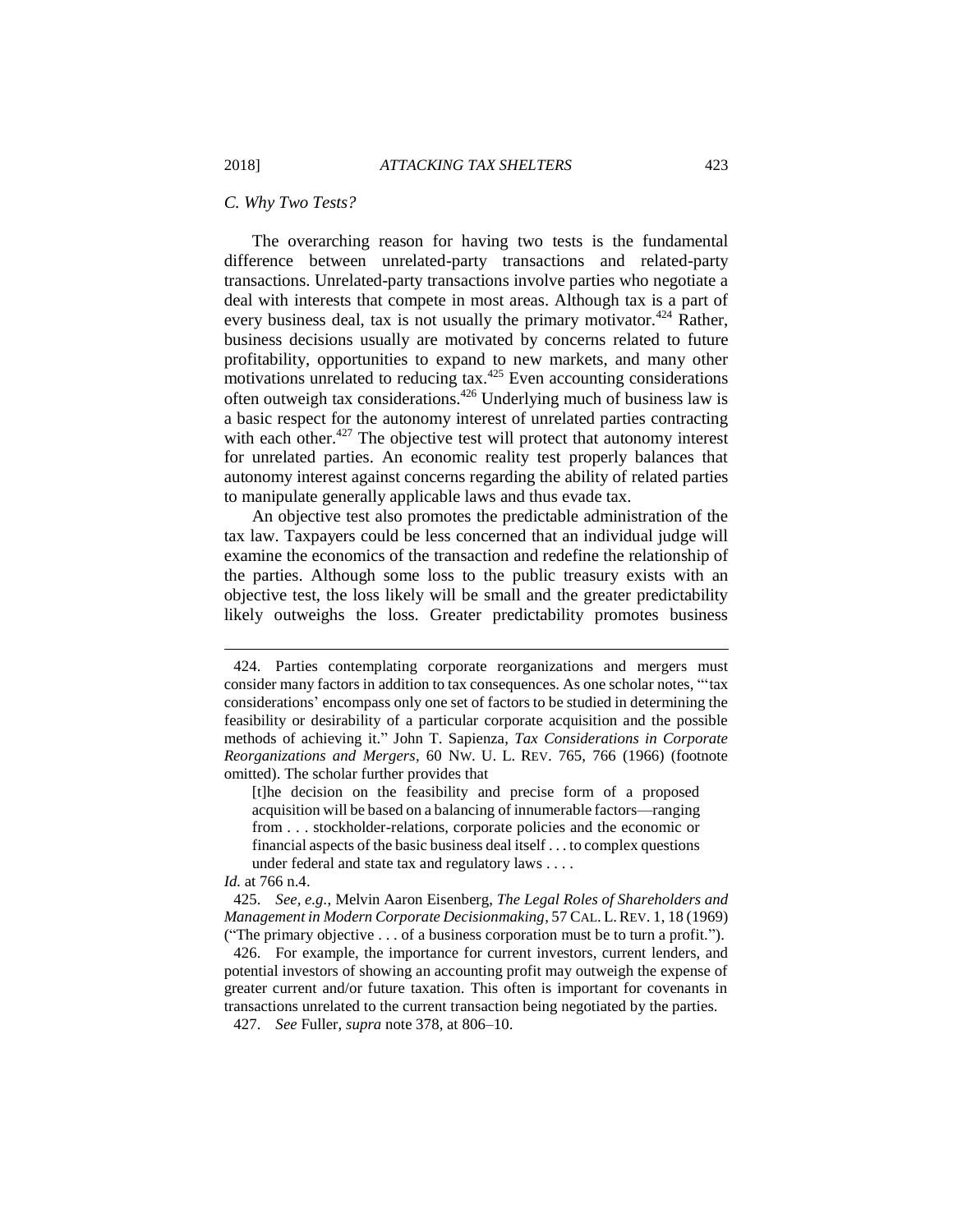transactions that grow the economy, creating more income and thus ultimately generating additional tax.<sup>428</sup>

An economic reality test is more appropriate for related-party transactions because an objective test is far too malleable.<sup>429</sup> Furthermore, the economic reality test is less malleable than the current interdependence and end result tests because it looks to economics rather than intent, which makes the test less subjective, thus promoting predictable outcomes.<sup>430</sup>

#### *D. Offensive Use of Judicial Doctrines*

This Article argues that taxpayers who are not related parties should be able to use the step transaction doctrine "offensively" when there is a manifested mutual intent to combine steps into a completed transaction, absent unanticipated intervening events. There are three reasons supporting the argument to permit the "offensive" use of the step transaction doctrine: (1) permitting "offensive" use conforms better with the reasoning for having a step transaction test separate and apart from the other pervasive judicial doctrines; (2) permitting "offensive" use is supported, to some degree, by actual court practice; $431$  and (3) in recent years, the IRS even has conceded to limited offensive use of the doctrine by taxpayers.<sup>432</sup>

The IRS and the courts have been hesitant to allow taxpayers to use judicial doctrines offensively—that is, to characterize their transactions as having a substance different from their form.<sup>433</sup> The courts have formulated this hesitancy to permit taxpayers to disavow the form of their transaction with two different rules: (1) the *Danielson* rule;<sup>434</sup> and (2) the strong proof rule.<sup>435</sup> The *Danielson* rule, the more restrictive and less

<sup>428.</sup> Frank B. Cross, *Law and Economic Growth*, 80 TEX. L. REV. 1737, 1769 (2002) ("[T]he most robust predictor of growth was the predictability of judicial enforcement, which was significant in every regression.").

<sup>429.</sup> *See* discussion *supra* Part III.B.

<sup>430.</sup> *See* discussion *supra* Part III.B.; *see also* Harry Ebersohn, *Tax Avoidance and the Rule of Law*, 2012 NEW ZEALAND L. REV. 243, 245 (arguing that a test focusing on economics protects the collection of revenue, as well as the efficiency, equity, and simplicity of the tax system, while upholding rule of law values).

<sup>431.</sup> *See* Schneider, *supra* note 358, at 66.

<sup>432.</sup> *See* Rev. Rul. 2001–46, 2001–2 C.B. 321.

<sup>433.</sup> *See* Comm'r v. Danielson, 378 F.2d 771 (3d Cir. 1967); Ullman v. Comm'r, 264 F.2d 305 (2d Cir. 1959); Rev. Rul. 2001-64, 2001-2 C.B. 321; BITTKER & EUSTICE, *supra* note 263, ¶ 12.61[3]. *But see* King Enters., Inc. v. United States, 418 F.2d 511, 518 (1969); Blatt, *supra* note 36.

<sup>434.</sup> Named after the case of Comm'r v. Danielson, 378 F.2d 771 (3d Cir. 1967).

<sup>435.</sup> *See Ullman*, 264 F.2d 305; Hamlin's Trust v. Comm'r, 209 F.2d 761 (10th Cir. 1954); Levinson v. Comm'r, 45 T.C. 380 (1966); Bennett v. Comm'r,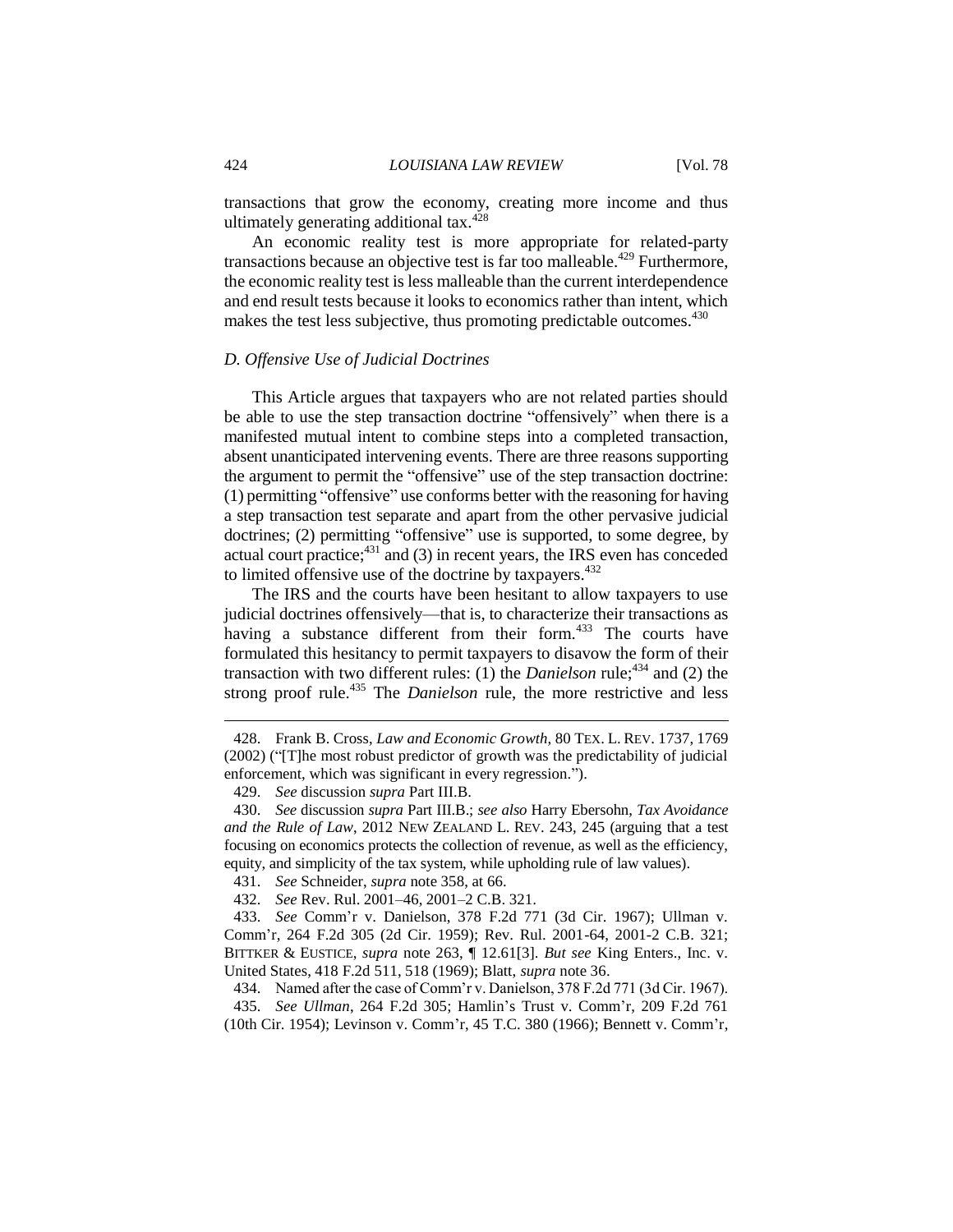widely adopted of the two, only permits taxpayers to disavow their form if they can prove certain contractual defenses, such as fraud or mutual mistake.<sup>436</sup> The strong proof rule, as the name suggests, only permits such disavowal if the taxpayer provides strong proof that the form does not reflect the substance of the transaction. $437$  In the context of the step transaction doctrine, the analogy would be permitting only taxpayers to use the binding commitment test when offensively asserting the step transaction doctrine. Some courts and the IRS apparently accept this analogy and have adopted this approach.<sup>438</sup>

In the context of the application of the step transaction doctrine, however, the analogy to *Danielson* and the strong proof rule does not hold, and the courts should permit unrelated taxpayers to use the objective test to recharacterize their own transactions.<sup>439</sup> In *Danielson*, a taxpayer has selected his form; in step transaction, the taxpayer has selected form, but the taxpayer has done so for more than one step and the question is not "What is the form—singular—of the transaction?" but "Are two steps a

<sup>29</sup> T.C.M. 1230, 1235 (1970). The phrase "'strong proof' doctrine" first was used in *Bennett*. *See* Nickolas J. Kyser, *Substance, Form, and Strong Proof*, 11 AM. J. TAX POL'Y 125, 127 (1994). At least one commentator has noted that the strong proof doctrine can be justified, if at all, only as a "qualitative rule of law" rather than a "quantitative burden of proof." Kyser, *supra*, at 146. That commentator went on to argue that the *Danielson* rule is the more appropriate rule: taxpayers should be bound to their agreements because bilateral agreements generally reflect the economics of the deal except when contractual defenses are applicable. Kyser, *supra*, at 152. Given that the step transaction doctrine is about connecting or separating steps that uncontroversially did occur and not about establishing whether a certain event did, in fact, occur, the analogy does not extend here and taxpayers should have access to all legally accepted theories that form the core of the doctrine. Of course, the one way in which the doctrine should be applied to prevent whipsaw is if the parties agreed—especially if they documented their agreement—to treat a series of steps in the same way for each party's tax purposes. Then, the parties should be held to their bargain, absent normal contract defenses, to prevent whipsaw for the Commissioner. Kyser, *supra*, at 152. Christian A. Johnson, Note, *The* Danielson *Rule: An Anodyne for the Pain of Reasoning*, 89 COLUM. L. REV. 1320, 1333 (1989) (stating that absent such agreement, whipsaw, the Commissioner's strongest argument for preventing taxpayer's from using the full range of legal theories for the step transaction doctrine, is not applicable).

<sup>436.</sup> *See Danielson*, 378 F.2d at 774, 775.

<sup>437.</sup> *See supra* note 435.

<sup>438.</sup> *See* Rev. Rul. 2001-46, 2001-2 C.B. 321; BITTKER & EUSTICE, *supra* note 263, ¶ 12.61[3].

<sup>439.</sup> *See Danielson*, 378 F.2d at 774, 775.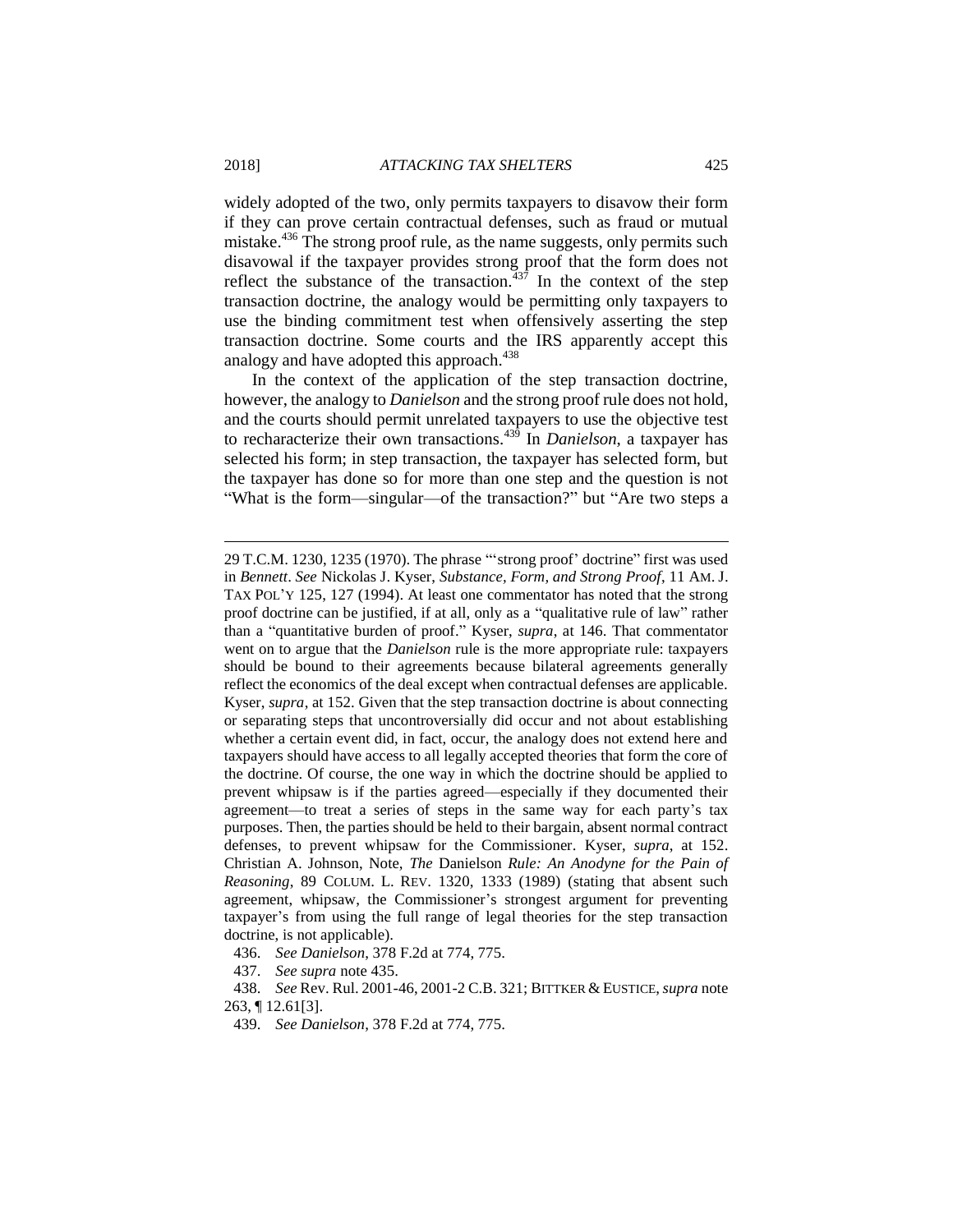part of one and the same transaction both for form and substance?"<sup>440</sup> The notions embodied in the strong proof rule and the *Danielson* rule are similar to the notion of *contra proferentem* in contract law.<sup>441</sup> Thus, taxpayers draft their own contracts, create their own forms, and should be bound to these contracts and forms. Of course, the problem is that in merger transactions, for example, the contract is not drafted simply by one party; it is drafted by two parties negotiating with each other. In at least some cases in mergers and reorganizations, the tax interests of the parties align rather than oppose each other.<sup>442</sup> The question remains whether the step transaction doctrine is similar to substance over form, the main context in which *Danielson* has been applied, a "subset" of it as some commentators and courts have said, or whether it is qualitatively different. This Article argues that it is qualitatively different.

In the context of complicated transactions with many steps, when the question is determining the place in which one transaction begins and another ends, the step transaction doctrine or some other similar doctrine must be available to taxpayers, either implicitly in characterizing a series of events as one single transaction or multiple separate transactions for their returns or explicitly in allowing its use in court. In a world of complicated multi-step corporate transactions, it is sometimes hard to say where one transaction begins and another ends.<sup>443</sup> Often, different transactions with different parties will take place in quick succession with the intent that a certain economic and business result is achieved for the parties.<sup>444</sup> Because of very reasonable IRS concerns regarding potential for abuse, the IRS officially has sanctioned only the use of the binding commitment test in the context of a taxpayer asserting the step transaction doctrine to combine two steps into a larger merger.<sup>445</sup>

<sup>440.</sup> In cases in which contracts bind the parties to take the second step, whether the second step should be merged with the first is clearly an issue of how to treat two steps—as separate or together—and not whether the form of any one step reflects its substance. This concept also is true when a merger or some other transaction would take place even if a second step were not completed but the parties clearly contemplate—especially when documented—the second step if it is permitted or approved.

<sup>441.</sup> *Compare Danielson*, 378 F.2d at 774, 775, *with* Metcalf Constr. Co. v. United States, 53 Fed. Cl. 617, 629 (2002).

<sup>442.</sup> In other cases, however, the tax interests of the parties clearly are opposed. When a stepped-up basis may be involved, one party may want such a stepped-up basis and the other may prefer tax-free treatment.

<sup>443.</sup> *See supra* note 26.

<sup>444.</sup> *Id.*

<sup>445.</sup> *See* Rev. Rul. 2001-64, 2001-2 C.B. 321.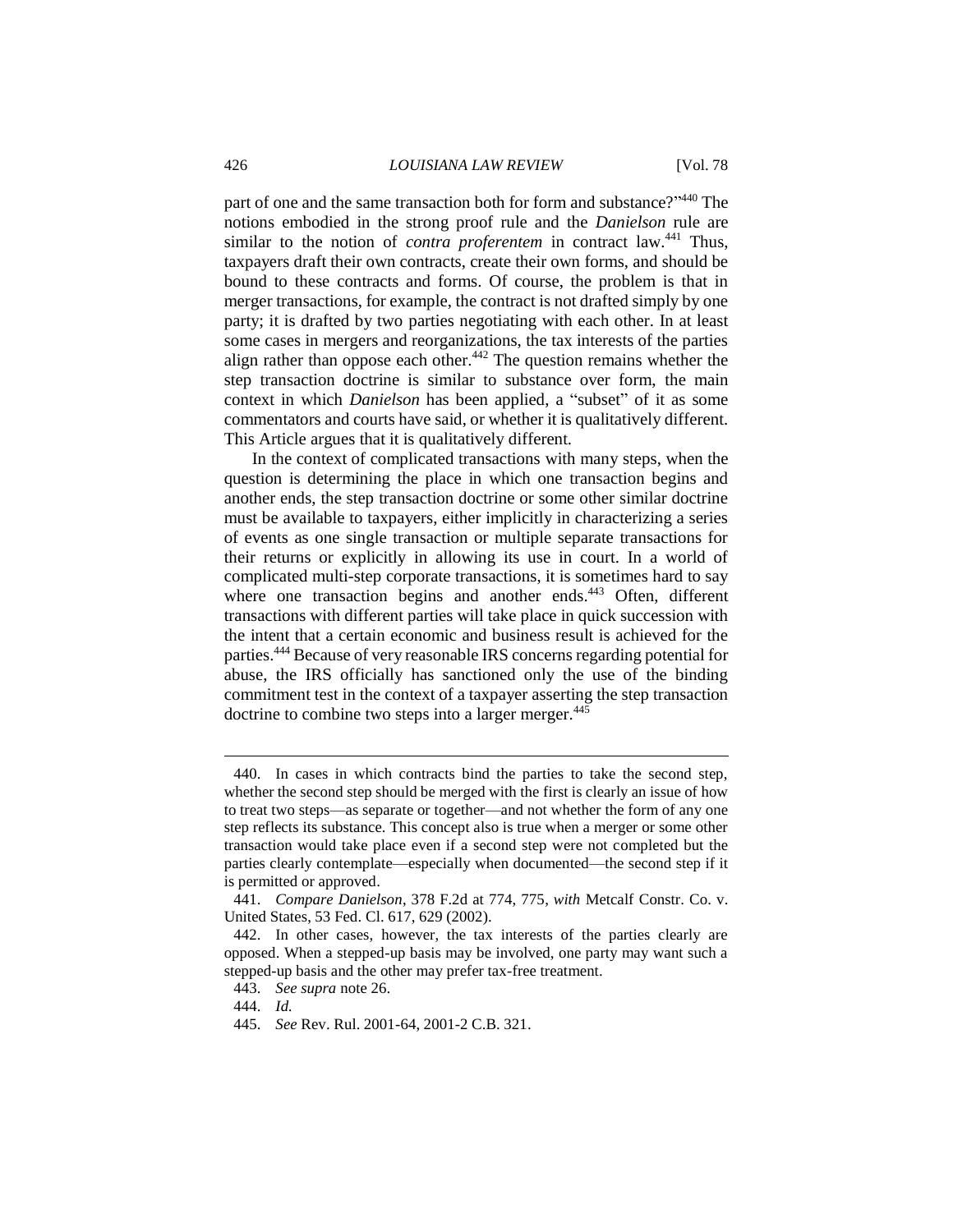Just as it can be helpful to look to contract law for defining the types of tests, one may look to contract law for the basis for determining whether the step transaction doctrine should be available to taxpayers. There is an analogy to the doctrine of *contra proferentem*, however, that used to hold sway in tax law. *Contra proferentem* is the notion that taxing statutes should be construed against the government.<sup>446</sup> The analogy has long since lost favor.<sup>447</sup> In a sense, ambiguity should be construed against the drafter—the government.<sup>448</sup> One scholar has noted that courts have moved away from such strict construction based in textualism and moved toward construction based on statutory purpose in the interpretation of tax statutes.<sup>449</sup> Forcing taxpayers to report taxes consistent with the form of a transaction rather than its purpose or economic effect, however, holds taxpayers to a different standard than the government.

Another reason for allowing the use of the step transaction doctrine is that, empirically, courts have allowed its use offensively.<sup>450</sup> A recent empirical study found that each of the pervasive judicial doctrines has been raised by the taxpayers in recent cases.<sup>451</sup> And with all of the doctrines, the taxpayer has been successful in at least some of those cases in convincing the court to apply the doctrine.<sup> $452$ </sup> Furthermore, in the majority of those cases, the taxpayer has not been limited by a requirement of showing fraud or duress before arguing that she, he, or it could abandon the original form of the transaction. $453$  Therefore, there is a need to reconcile theory with practice. At least in the case of the step transaction doctrine, the best way for reconciliation to occur is to accommodate some form of offensive use of the step transaction doctrine.

The third reason for allowing offensive use of the step transaction doctrine is that the IRS has allowed such offensive use in a recent revenue ruling.<sup>454</sup> Revenue Ruling 2001-46 discusses two factual situations. The first factual situation involves a parent corporation forming a new wholly owned subsidiary.<sup>455</sup> The parent then acquires all of the stock of a target in a statutory merger of the new subsidiary into the target ("Acquisition

<sup>446.</sup> *See* Morse, *supra* note 35, at 465.

<sup>447.</sup> *Id.* at 478.

<sup>448.</sup> *Id.*

<sup>449.</sup> *See generally* Michael Livingston, *Practical Reason, "Purposivism," and the Interpretation of Tax Statutes*, 51 TAX L. REV. 677 (1996).

<sup>450.</sup> *See* Schneider, *supra* note 358, at 62.

<sup>451.</sup> *See id.*

<sup>452.</sup> *Id.*

<sup>453.</sup> *See id.*

<sup>454.</sup> Rev. Rul. 2001-46, 2001-2 C.B. 321.

<sup>455.</sup> *See id.*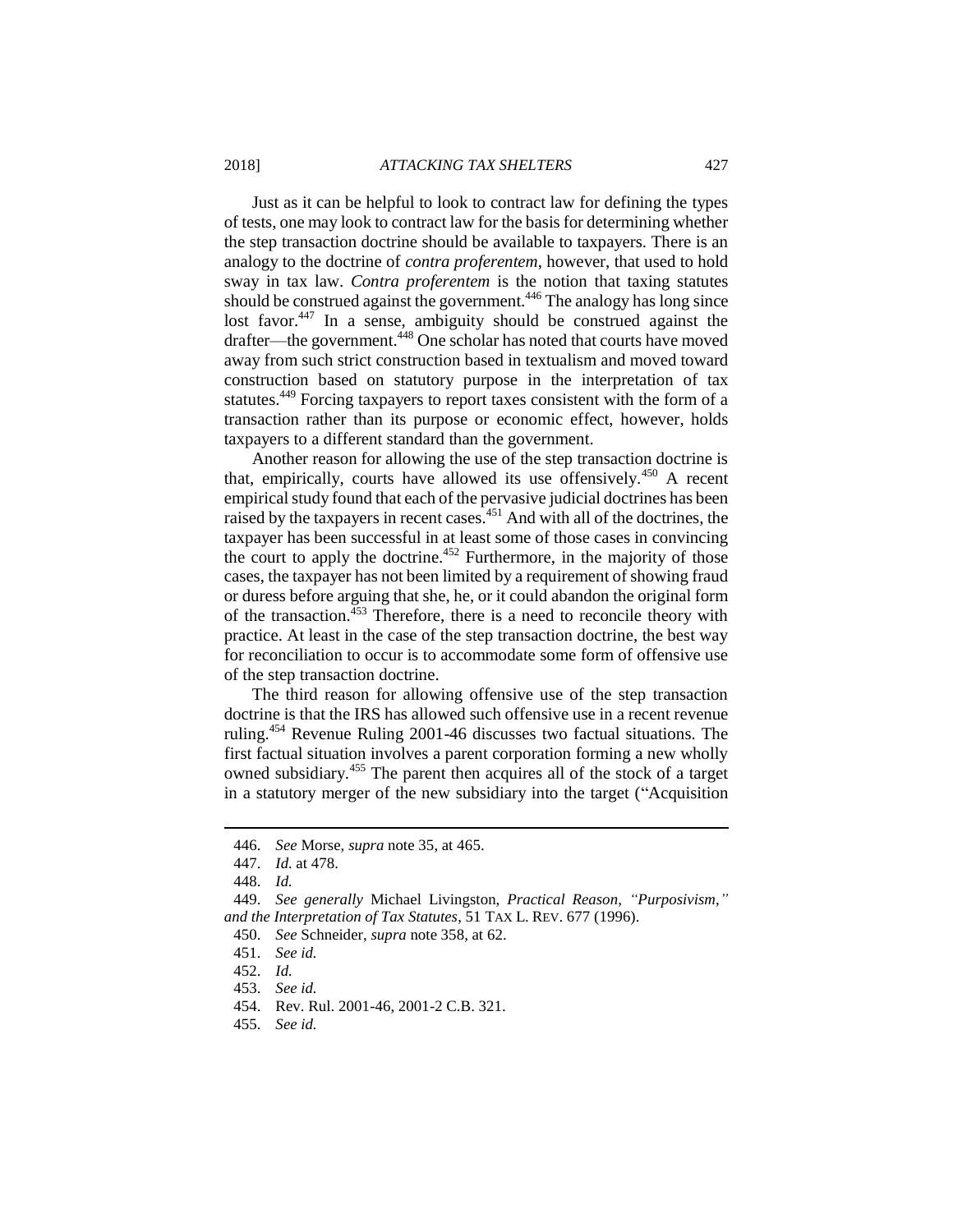Merger"). The target shareholders receive as consideration 70% parent stock and 30% cash. The target survives and merges into the parent in a statutory merger ("Upstream Merger"). The ruling assumes that, absent some prohibition, the step transaction doctrine would apply to treat the two mergers together as a single, integrated acquisition by the parent of all of the assets of the target. The ruling also assumes that the integrated transaction would satisfy the nonstatutory requirements for a reorganization. The second factual situation is the same as the first except that it assumes that all of the consideration in the Acquisition Merger is stock of the parent so that the Acquisition Merger viewed alone would qualify as a valid reverse subsidiary merger under § 368(a)(2)(E).

The ruling notes that, under § 338, if a corporation makes a qualified stock purchase followed by an election, then the target corporation is treated as having sold all of its assets at the close of the acquisition date at fair market value and is treated as a new corporation that purchased all of its assets as of the beginning of the day after the acquisition.<sup>456</sup> A qualified stock purchase is defined as the acquisition by one corporation of stock of another that results in the acquirer achieving control, defined as holding 80% of the total voting power and 80% of the total value of stock of the target corporation.<sup>457</sup> Revenue Ruling 90-95 held that a reverse subsidiary merger—in which the consideration was all cash and thus did not qualify under  $\S 368(a)(2)(E)$ , followed by a merger of the surviving target into the parent—would be treated as a qualified stock purchase followed by a liquidation under § 332.<sup>458</sup> Revenue Ruling 90-95 reached this holding even though the step transaction doctrine is applied properly to disregard the existence of the merger subsidiary, which had merged into the target in the first step; nonetheless, the acquisition of stock of the target was granted independent significance from the subsequent liquidation of target. Revenue Ruling 2001-46 notes that Treasury Regulation § 1.338- 3(d) incorporates the approach of Revenue Ruling 90-95 by requiring a purchasing corporation to treat certain asset transfers following a qualified stock purchase independently of the qualified stock purchase.<sup>459</sup> Finally, in its discussion of the applicable law, Revenue Ruling 2001-46 notes that the much earlier Revenue Ruling 67-274 integrated two steps that would have been treated separately as an invalid reorganization under §

<sup>456.</sup> *See* I.R.C. § 338 (2012).

<sup>457.</sup> *See id.* §§ 338(d)(3), 1504(a)(2).

<sup>458.</sup> *See* Rev. Rul. 90-95, 1990-2 C.B. 67 (Situation 2).

<sup>459.</sup> *See* Treas. Reg. § 1.338-3(d)(5)(example) (2006).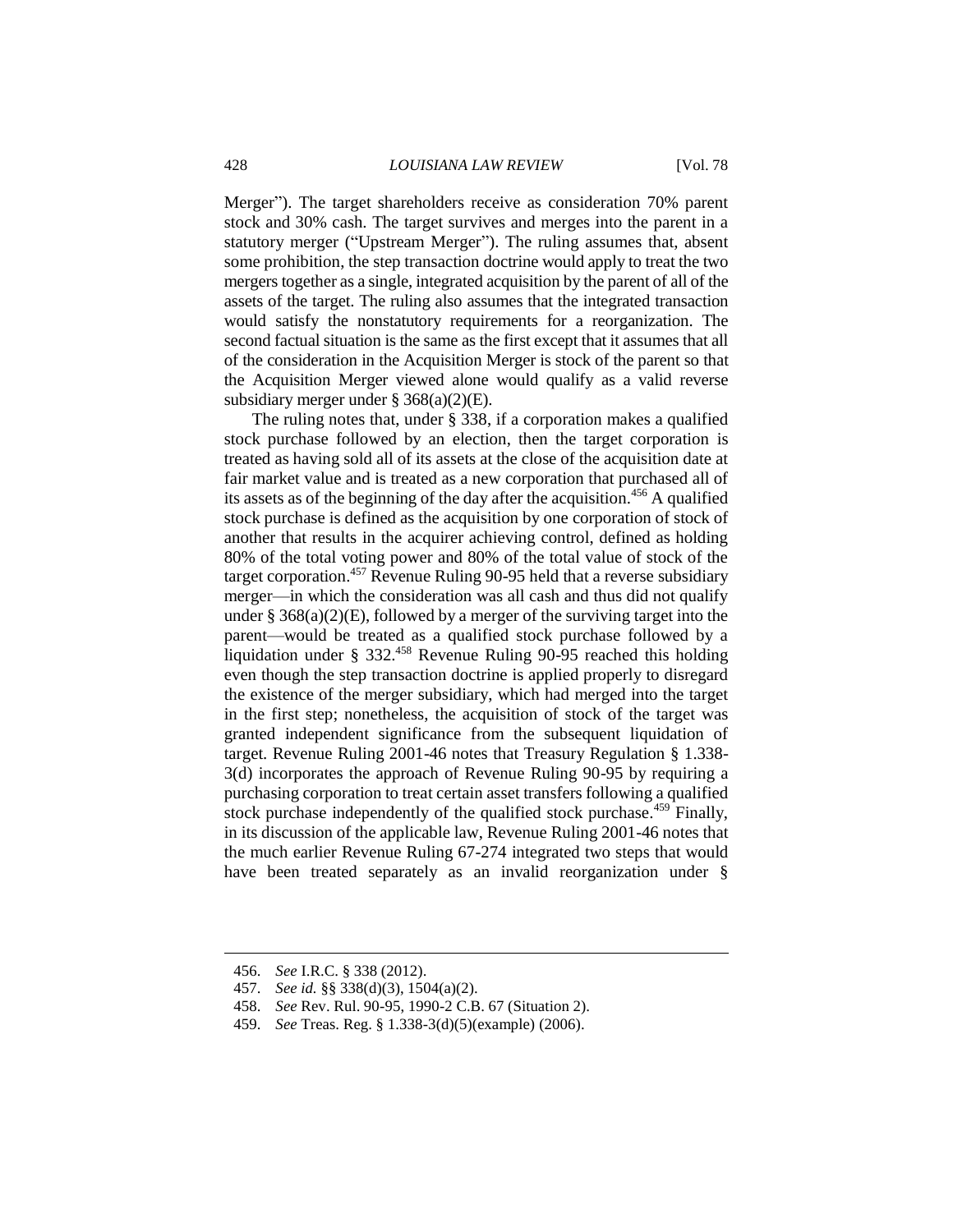$368(a)(1)(B)$  followed by a liquidation under § 332.<sup>460</sup> The two steps integrated instead qualify as a reorganization under § 368(a)(1)(C).<sup>461</sup>

At the beginning of its analysis of the two factual situations, Revenue Ruling 2001-46 notes that two approaches can determine the tax consequences for the two steps in each situation: one approach is to treat the steps separately as in Revenue Ruling 90-95, and the other approach is to integrate them as in Revenue Ruling 67-274.<sup>462</sup> In Situation One, treating the steps separately and following Revenue Ruling 90-95 would result in the Acquisition Merger being treated as a qualified stock purchase and the Upstream Merger being treated as a liquidation under § 332. Integrating the steps, following Revenue Ruling 67-274, would result in a single statutory reorganization under  $\S 368(a)(1)(A)$ .

The analysis in Revenue Ruling 2001-46 cited *King Enterprises, Inc. v. United States*, <sup>463</sup> a case that predated § 338, in which the court applied the step transaction doctrine to treat an acquisition of stock of a target corporation followed by the merger of the target corporation into the acquiring corporation as an integrated reorganization under  $\S 368(a)(1)(A)$ . The ruling then framed the question as whether the approach of Revenue Ruling 90-95 applies when the step transaction doctrine otherwise would integrate the steps as one valid reorganization under  $\S 368.464$  Revenue Ruling 2001-46 rejected the application of Treasury Regulation § 1.338- 3(d) and Revenue Ruling 90-95 to this situation by citing the congressional intent that § 338 "replace any nonstatutory treatment of a stock purchase as an asset purchase under the *Kimbell-Diamond* doctrine." 465

The ruling continues by explaining that the policy underlying § 338 is not violated because, rather than receiving a cost basis in the assets under § 1012, the acquiring corporation will receive a carryover basis under § 362.<sup>466</sup> Thus, Revenue Ruling 2001-46 concludes that an otherwise invalid reverse subsidiary merger without a § 338 election, followed by a forward subsidiary merger that would be tax-free if the reverse merger was ignored, should be treated as an integrated valid forward subsidiary merger.<sup>467</sup> For Situation Two, Revenue Ruling 2001-46 holds that the steps should be integrated as in Situation One—notwithstanding the fact that the

<sup>460.</sup> *See* Rev. Rul. 67-274, 1967-2 C.B. 141.

<sup>461.</sup> *See id.*

<sup>462.</sup> *See id.*

<sup>463.</sup> King Enters., Inc. v. United States, 418 F.2d 511 (Ct. Cl. 1969).

<sup>464.</sup> Rev. Rul. 2001-46, 2001-2 C.B. 321.

<sup>465.</sup> *Id.* (citing H.R. REP. NO. 97-760, at 536 (1982)).

<sup>466.</sup> *Id.*

<sup>467.</sup> *Id.*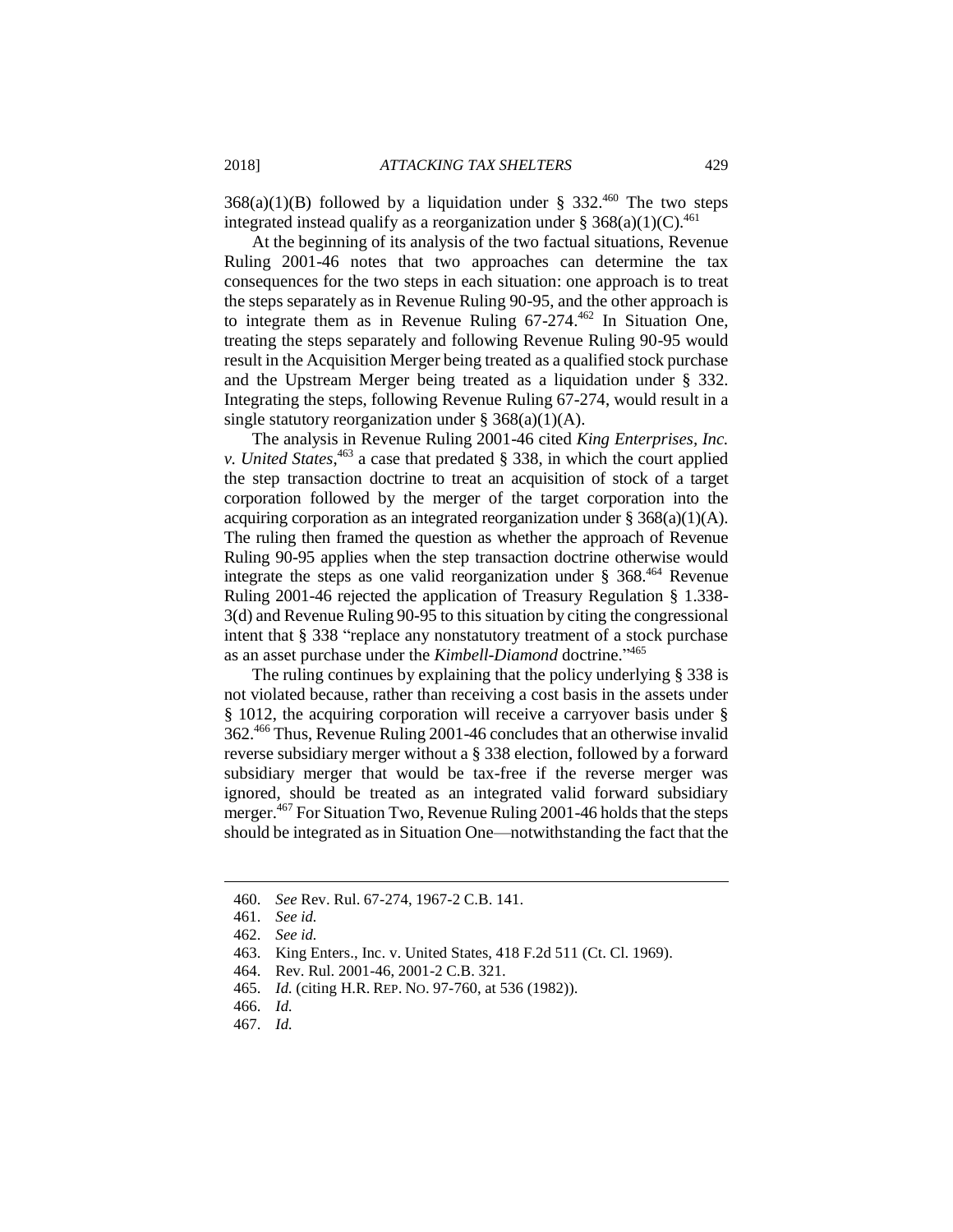first step would be a valid reorganization if viewed separately from the second step.<sup>468</sup>

The consequence of this ruling was that parties, through the use of an extra step, could consummate a forward subsidiary merger with all of the flexibility in consideration provided to forward subsidiary mergers.<sup>469</sup> Further, the parties undertaking the merger could know that if the integration of the two steps were not respected, the only tax that would be imposed would be at the shareholder level.<sup>470</sup> The ruling requires that the steps be taken pursuant to a "written agreement that (subject to customary conditions) is binding."<sup>471</sup> A further consequence of this ruling was that it gave the same treatment of an integrated forward subsidiary merger to a two-step merger when the first step, in fact, was a valid reverse subsidiary merger. Revenue Ruling 2001-46 was received positively by the tax practitioner community.<sup>472</sup>

The logic of permitting offensive use of the step transaction doctrine in Revenue Ruling 2001-46 makes sense, and the test required for offensive use is similar to the one that this Article advocates. Revenue Ruling 2001-46 promotes more flexible structuring and removes the draconian penalty of two levels of tax when companies are committed to a reorganization.<sup>473</sup> The ruling thus functions as a recognition by the IRS that having the special 80% requirement for forward subsidiary mergers should be limited to situations in which such a merger is the only feasible route for a combination of the parties' interests. Under the standard advocated by this Article, if parties sign a plan of reorganization that contemplates a reverse subsidiary merger followed by a forward subsidiary merger but the occurrence of the forward subsidiary merger depends upon certain contemplated and anticipated, but not guaranteed, events, then the parties may assert the step transaction doctrine offensively.<sup>474</sup> Thus, under the proposed test, taxpayers may assert offensively the step transaction

<sup>468.</sup> *Id.*

<sup>469.</sup> *See id.*

<sup>470.</sup> *See supra* note 5 and accompanying text.

<sup>471.</sup> Rev. Rul. 2001-46, 2001-2 C.B. 321.

<sup>472.</sup> *See,* e.g., Linda Z. Swartz, *Multiple Step Acquisitions: Dancing the Tax-Free Tango*, 107 TAX NOTES 609, 612 (2005).

<sup>473.</sup> *See* Rev. Rul. 2001-46, 2001-2 C.B. 321.

<sup>474.</sup> For example, if the merger is contingent on a vote of the shareholders of the target company approving the merger or approval by lenders and other counterparties in contracts. *See* PATRICK A. GAUGHAN, MERGERS, ACQUISITIONS, AND CORPORATE RESTRUCTURING 23–28 (6th ed. 2015).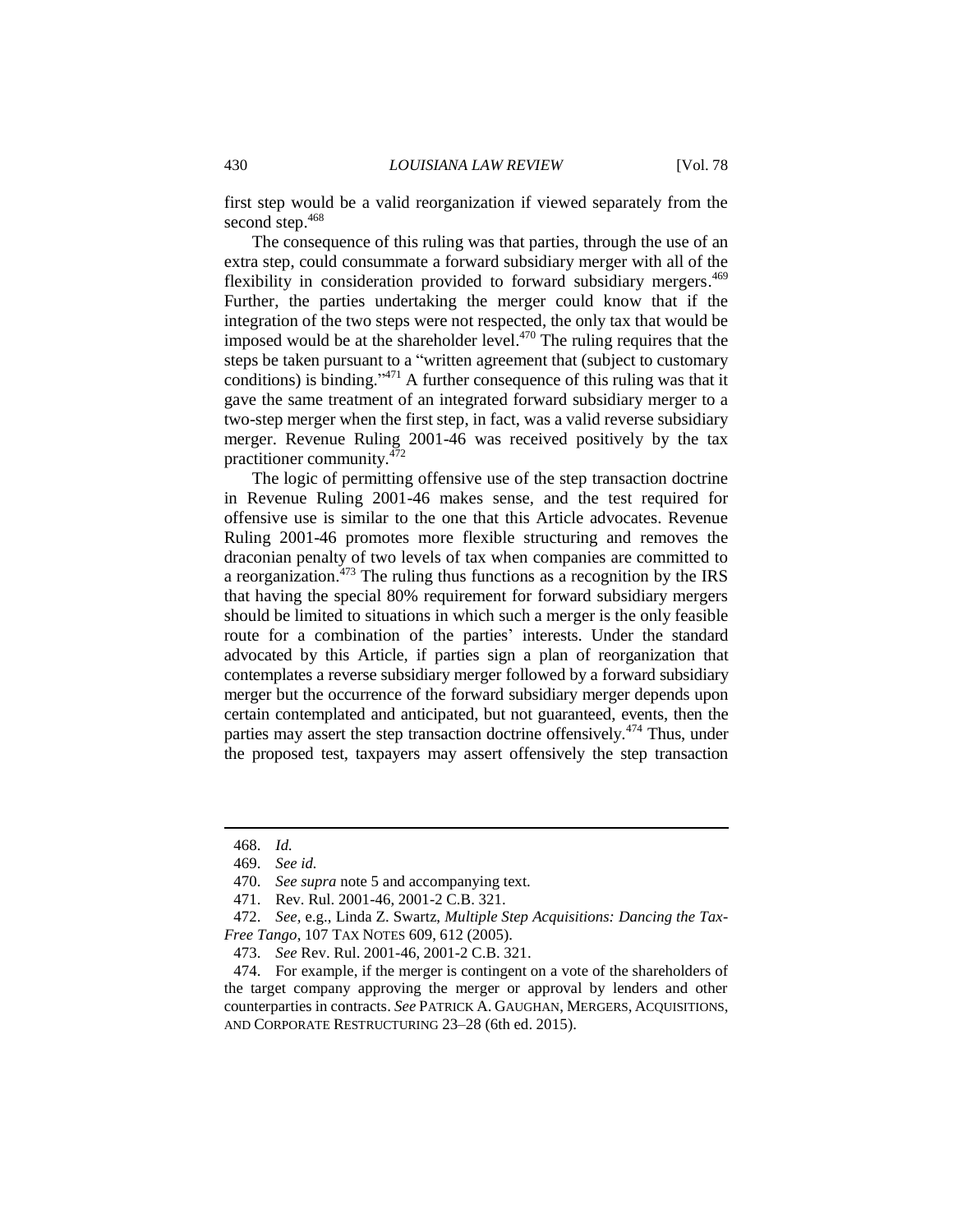doctrine if a contractual obligation exists to complete two steps<sup> $475$ </sup> or if a second step is contemplated and anticipated in a contract and will occur absent unanticipated intervening events.

#### *E. Different Tests, Different Results*

Under the new test, cases involving unrelated parties, such as *Heintz v. Commissioner*, <sup>476</sup> would be decided in favor of the government rather than the taxpayer.<sup>477</sup> *Heintz* raised the issue of whether the sale was an independent event from the merger that immediately followed.<sup>478</sup> This issue was critical because under the 1939 Code, boot<sup> $479$ </sup> in a reorganization was taxed at ordinary rates rather than capital gain.<sup>480</sup> Therefore, if the whole transaction was a reorganization, the boot would be taxed at a higher rate than if a sale occurred, followed by a reorganization.<sup>481</sup> Although the court was correct that the taxpayers intended to sell from the beginning and, in fact, only accepted the final deal after attempting to negotiate an all cash deal, the court ignored the mutuality involved in characterizing the deal as a reorganization.<sup>482</sup> All of the documents negotiated by the parties contemplated a reorganization that would follow immediately after the receipt by taxpayers of cash and stock of the merged corporation.<sup>483</sup> In fact, taxpayers expressed concerns regarding loss of tax benefits related to net operating loss carrybacks, but the acquirer told them that a reorganization would compensate them for this loss of benefits.<sup>484</sup>

Although courts should acknowledge that the offensive use of the test by taxpayers is permitted, ironically, the definition this Article proposes would result in a denial of the offensive use of the step transaction doctrine and a decision for the government in two of the most famous reported

<sup>475.</sup> This contractual obligation may be manifested in one unified contract, in two contracts that reference each other, or in one contract that references another contract.

<sup>476.</sup> Heintz v. Comm'r, 25 T.C. 132, 133 (1955).

<sup>477.</sup> *See supra* notes 201–217 and accompanying text.

<sup>478.</sup> *See Heintz*, 25 T.C. at 133.

<sup>479.</sup> "Boot is cash, or property other than stock, transferred as part of a reorganization." *See* BITTKER & EUSTICE, *supra* note 263, ¶ 3.05[1].

<sup>480.</sup> *See Heintz*, 25 T.C. at 133.

<sup>481.</sup> *See id.*

<sup>482.</sup> *See id.* at 142.

<sup>483.</sup> *See id.*

<sup>484.</sup> *See id.* at 135.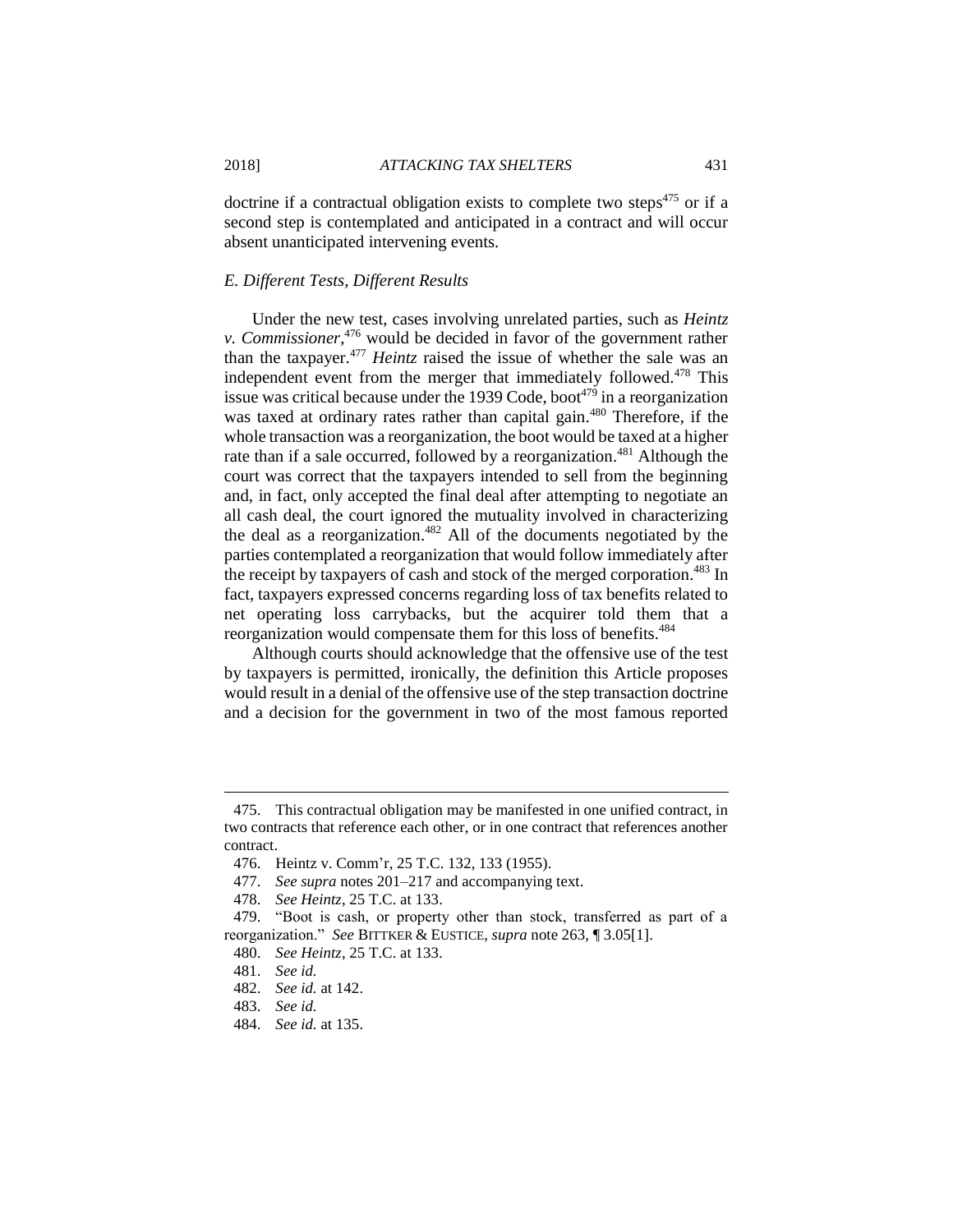cases, *King Enterprises* and *McDonald's*, in which the taxpayer successfully asserted the step transaction doctrine offensively.<sup>485</sup>

*King Enterprises* would be decided in favor of the government because there was no mutual expression of intent for a reorganization to occur at the time the sale transaction was completed.<sup>486</sup> In fact, the court acknowledged that the "plan to merge" was "less than announced" even as it asserted that it viewed the plan as "more than inchoate."<sup>487</sup> The court tacitly acknowledged that the documents and testimony presented at trial did not support this conclusion when it stated that "[o]ne gains the impression that the record of intentions is edited." <sup>488</sup> The court supported this supposition by asserting that it was "difficult to believe that sophisticated businessmen arranging a multimillion dollar transaction fraught with tax potentials were so innocent of knowledge of the tax consequences as the testimony purports."<sup>489</sup>

*McDonald's* would be decided in favor of the government because although the documents permitted the Garb-Stern group to force a registration, a registration never was guaranteed to take place; the Garb-Stern group could have foregone forcing a registration.<sup>490</sup> Although a registration right would be enough under the objective test for the government to assert the step transaction doctrine, it would not be enough for the taxpayer to assert the step transaction doctrine. The taxpayer would have to show that there was a contractual obligation to perform the next step—not simply a manifestation of an intention that the steps should be combined. This requirement is necessary to prevent whipsawing of the IRS.<sup>491</sup> The majority in *McDonald's* asserted that, because the Commissioner would not grant an advanced ruling with regard to this transaction as a reorganization, the Commissioner should not be able to assert that that the transaction is a reorganization after the fact. $492$  The court acknowledged that the transfer of shares by the Garb-Stern group was pursuant to a "statutory merger under Delaware corporation law" and that the "Garb-Stern group was not obligated by contract to sell."<sup>493</sup> The intention never could be mutual because the Garb-Stern group always could change its intentions. For

<sup>485.</sup> King Enters., Inc. v. United States, 418 F.2d 511 (Ct. Cl. 1969); McDonald's Rests., Inc. v. Comm'r, 688 F.2d 520 (7th Cir. 1982).

<sup>486.</sup> *See King Enters., Inc.*, 418 F.2d at 519.

<sup>487.</sup> *Id.*

<sup>488.</sup> *See id.*

<sup>489.</sup> *Id.*

<sup>490.</sup> *See McDonald's Rests., Inc.*, 688 F.2d at 521–22.

<sup>491.</sup> *See supra* notes 281–283 and accompanying text.

<sup>492.</sup> *McDonald's Rests., Inc*., 688 F.2d at 528 (7th Cir. 1982).

<sup>493.</sup> *Id.* at 522.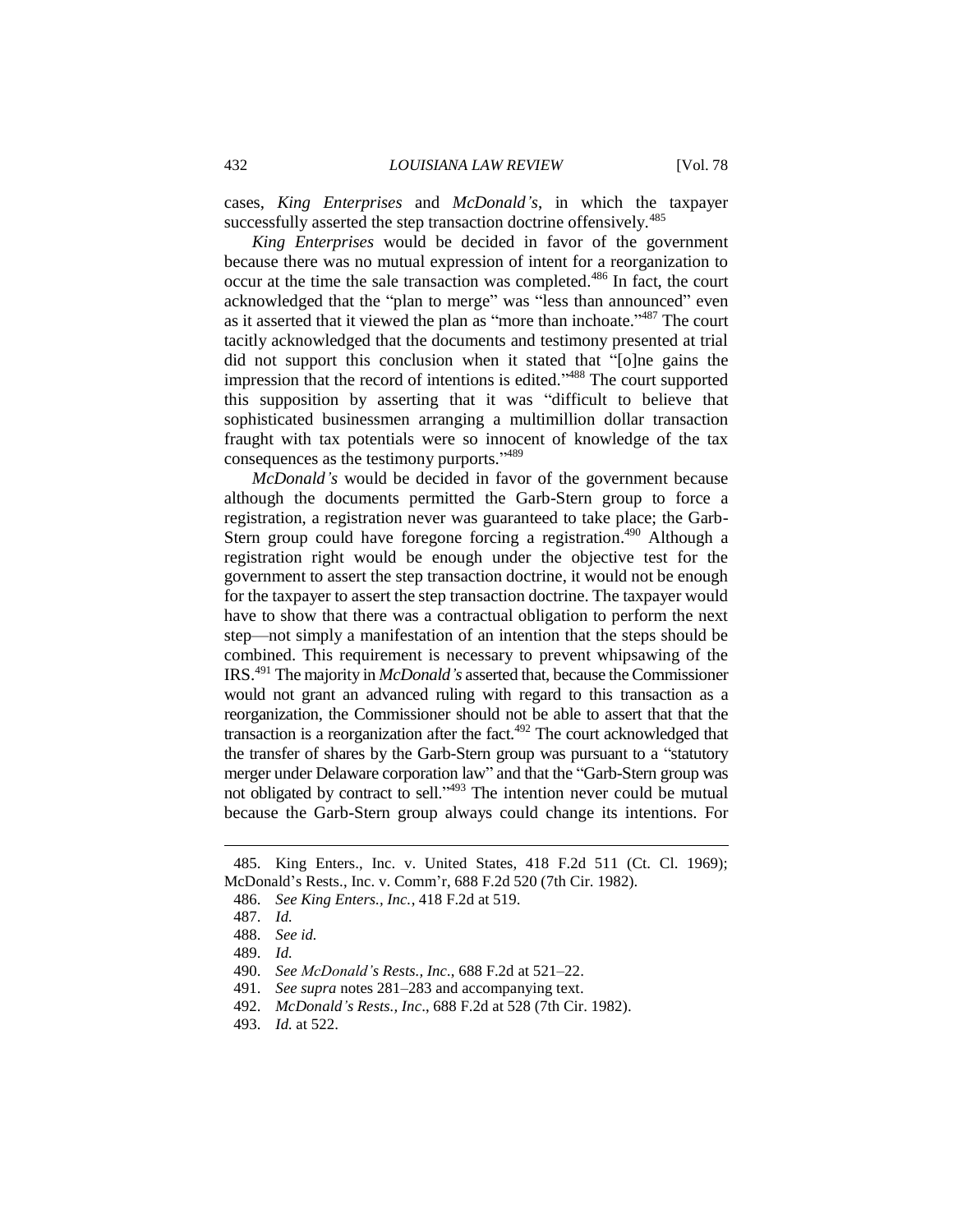example, if the McDonald's stock price went up, the Garb-Stern group may have chosen to hold the stock rather than sell. Furthermore, the first expected registration, which did not take place, was in June—two months after the closing and plenty of time for price swings in McDonald's shares, which could change whether the Garb-Stern group actually sold its stock.<sup>494</sup>

#### III. BROADER THEMES AND OPEN QUESTIONS: BORROWING ACROSS AREAS OF LAW AND ALIGNING THEORY WITH PRACTICE

This Article provides a view into two broader themes that can be explored fruitfully in future work. Both of these themes tie into promoting predictability and the rule of law by promoting consistent outcomes that can provide advance notice of the law to affected persons.<sup>495</sup> The first theme is that tax law can benefit from drawing on doctrines in other areas of law when those areas of law are addressing the same types of transactions and subject matter as tax law. The second theme is that tax law and taxpayers benefit from the alignment of judicial doctrine and its application.

Tax law often has been viewed as separate from other areas of law.<sup>496</sup> This is true both in the oft-stated idea that the federal income tax consequences of actions may be different than the state law consequences and in the creation of different doctrines both for statutory interpretation and for validity of regulations. $497$  Tax law is not as unique as it seems, however.

 $\overline{a}$ 

496. Paul L. Caron, *Tax Myopia, or Mamas Don't Let Your Babies Grow Up to be Tax Lawyers*, 13 VA. TAX REV. 517, 518 (1994).

497. Professors Nancy Staudt, Lee Epstein, Peter Wiedenbeck, and Rene Lindstadt analyzed every tax case decided by the Supreme Court since Congress adopted modern tax laws in 1909 to provide a descriptive mapping of statutory interpretation in disputes over the meaning of the Internal Revenue Code. *See* 

<sup>494.</sup> *See id.*

<sup>495.</sup> Predictability is an important theme within the rule of law. *See* Timothy A.O. Endicott, *The Impossibility of the Rule of Law*, 19 OXFORD J. LEG. ST. 1, 3 (1999) (noting, although ultimately complicating, that there is broad agreement on three important characteristics of the rule of law: (1) constraint on the rulers; (2) consistency in application; and (3) certainty of outcomes); Jeremy Waldron, *Is the Rule of Law an Essentially Contested Concept (in Florida)?*, 21 LAW & PHIL. 137, 153–64 (2002) (arguing that the rule of law always has been a contested concept and had complexity but noting certain basic commonalities among those who attempt to define the concept, including the importance of consistency and effective guidance); Jeremy Waldron, *The Concept and the Rule of Law*, 43 GA. L. REV. 1, 6 (2008) (discussing certainty and predictability as broadly accepted characteristics of the rule of law).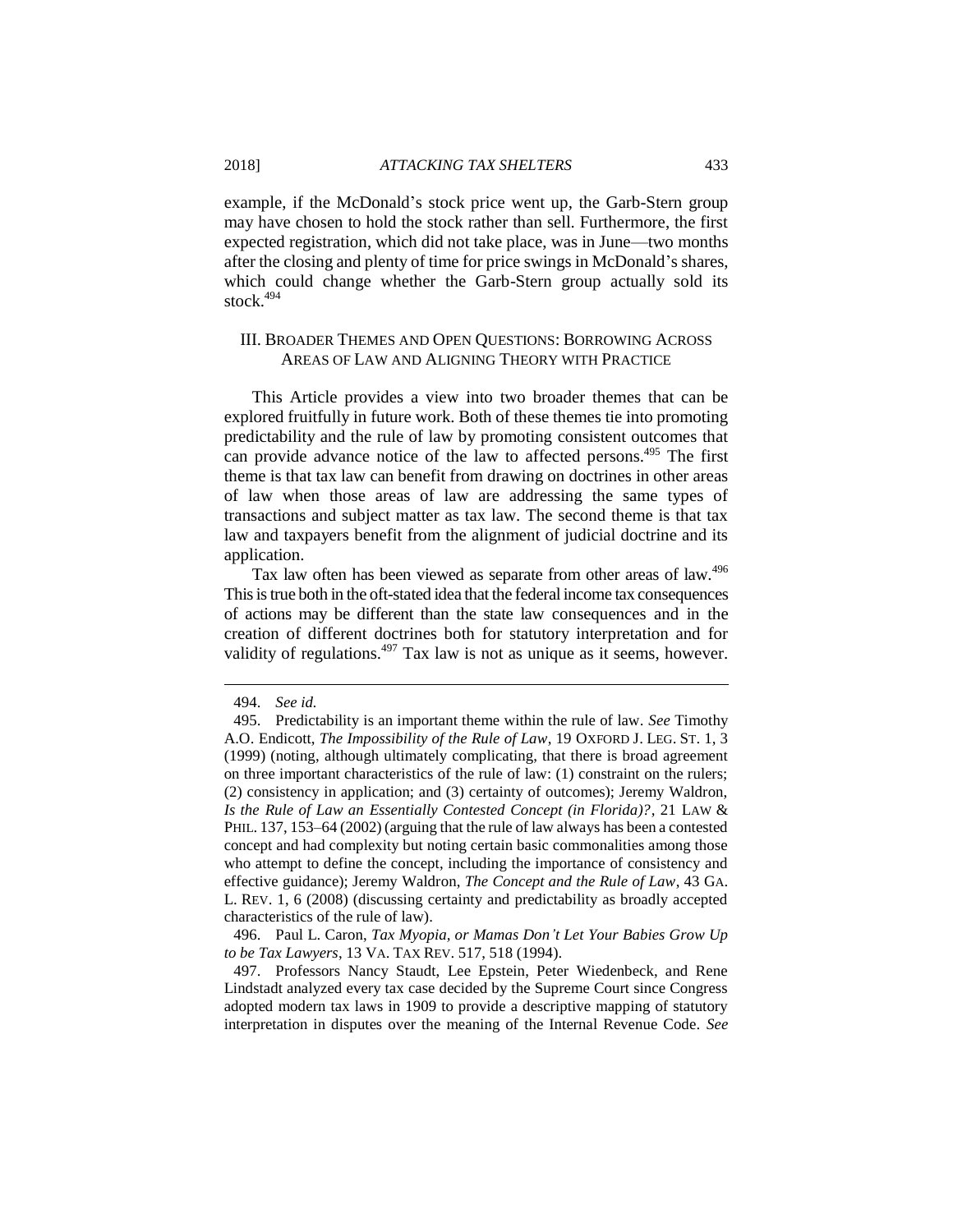Nancy Staudt et al., *Judging Statutes: Interpretive Regimes*, 38 LOY. L.A. L. REV. 1909, 1911 (2005). Their study aimed to "identify[] the various rationales deployed by the justices as well [as] assess[] some commonly-held beliefs about trends in statutory interpretation over time." *Id.* After identifying all the Supreme Court cases mentioning the word "tax" and retaining only those that involved the interpretation of a federal tax statute, the authors were left with 922 distinct cases—or 991 Code provisions—decided from 1912 to 2000. *Id.* at 1926−29. Because both intentionalism and purposivism emphasize the process leading to a statute's creation, the authors identified decisions that relied on either approach by looking for the use of certain evidence, which was produced during the lawmaking process. *Id.* at 1939–40. The authors found that in nearly half the cases, the Court invoked legislative history, which included congressional record, congressional bills, committee reports, congressional/committee hearings, and congressional studies and analyses. *Id.* at 1940−41. Among those components of legislative history, committee reports clearly dominated. *Id.* at 1941. This finding comported with "the Court's own rhetoric and with other studies." *Id.*; *see* William N. Eskridge, Jr., *The New Textualism,* 37 UCLA L. REV. 621, 636 (1990) (deeming committee reports as "most authoritative" under the "hierarchy of [legislative history] sources"); Stephanie Wald, *The Use of Legislative History in Statutory Interpretation Cases in the 1992 U.S. Supreme Court Term; Scalia Rails But Legislative History Remains on Track*, 23 SW. U. L. REV. 47, 47 (1993) (maintaining the Court "continues to look at legislative history in cases where the meaning of a federal statute is at issue"); *see also* Comm'r v. Soliman, 506 U.S. 168, 173–74 (1993) (Kennedy, J.) (citing committee reports to illustrate the intent of the Code section for determining whether an office in a taxpayer's home qualified as his "principal place of business"). Judicial decisions in tax regularly cite to policy rationales, something that would not meet with favor from textualists. *See* Staudt et al., *supra*, at 1957–60 (noting and tracking the Court's reliance upon policy rationales, such as administrability, economic growth and stability, revenue raising concerns, etc.); Joseph T. Sneed, *The Criteria of Federal Income Tax Policy*, 17 STAN. L. REV. 567 (1965) (discussing pervasive tax policies such as adequacy of revenue, practicality, equality, and economic stability by detailing the judicial, legislative, and administrative history of the federal income tax). William N. Eskridge, Jr., *The New Textualism*, 37 UCLA L. REV. 621, 648 (1990) (describing textualism as a judicial philosophy whose underlying premise is that "major policy decisions should be made by the popularly elected branches of government" rather than courts); *see also* Mayo Found. for Med. Educ. & Research v. United States, 562 U.S. 44, 53–57 (2011) (holding that the deferential standard of *Chevron U.S.A., Inc. v. Nat. Res. Def. Council*, 467 U.S. 837 (1984) applied in the tax area and the standard of *Nat'l Muffler Dealers Ass'n, Inc. v. United States*, 440 U.S. 472 (1979), which is unique to tax law, did not apply). Prior to the decision in *Mayo Foundation*, the Court had cited to both *Chevron* and *National Muffler Dealers* in tax cases. *See Mayo Found.*, 562 U.S. at 53–57. In *Mayo Foundation*, the Court made explicit that *Chevron* was the appropriate standard and tax should be like other areas of law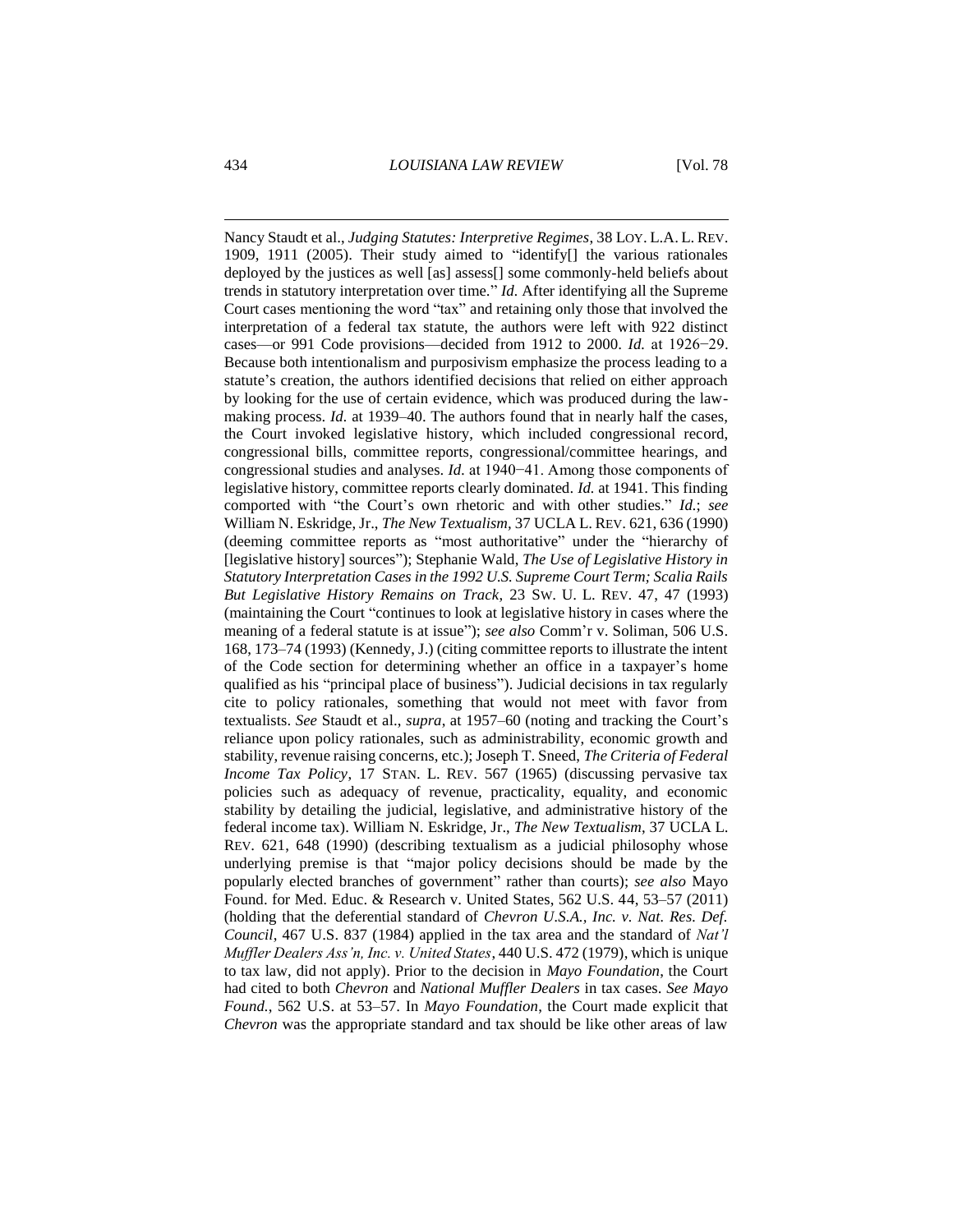The subject matter of tax is the subject matter of other areas of law: the meaning of contractual terms; the effect of a corporate merger; and the rights of partners in relation to each other, among other things. These events have meaning in other areas of law as well as in tax law. Ownership rights confer not only the right to a stream of income but also the right to use property.<sup>498</sup> This view of tax as exceptional limits the tools available to tax scholars, practitioners, and judges when faced with difficult interpretive questions.<sup>499</sup>

The second theme, the importance of aligning the articulation of judicial doctrines with their application, is demonstrated in the area of assertion of the application of judicial doctrines by the taxpayer.<sup>500</sup> The traditional understanding has been that such application is highly limited.<sup>501</sup> This understanding, however, is empirically questionable and in some cases has been limitedly abandoned by the  $\text{IRS}$ .<sup>502</sup> These two facts should raise the question of whether the theory needs to be changed. There are also possibly other areas, including other judicial doctrines $503$  and general anti-abuse rules, where rules are applied differently than how they are articulated. Because judicial decisions and Treasury Regulations often state these rules in overly broad terms, the misalignment of the description of doctrine and its application render necessary a reexamination of the descriptive contours of these doctrines.<sup>504</sup> This misalignment might even

with regard to the Court's respect for agency expertise. *See id*. at 56 ("We see no reason why our review of tax regulations should not be guided by agency expertise pursuant to *Chevron* to the same extent as our review of other [non-tax] regulations.").

<sup>498.</sup> *See* Edward H. Ziegler, *Partial Taking Claims, Ownership Rights in Land and Urban Planning Practice: The Emerging Dichotomy Between Uncompensated Regulation and Compensable Benefit Extradition under the Fifth Amendment Takings Clause*, 22 J. LAND RESOURCES & ENVTL. L. 1, 18 (2002) (denying economically viable use of land is a taking because it infringes on the right to use property).

<sup>499.</sup> *See* Alice G. Abreu & Richard K. Greenstein, *Tax as Everylaw: Interpretation, Enforcement, and the Legitimacy of the IRS*, 69 TAX LAW. 493, 501 (2016) ("Our central claim is that when tax is viewed as objectively exceptional—that is, when tax is thought to be fundamentally different in kind from other fields of law—it is deprived of the analytical tools and vocabulary commonplace in other fields of law.").

<sup>500.</sup> *See supra* Part I.C.1.

<sup>501.</sup> *See supra* Part I.C.1.

<sup>502.</sup> *See* Schneider, *supra* note 358, at 39–40.

<sup>503.</sup> *See id.*

<sup>504.</sup> *See* John M. Breen, *Statutory Interpretation and the Lessons of Llewellyn*, 33 LOYOLA L.A. L. REV. 263 (2000) (discussing Karl Llewellyn's distinction